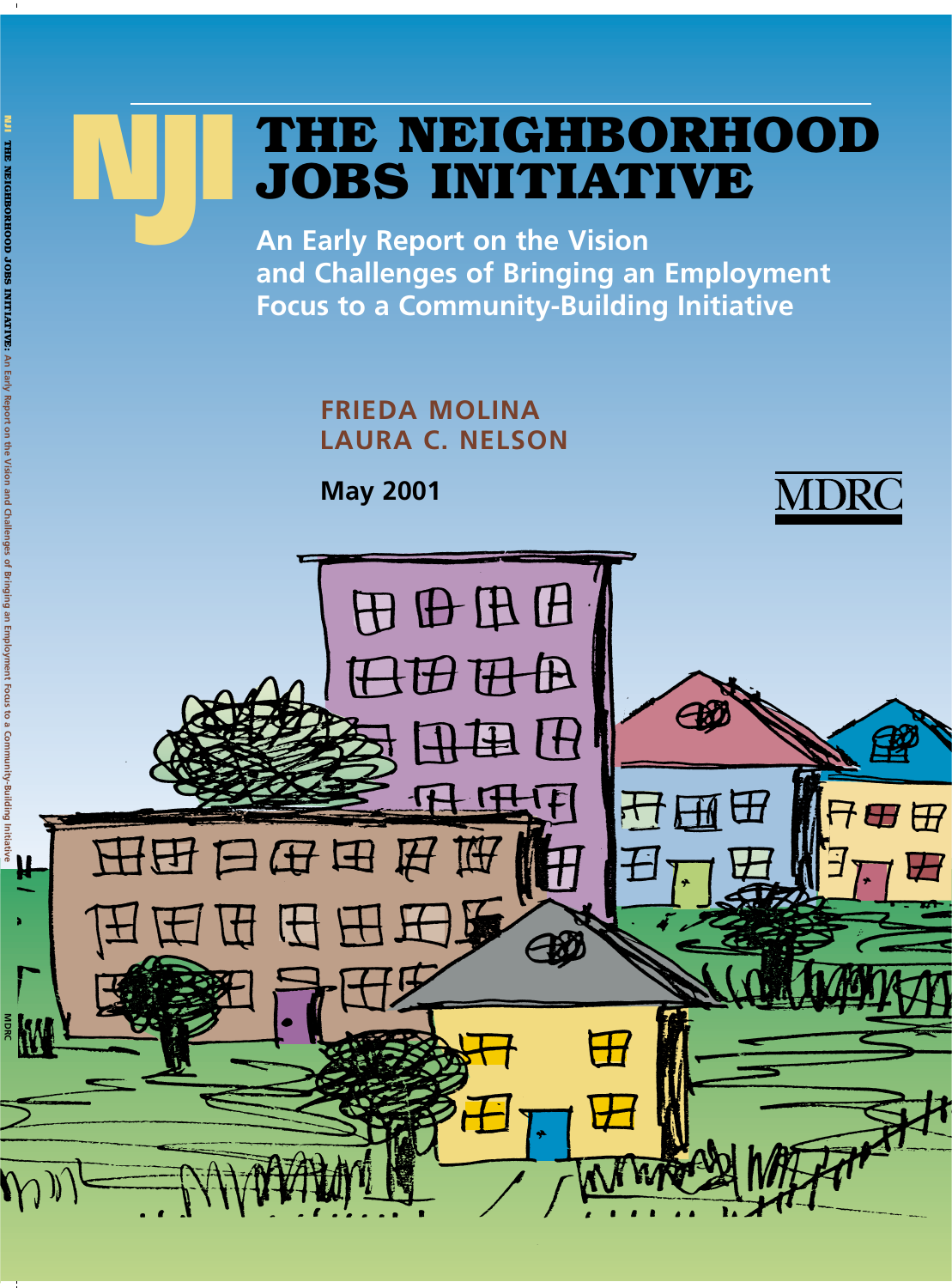# BOARD OF DIRECTORS

**ROBERT SOLOW**, *Chairman* Institute Professor Massachusetts Institute of Technology

#### **RUDOLPH G. PENNER**, *Treasurer* Senior Fellow Urban Institute

#### **MARY JO BANE** Professor of Public Policy

John F. Kennedy School of Government Harvard University

#### **REBECCA M. BLANK** Dean Gerald R. Ford School of Public Policy University of Michigan

**RON HASKINS** Senior Fellow Brookings Institution

#### **JAMES H. JOHNSON, JR.**

E. Maynard Adams Professor of Business, Geography, and Sociology Director, Urban Investment Strategies Center University of North Carolina

#### **RICHARD J. MURNANE**

Professor of Education Graduate School of Education Harvard University

#### **MARION O. SANDLER** Chairman and CEO Golden West Financial Corporation and World Savings and Loan Association

**ISABEL V. SAWHILL** Senior Fellow Brookings Institution

### **LAWRENCE J. STUPSKI**

Chairman Stupski Family Foundation

#### **WILLIAM JULIUS WILSON**

Malcolm Wiener Professor of Social Policy John F. Kennedy School of Government Harvard University

#### **JUDITH M. GUERON** President Manpower Demonstration Research Corporation

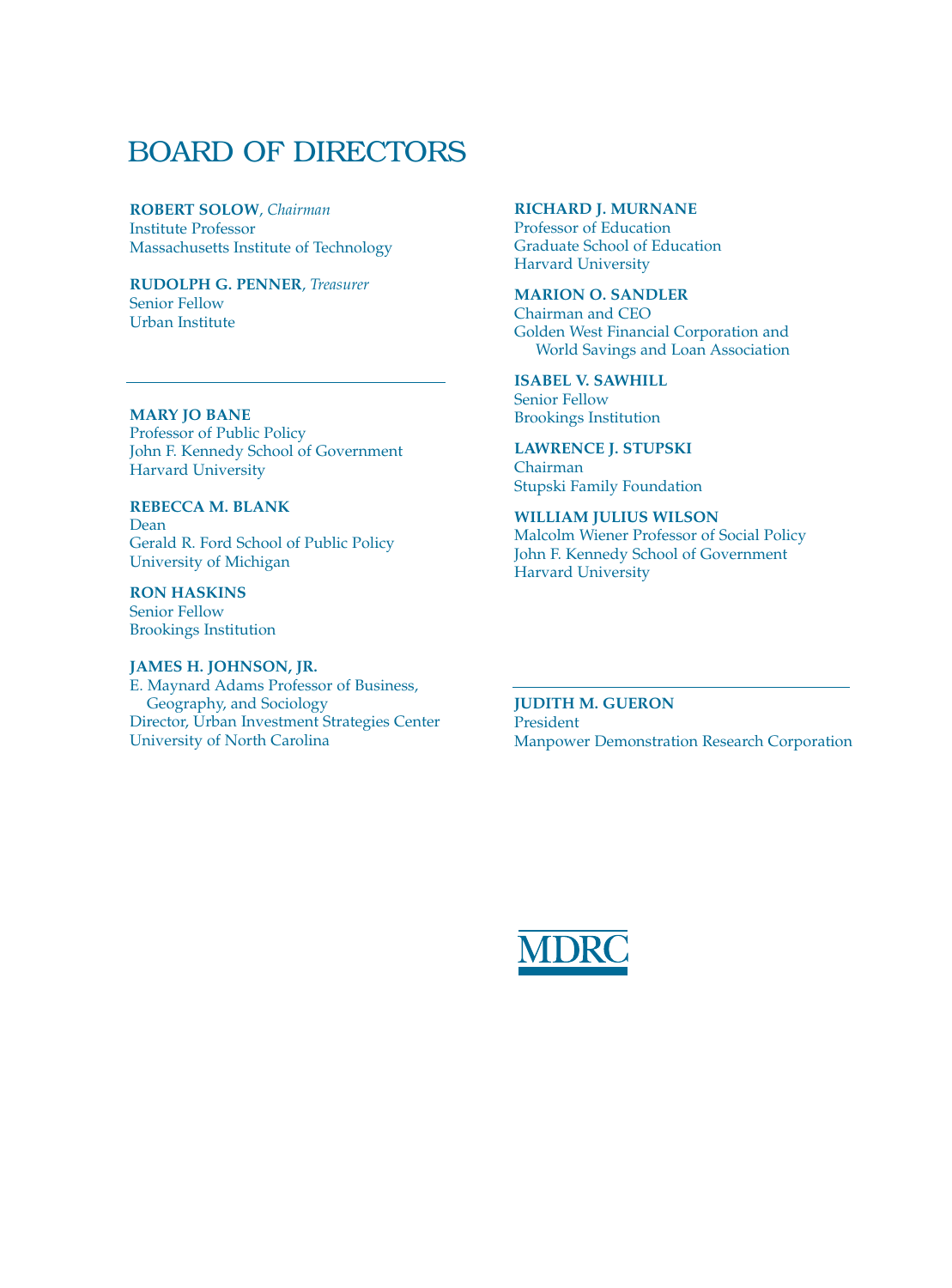

# **THE NEIGHBORHOOD JOBS INITIATIVE**

**An Early Report on the Vision and Challenges of Bringing an Employment Focus to a Community-Building Initiative**

> **FRIEDA MOLINA LAURA C. NELSON**

**May 2001**



**Manpower Demonstration Research Corporation**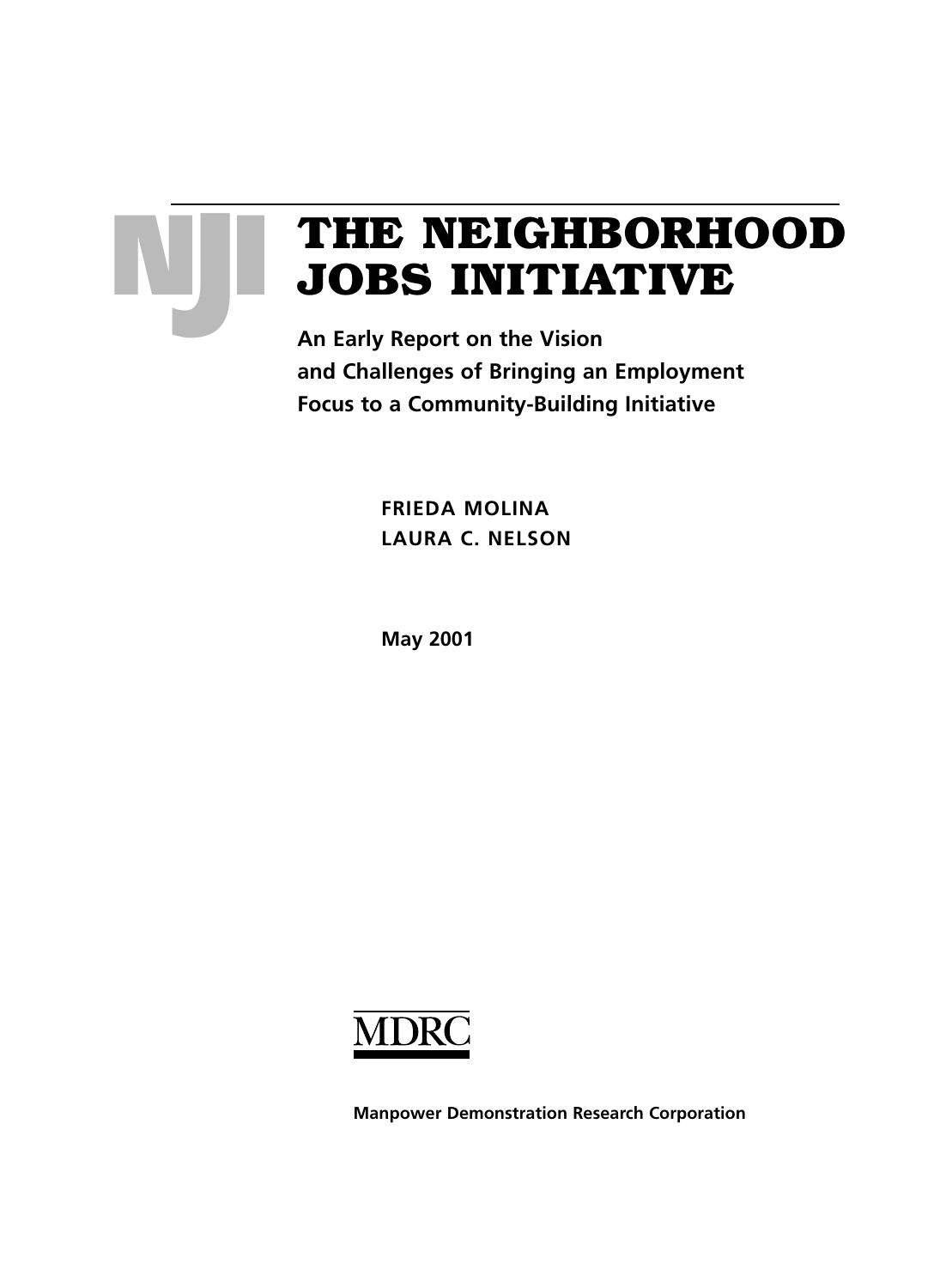**This report was made possible by a grant from the John D. and Catherine T. MacArthur Foundation as well as the support of the principal funders of the Neighborhood Jobs Initiative: The Rockefeller Foundation, the U.S. Department of Housing and Urban Development, and the Chase Manhattan Foundation.**

Dissemination of MDRC publications is also supported by the following foundations that help finance MDRC's public policy outreach and expanding efforts to communicate the results and implications of our work to policymakers, practitioners, and others: the Ford, Ewing Marion Kauffman, Ambrose Monell, Alcoa, George Gund, Grable, Anheuser-Busch, New York Times Company, Heinz Family, and Union Carbide Foundations; and the Open Society Institute.

The findings and conclusions presented in this report do not necessarily represent the official positions or policies of the funders.

For information about MDRC and copies of our publications, see our Web site: www.mdrc.org.

 $MDRC^{\circledR}$  is a registered trademark of the Manpower Demonstration Research Corporation.

Copyright © 2001 by the Manpower Demonstration Research Corporation. All rights reserved.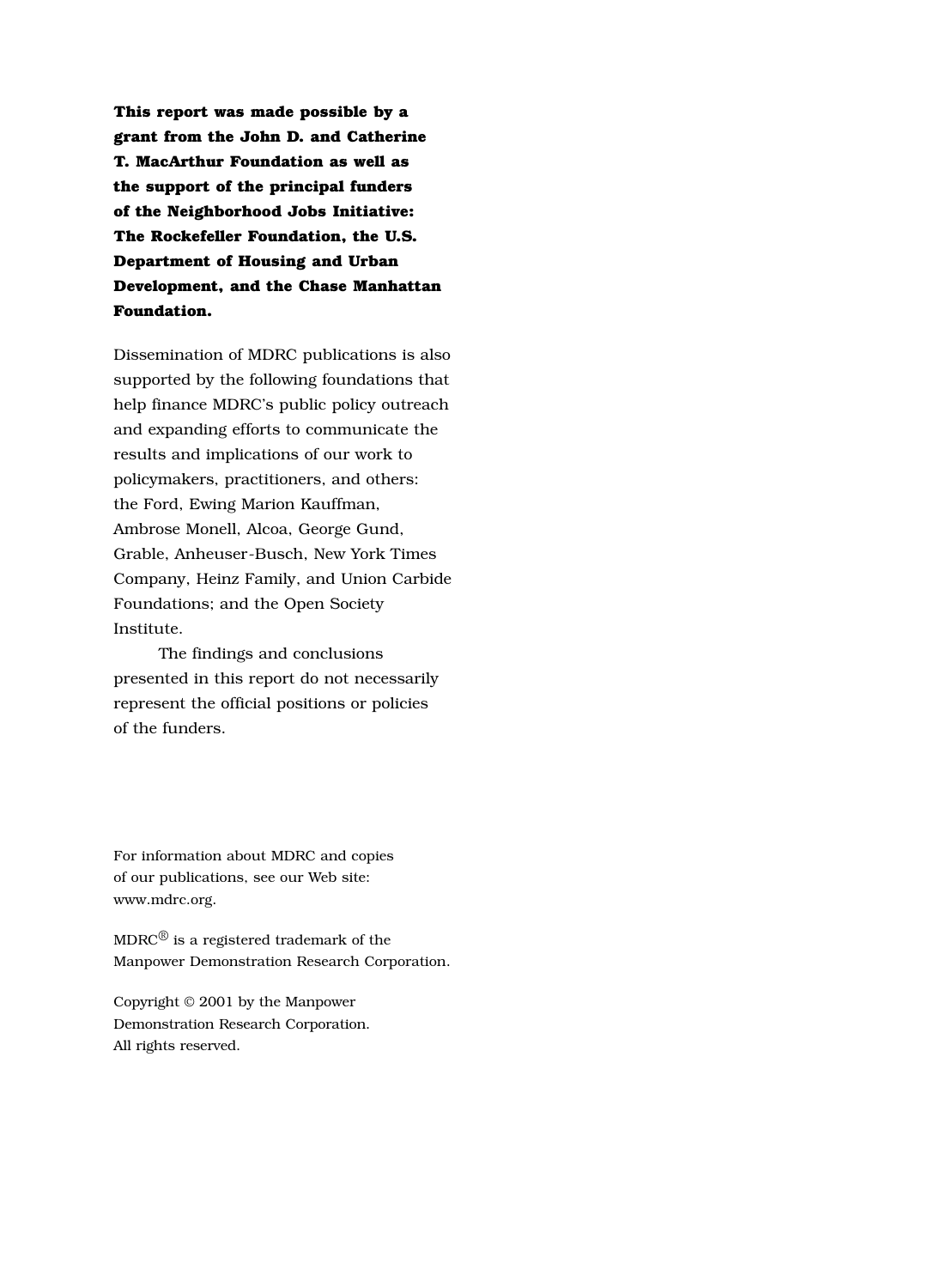# **OVERVIEW**

### **The Neighborhood Jobs Initiative: Assisting Inner-City Communities in Forming Resident-Targeted Employment Programs**

Over the past two decades, poverty has become increasingly concentrated in America's inner-city communities. The Neighborhood Jobs Initiative (NJI) targets high-poverty urban neighborhoods, attempting to connect residents to employment opportunities nearby and in the urban periphery by providing training, supporting interpersonal networks, and facilitating access to financial and other supports for work. This first report examines the initiative in its planning and implementation phase.

NJI grew out of concerns shared by The Rockefeller Foundation, the U.S. Department of Housing and Urban Development (HUD), the Chase Manhattan Foundation, the Urban Institute, and MDRC to develop new approaches to improve the outlook for distressed and isolated urban communities. One of the primary goals was to explore the feasibility of substantially improving employment outcomes in one neighborhood by supporting the evolution of neighborhood-based employment projects that build on existing community organizations' capacities.

NJI began in 1998 in five cities: Chicago, Fort Worth, Hartford, New York, and Washington, DC. In each city, a community-based organization with strong ties to a neighborhood leads the design and implementation of the initiative. MDRC manages the activities across the sites, offers conceptual leadership for the initiative, and provides technical assistance. While each site was allowed to tailor its approach to local circumstances, all the sites shared the goal of bringing the level of adult employment among neighborhood residents to the level of the surrounding region over a period of several years. The tools for achieving this goal included: using "best practices" in employment and training services; collaborating with other private nonprofit organizations and with public agencies engaged in workforce development; involving neighborhood residents in activities to promote and support work; and encouraging access to financial and other incentives to support employment.

During the first phase of NJI — a period of planning and pilot implementation — all the sites worked to understand the initiative and to develop strategic plans aimed at dramatically increasing neighborhood employment. Community-based organizations with little prior experience in workforce development faced a steep learning curve. The process of finding local partners and establishing viable collaborations took time; it was not easy to focus resources and attention on the specified neighborhoods; and staff turnover was high. Despite the obstacles, NJI offers a number of positive lessons presented in this report:

- providing sites with a clear goal helps them focus their plans and energies;
- providing local, consistent technical assistance helps keep the project on track; and, perhaps most important,
- even organizations with no previous experience in the employment field can develop effective jobs programs for their communities.

Future reports will examine whether the interventions implemented in the second phase of NJI succeed in raising employment levels sufficiently to generate sustained improvements in the targeted neighborhoods.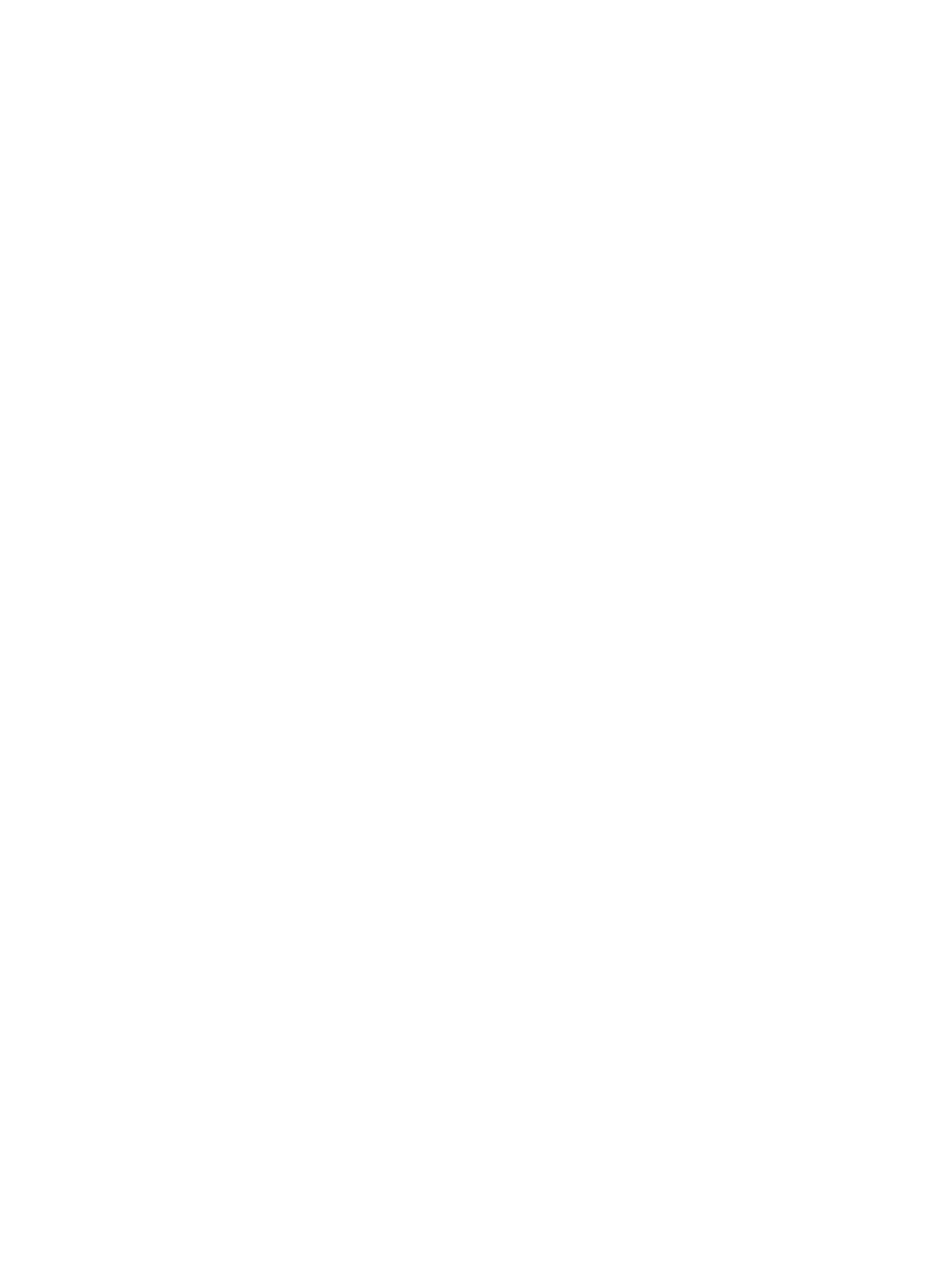# **CONTENTS**

| <b>OVERVIEW</b>                                                    | iii            |
|--------------------------------------------------------------------|----------------|
| PREFACE                                                            | vii            |
| <b>ACKNOWLEDGMENTS</b>                                             | viii           |
| <b>INTRODUCTION</b>                                                | 1              |
| THE ORIGINAL DESIGN                                                | 5              |
| Why Focus on Employment in Low-Income Communities?                 | $\overline{5}$ |
| Why Take the Neighborhood as the Frame of Action?                  | 6              |
| The Implementation and Structure of NJI                            | 7              |
| <b>MAJOR ISSUES DURING THE FEASIBILITY STAGE</b>                   | 12             |
| Designing to Achieve the Goals                                     | 12             |
| Defining the Target Area                                           | 14             |
| Forging and Maintaining Partnerships                               | 17             |
| Coping with Staff Turnover                                         | 24             |
| Delivering Technical Assistance                                    | 25             |
| FACING THE CHALLENGE                                               | 30             |
| Looking Ahead                                                      | 30             |
| The Benefits of an Employment Focus                                | 31             |
| <b>APPENDIX: The NJI Sites</b>                                     | 34             |
| Washington, DC: Development Corporation of Columbia Heights (DCCH) | 34             |
| Hartford, CT: Hartford Areas Rally Together (HART)                 | 34             |
| Fort Worth, TX: Near Northside Partners Council (NNPC)             | 35             |
| Chicago, IL: Project JOBS                                          | 36             |
| New York, NY: Rheedlen Centers for Children and Families           | 36             |
| <b>BIBLIOGRAPHY</b>                                                | 38             |
| RECENT PUBLICATIONS ON MDRC PROJECTS                               | 40             |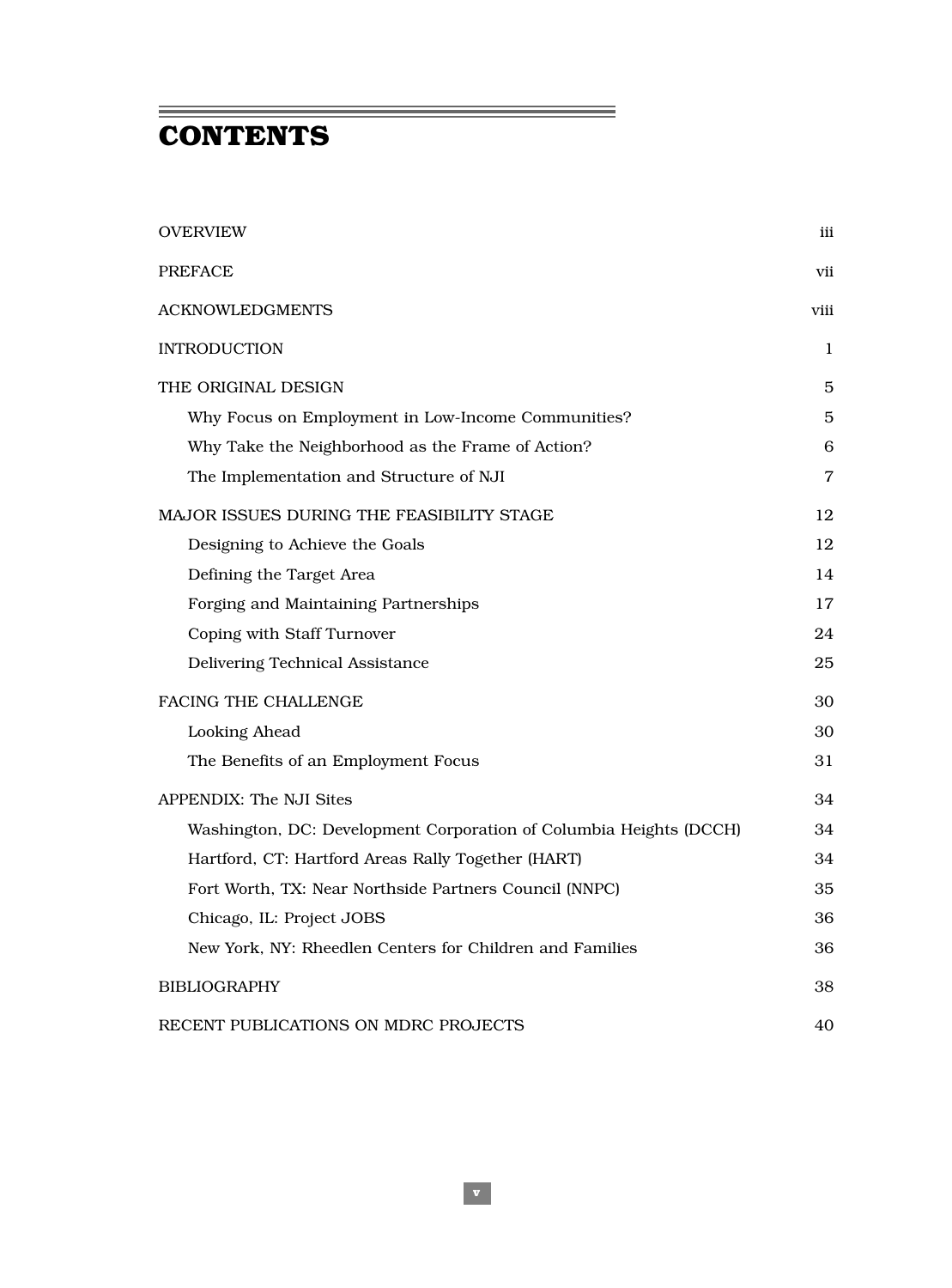# **PREFACE**

**T**he Neighborhood Jobs Initiative (NJI) is one of two community initiatives that MDRC is engaged in to help people in low-income urban neighborhoods access better opportunities in the labor market. NJI focuses on inner-city neighborhoods, while its companion project, Jobs-Plus, operates in public housing developments. Through our work on NJI and Jobs-Plus, we are striving to advance knowledge about ways to use social dynamics in low-income communities to improve individual opportunities and generate sustainable social change. Both projects grew out of conversations among MDRC, The Rockefeller Foundation, and the U.S. Department of Housing and Urban Development regarding how to improve the circumstances of people living in poverty by working with their communities. The Chase Manhattan Bank was also a partner in developing NJI.

MDRC's work on NJI is applied and exploratory, providing oversight and conceptual leadership and bringing intensive technical assistance to the community-based organizations implementing NJI programs. This is also an opportunity for MDRC to work directly with community-based organizations as they design and establish new projects.

This report explores what MDRC has learned from the first phase of NJI, a period of intensive planning and pilot implementation. We hope that the lessons drawn from this work will be relevant to public and philanthropic funders of community initiatives as well as to community-serving organizations that are themselves interested in

incorporating employment strategies into their activities. The authors have identified key issues in building workforce development services in distressed inner-city neighborhoods: the financial resources required, essential levels of public and community infrastructure, staffing considerations, and the need for discipline and focus.

With public policy increasingly focused on finding ways to aid the efforts of low-income working people, communitybased initiatives may help establish a local social infrastructure to support these families. We hope that our efforts on NJI will not only benefit the neighborhoods participating in the initiative but will also lead to a clearer vision of how to design effective community-focused interventions.

> Judith M. Gueron President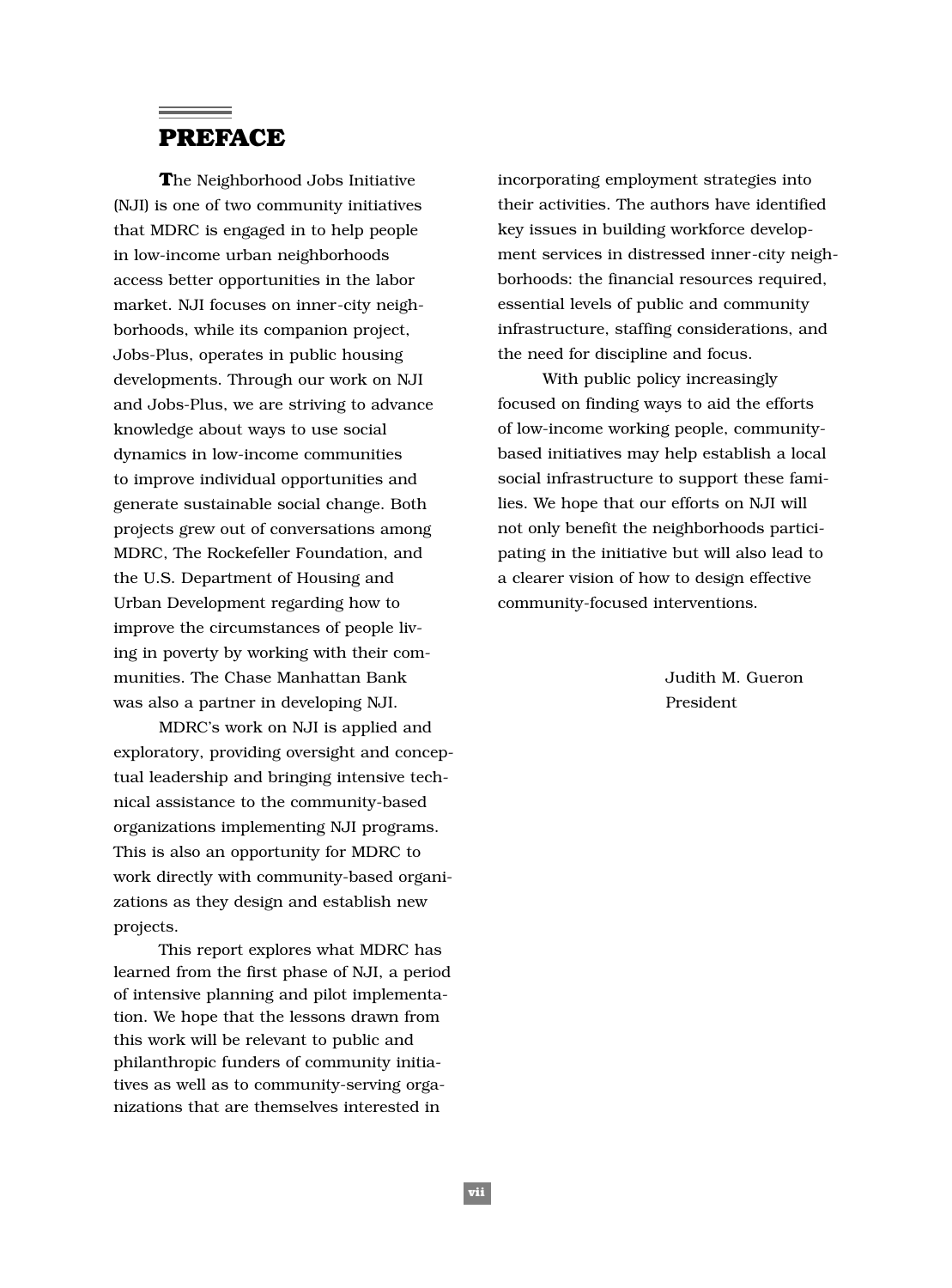# **ACKNOWLEDGMENTS**

**W**e wish to thank all the individuals who have helped to shape this report. In particular, for their hard work on the ground and for their thoughts and feedback, we thank the staff of the Development Corporation of Columbia Heights and their collaborative partners, Hartford Areas Rally Together, the Near Northside Partners Council, Project JOBS, and Rheedlen Centers for Children and Families. Several individuals have commented on earlier drafts, and we thank them: Garland Allen, Gordon Berlin, David Butler, Craig Howard, Mark Joseph, Julia Lopez, Alan Okagaki, Jim Riccio, and Donna Wharton-Fields.

We are grateful to The Rockefeller Foundation, the U.S. Department of Housing and Urban Development, the Chase Manhattan Foundation, and the John D. and Catherine T. MacArthur Foundation for supporting the preparation and distribution of this report.

The Authors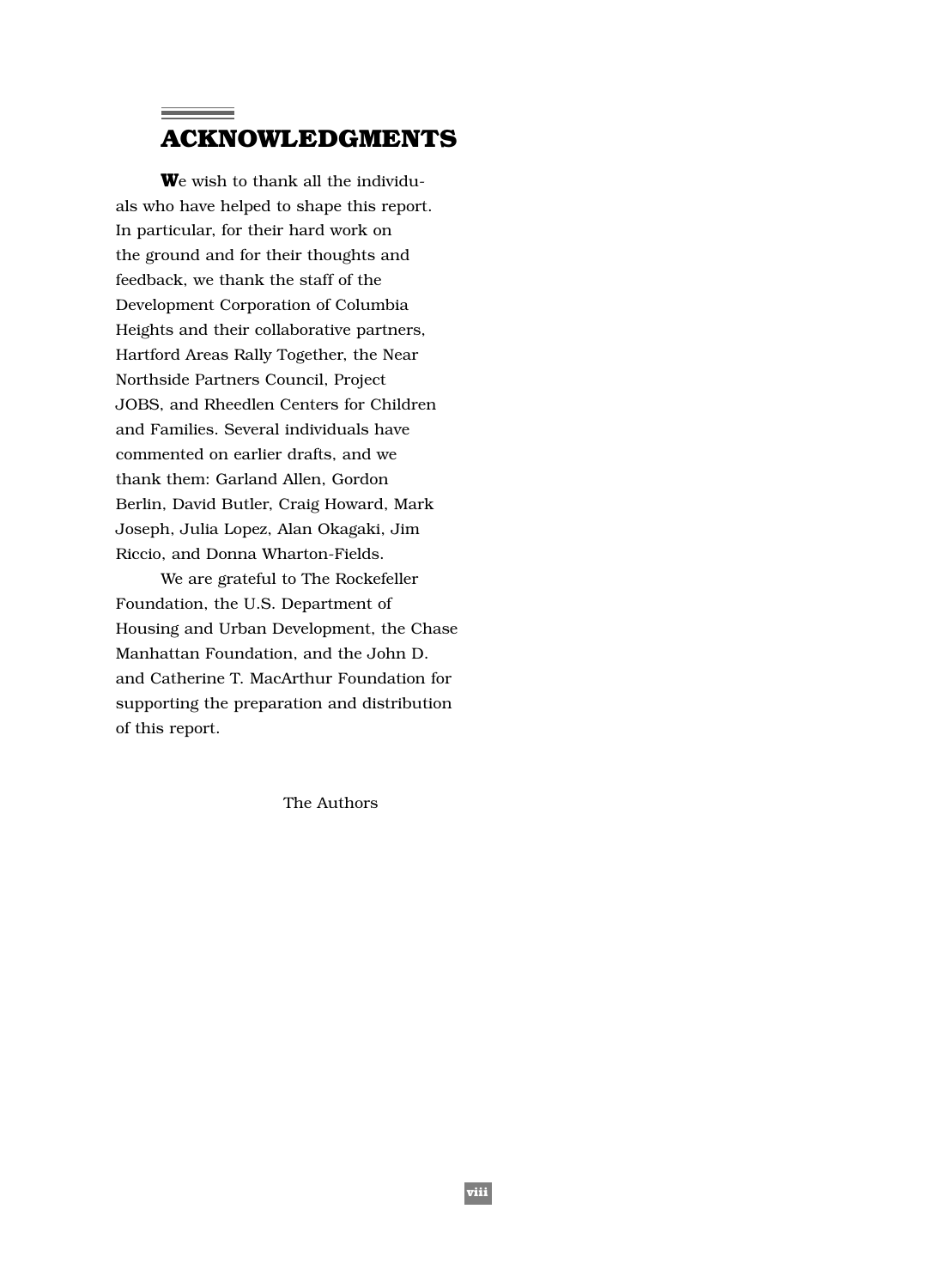# **INTRODUCTION**

**T**hrough the Neighborhood Jobs Initiative (NJI), selected inner-city communities that are currently characterized by high levels of unemployment are targeted with an intervention designed to substantially increase the percentage of adults who are working. NJI was developed to improve and focus the operation of employment and social service systems in neighborhoods while mobilizing community resources and resident capacities to build enriched environments that support work. In this way, NJI operates at the conjunction of workforce development and comprehensive community initiatives.

In 1996, in the context of impending "welfare reform," The Rockefeller Foundation, the U.S. Department of Housing and Urban Development (HUD), the Chase Manhattan Foundation, the Urban Institute, and the Manpower Demonstration Research Corporation (MDRC) posed the question "How can we best improve access to employment for the 8 million people who, living in pockets of entrenched poverty, remain isolated from mainstream work opportunities?" This group asked whether, by concentrating employment activities in specific neighborhoods, it would be possible to stimulate dramatic increases in local employment. Then, if significant gains could be achieved in employment outcomes, the group asked whether the community would experience broader improvements in the quality of life. At the core of NJI is the vision of employment as the driver for community change. Rather than trying directly to affect outcomes in multiple domains simultaneously, NJI uses the community as the frame of action for working across issues to realize outcomes in a single key domain: employment. The project's primary goal is to substantially raise employment among residents, to the point where working becomes the community norm for neighborhood adults. The designers intended sites to incorporate the following components: providing access to financial incentives to work, utilizing best practices in the employment and training field, developing community supports for work, and improving access to capital.

Starting in 1997, MDRC and its foundation and public founders led a site selection process designed to identify potential partner organizations that could take up NJI in their neighborhoods. We were looking for urban neighborhoods where poverty and unemployment were concentrated; for strong, dynamic, and experienced community-based organizations (CBOs) serving those neighborhoods; and for a promising local environment — a reasonably healthy regional economy and a public sector that would be open to an initiative such as this. Five sites were selected for inclusion in  $NJI:$ <sup>1</sup>

◆ **Washington, DC: Development Corporation of Columbia Heights (DCCH), est. 1984.** A community development corporation (CDC) with housing and real estate development experience as well as experience designing and running community service programs. Columbia Heights, an ethnically diverse neighborhood, is experiencing gentrification pressures.

<sup>1.</sup> For a short summary of each site, see the Appendix.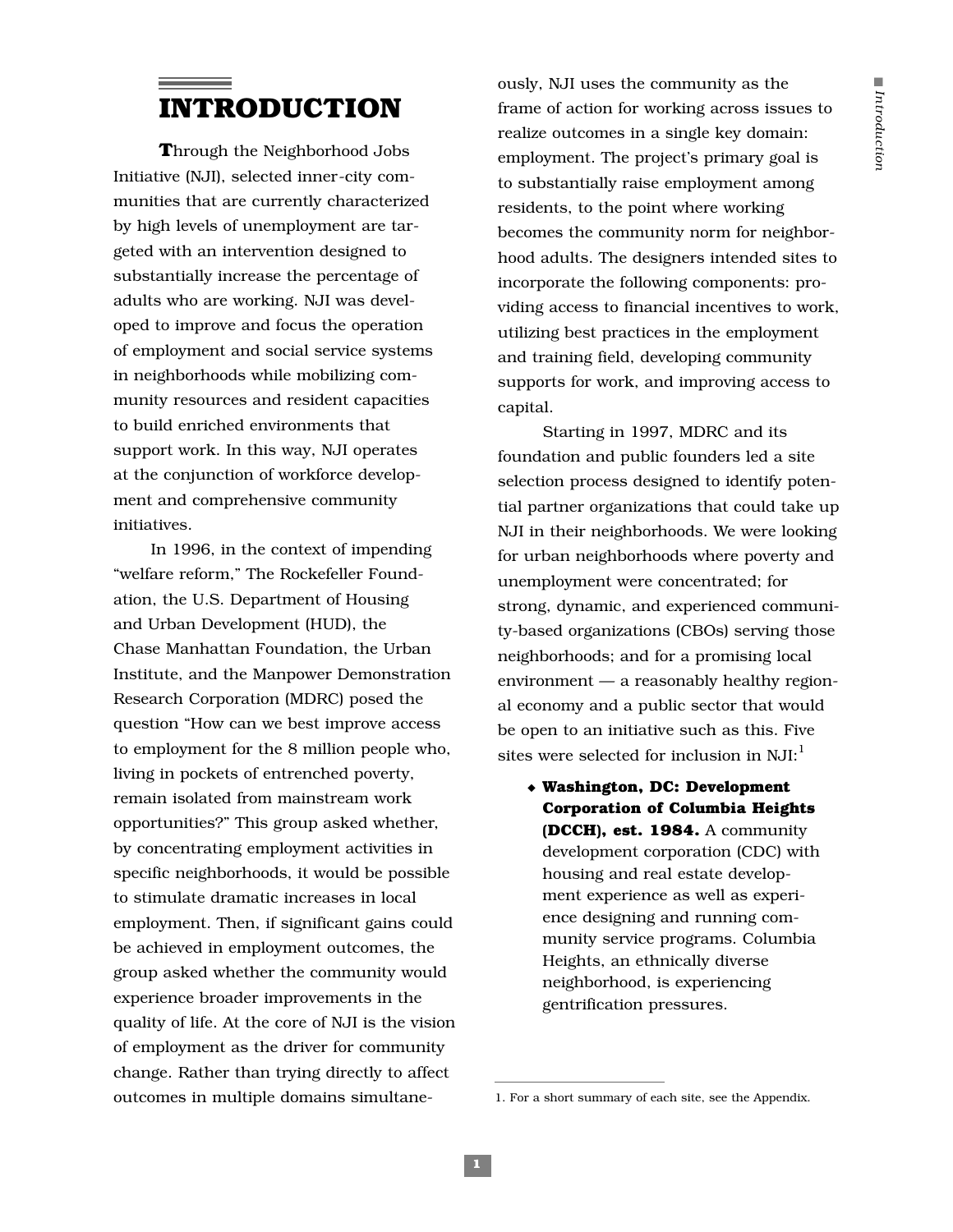◆ **Hartford, CT: Hartford Areas Rally Together (HART), est. 1975.** A community advocacy organization. Frog Hollow, the NJI neighborhood, is home to a large number of Spanish speakers.

- ◆ **Fort Worth, TX: Near Northside Partners Council (NNPC), est. 1991.** A community service intermediary operating in a stable, homogenous community of Mexican immigrants.
- ◆ **Chicago, IL: Joint Opportunities Bring Success (Project JOBS), est. 1996.** An employment-focused collaborative of community-based service organizations in Chicago's diverse Uptown/ Edgewater neighborhood.
- ◆ **New York, NY: Rheedlen Centers for Children and Families, est. 1970.** A youth-focused community services organization. Employment was seen as part of a multifaceted strategy to revitalize a 24-block area that Rheedlen calls the Harlem Children's  $Z$ one. $2$

Three of the sites (DCCH, HART, and Rheedlen) joined NJI in early 1998; the other two were added in the fall of that year. Between 1998 and late 1999, all five sites engaged in extensive planning. The lead organizations hired NJI directors, and most sites began to form (or build on existing) collaborations with other nonprofit organizations serving the neighborhood. Two sites established their own employment and training centers. MDRC worked during this period to refine the NJI model and its core concepts, to provide technical assis-

tance to help the sites develop effective strategic plans, and to make an assessment of whether the outlook for achieving the ambitious goals for increasing employment in the target neighborhoods was promising enough to warrant a commitment to implementation of the initiative at the sites.

In late 1999, NJI transitioned from a planning, piloting, and feasibility assessment phase to implementation at four of the original sites. Sites will receive funding for the first two years of implementation; most sites, however, have five-year strategic plans. Because this report draws on experiences during the first stage of NJI, it cannot generally provide hard-and-fast lessons but, rather, can point out critical challenges and promising approaches.

Here are some of the key issues and the questions they raise:

- ◆ **Defining the neighborhood.** Where are the boundaries? Whose "sense" of community matters? How do neighborhood boundaries affect organizational partnerships and resources?
- ◆ **Helping CBOs build workforce development capacity.** In a context where trust and connectedness matter in *reaching* and *effectively serving* the people who are hardest to employ in America's inner cities, CBOs often have the important personal relationships that public agencies or employment training services lack. What does it take to help these organizations lead an employment-focused initiative?
- ◆ **Forging and maintaining partnerships with the public sector.** NJI was conceived as a framework in which to mobilize the participation of major public sector workforce and

<sup>2.</sup> The implementation phase of NJI does not include the New York City site; see the Appendix.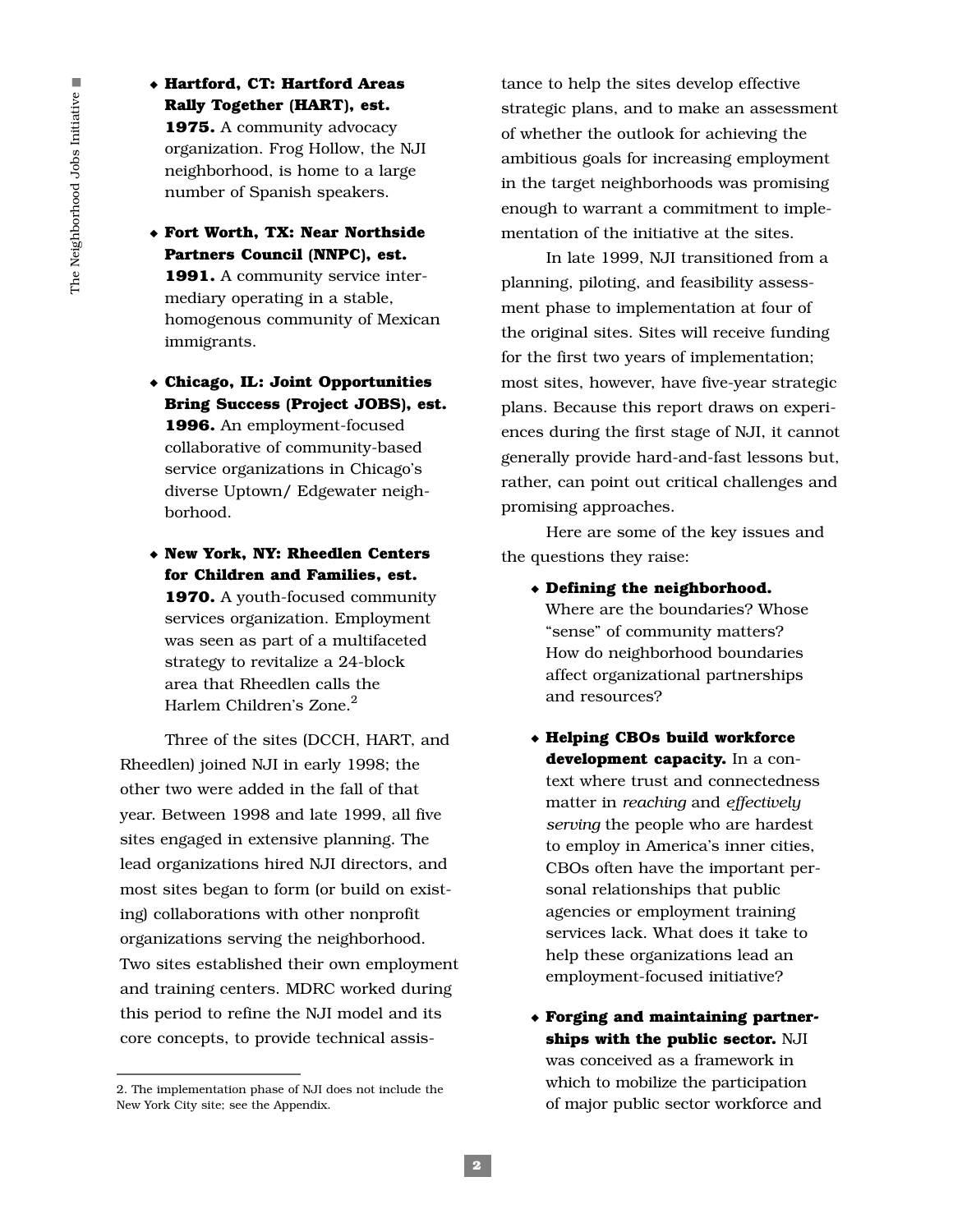employment systems — *not* as an initiative that would develop new workforce programs to run in parallel with existing structures. Yet, during the development phase of NJI, public policy with respect to workforce has been undergoing significant upheavals: the Personal Responsibility and Work Opportunity Reconciliation Act (PRWORA) of 1996, the Workforce Investment Act (WIA) of 1998, Welfare-to-Work grants authorized under the Balanced Budget Amendment of 1997, and the 1999 revisions to the rules on usage of Temporary Assistance for Needy Families (TANF) funds have all made significant changes in the public funding of and approach to workforce issues. During this tumultuous period, it has been difficult for NJI sites to engage public sector agencies effectively. In this context, what are the opportunities for CBOs to work with public agencies — and even to shape policy?

◆ **Forging and maintaining partnerships with other nonprofit service providers.** The lead CBO in each NJI site is also expected to form collaborative arrangements with other nonprofit organizations that work with residents of the neighborhood in order to ensure that residents have access to a broad range of essential services. Yet NJI collaborations have run into problems with such issues as differing priorities among the member organizations, inconsistent commitment, difficult negotiations centering on service quality and coordination, and how to attribute success. What strategies have worked so far to build promising neighborhoodfocused employment collaborations?

- ◆ **Focusing on employment.** While all the sites embrace the basic NJI premise that a dramatic increase in employment levels will lead to broader community improvements, it has been difficult to get the sites to remain focused on the ambitious task of getting more people into jobs. Sites are instead tempted to address a range of other pressing community issues; indeed, most of the sites are already involved in other programs with other goals for the neighborhood. What does it take to secure focus on the principal goal? How can the sponsors of an initiative ensure that the CBO partners embrace the premises of the initiative and not participate merely in order to fund existing programs?
- ◆ **Stabilizing staff.** Staff turnover has been an ongoing problem in all the NJI sites. How much of this turnover is to be expected, and how much turnover appears to be related to the structure of NJI itself? Can we, as an intermediary and manager of the initiative, do anything to reduce staff turnover or respond more quickly and effectively when turnover occurs? By anticipating turnover, how can we build stability into each site?
- ◆ **Designing and delivering effective technical assistance.** While the initiative's designers anticipated the need to offer information on workforce systems, public policy, and best practices in the employment and training field, they did not foresee the extent to which lead CBOs and NJI collaboratives would need other kinds of technical assistance. What kinds of technical assistance have been essential during the planning and piloting period? What ways of delivering that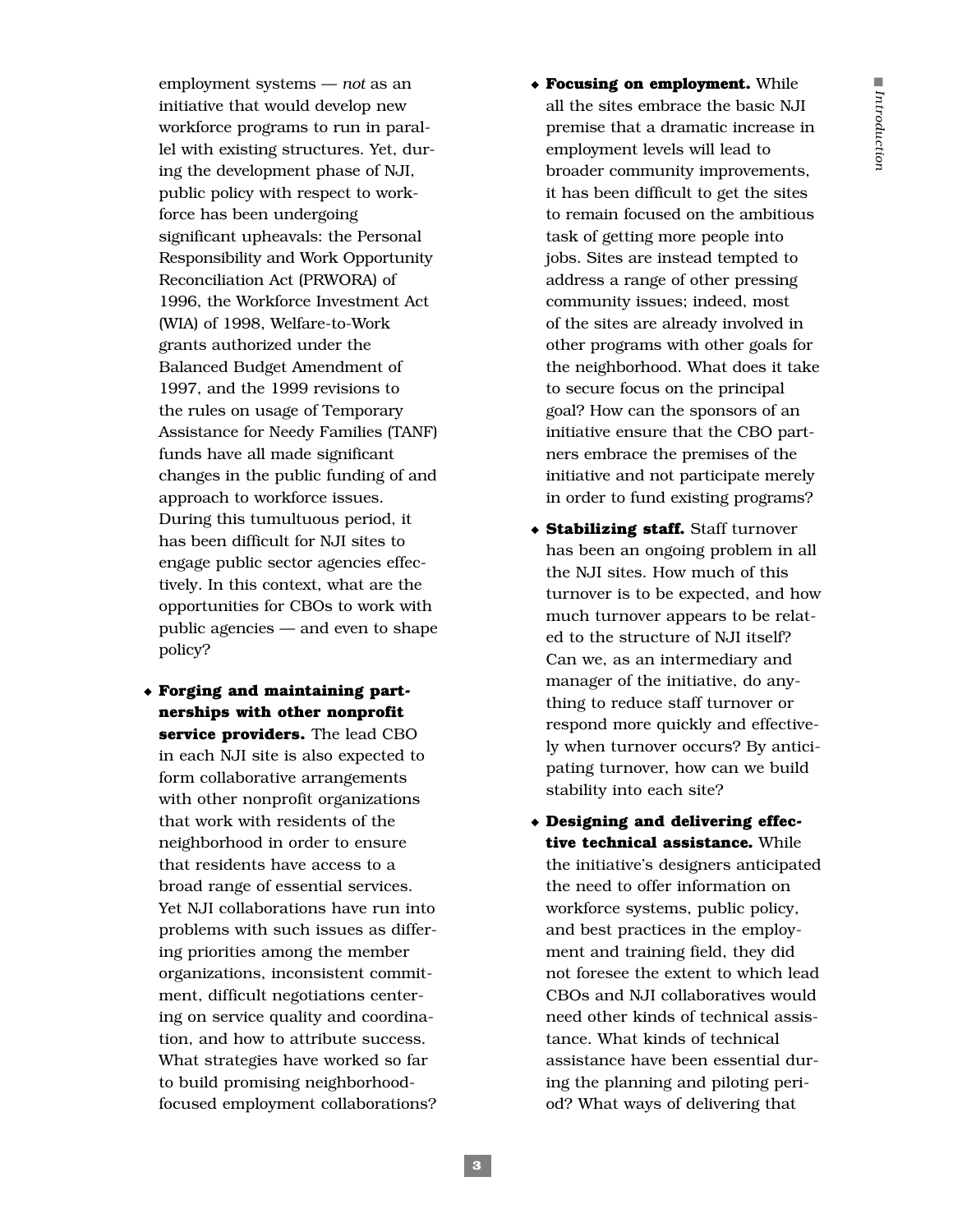assistance have been most effective? What obstacles have impeded the absorption of technical assistance?

This report first discusses the basic premises and structure of NJI and then explores each of the above issues in greater depth. Some issues are specific to launching a place-based, employment-focused initiative, while others are common to community-building work. Both kinds of topics are addressed because even the generic issues are important in considering future endeavors to develop employment projects within a neighborhood context.

**4**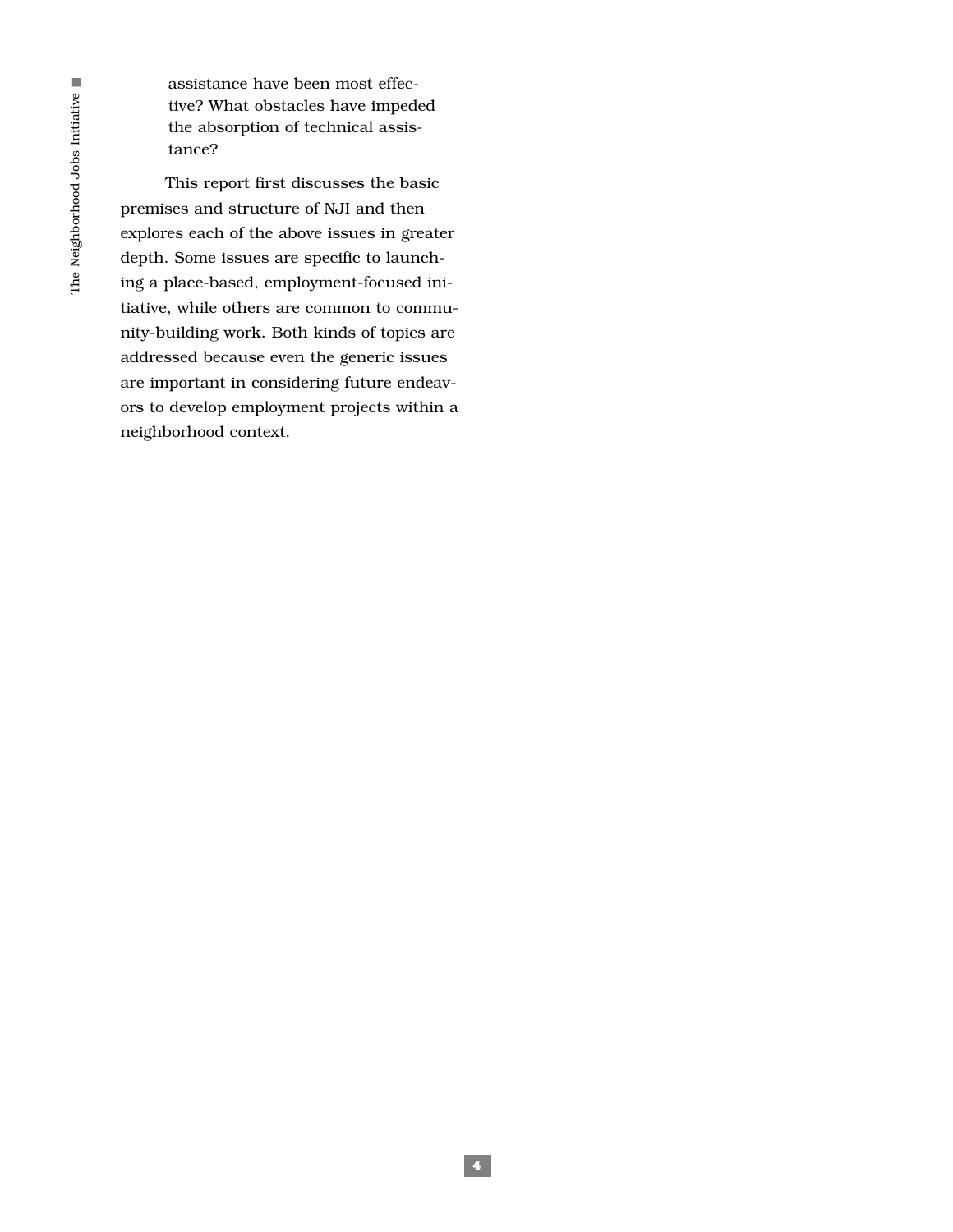# **THE ORIGINAL DESIGN**

**T**he Neighborhood Jobs Initiative (NJI) grew out of a concern shared by The Rockefeller Foundation, the U.S. Department of Housing and Urban Development (HUD), the Chase Manhattan Foundation, the Urban Institute, and the Manpower Demonstration Research Corporation (MDRC) concern with the problems of unemployment-related poverty that continue to plague inner-city communities. Over the past two decades, poverty has become increasingly concentrated in America's inner cities, while many employment opportunities — especially entry-level jobs for people with limited education and skills — have relocated to the urban periphery. This has left inner-city residents more and more isolated from the personal networks and institutional connections that typically provide information and access to job opportunities. To address these issues, in 1996 the group conceived of a community-based employment initiative that would attempt to target high-poverty innercity neighborhoods with sufficient employment opportunities and the supports needed to make those opportunities realistic and accessible in order to make a dramatic difference in the local culture of work.<sup>3</sup> One primary goal was to explore the process of

supporting the evolution of a neighborhoodbased employment project, building on existing community organizations' capacities.

# **Why Focus on Employment in Low-Income Communities?**

High-poverty, inner-city neighborhoods often suffer from a broad range of serious social, economic, and environmental problems. Residents of these communities may themselves identify not only unemployment and underemployment but also crime and fear of victimization, physical deterioration of buildings and city infrastructure, low levels of education among adults and high dropout rates among youth, and a concentration of various untreated health concerns (including people with mental health and substance abuse problems) as both *results of* and *reasons for* the area's chronic poverty. Recognizing that these problems are often interconnected and that an effort to improve any one in isolation is likely to be undermined by the detrimental influences of the others, many members of the field have determined that a multifaceted approach is necessary. In fact, most of the comprehensive community initiatives launched in the 1980s and 1990s were designed to address this *spectrum* of problems, on the expectation that progress in several areas simultaneously would bolster advances in each one.

While accepting the interconnectedness of these problems, NJI's designers proposed as one key hypothesis that it is the low level of employment — what William Julius Wilson (1996) has called the "disappearance of work" — that is the central underlying cause of neighborhood deteriora-

<sup>3.</sup> NJI was conceived of as a companion to another initiative, formally known as the Jobs-Plus Community Revitalization Initiative for Public Housing Families. Like NJI, Jobs-Plus is an employment-focused, place-based initiative, but local public housing authorities rather than CBOs serve as the platforms for Jobs-Plus programs. Jobs-Plus targeted the residents of eight public housing developments in seven sites, and it employs an interrupted time-series, random assignment design for the purposes of impact research. More information on Jobs-Plus is available on MDRC's Web site (www.mdrc.org) or by contacting MDRC. See also Riccio, 2000; Kato and Riccio, forthcoming, 2001. NJI was designed, in part, to test whether the Jobs-Plus approach had broader potential beyond the context of public housing.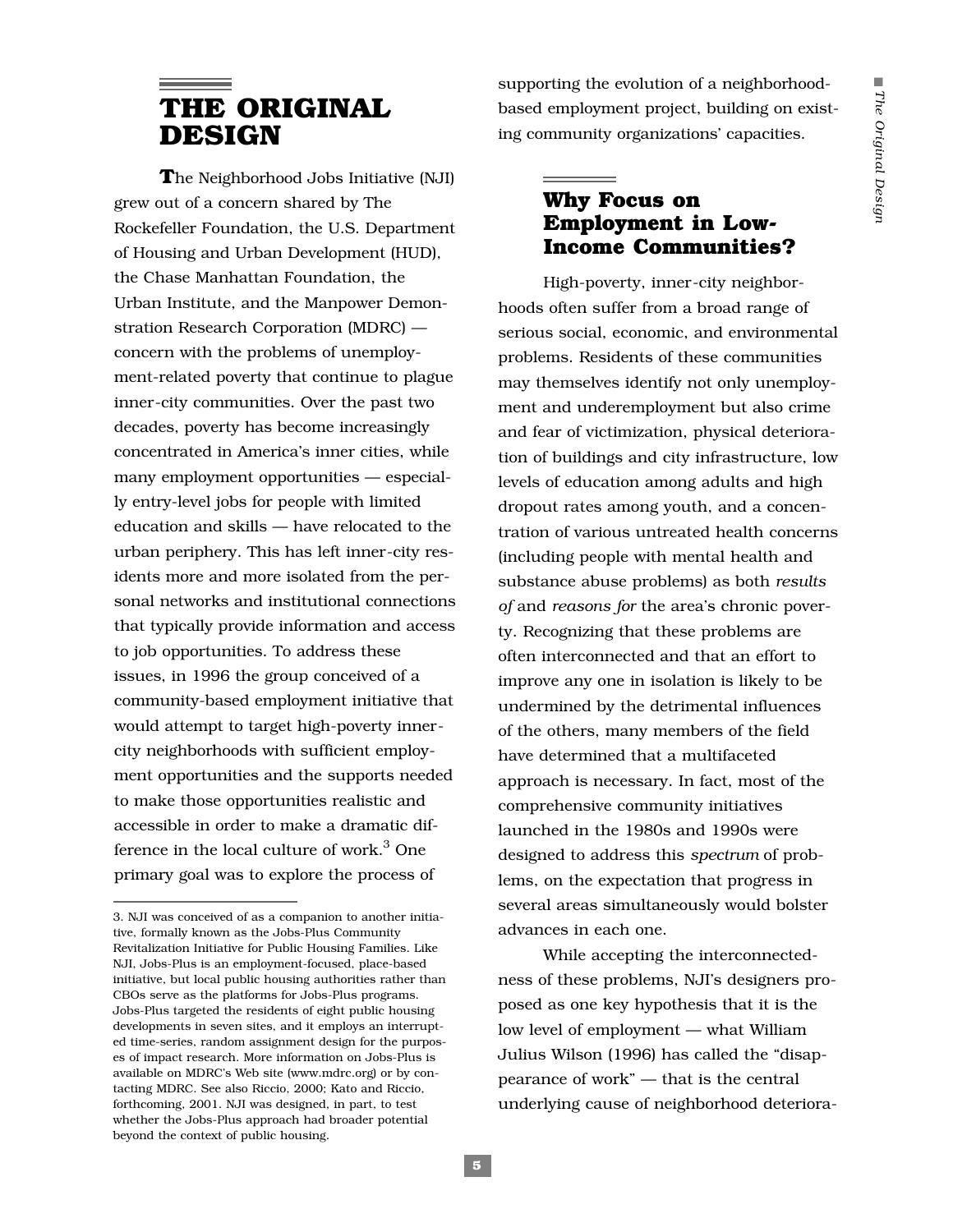tion and resident disaffection. Not only do areas of concentrated unemployment have less in the way of financial resources circulating, but they also have weaker links to outside opportunities and, often, a more threatening social environment due to the numbers of adults without regular, structured responsibilities. NJI's designers reasoned that unless the initiative reconnected large numbers of adults to work, efforts to address other social ills would have little sustained effect. They also believed that a focus on employment as the driving force of change would help to ensure that the initiative's activities would avoid the common problem of diffusing energy and resources among a variety of projects, thus weakening the impact of efforts.

> *In Columbia Heights, DCCH is a Community Development Corporation, and part of what we're supposed to be about is economic development. From that perspective, workforce is an economic issue more than it's a social issue. In our area, if you don't have an income, you won't be able to stay here…. Work should be a big focus. People want to work.*

> > *— NJI Director, DCCH*

# **Why Take the Neighborhood as the Frame of Action?**

Employment programs typically take the individual as the service unit; individuals are recruited and receive a variety of services: job search assistance, training, coaching, child care vouchers, and so on.

Job-seekers in neighborhoods of concentrated poverty and unemployment face clear and specific obstacles related to their location and living environment that can undermine the effectiveness of individual-focused efforts. Problems related to place are said to include a lack of interpersonal networks to channel information about work opportunities, employers' prejudice against residents of particular neighborhoods, long distances between home and work opportunities along with inadequate transportation systems, few role models of employment, and personal safety issues that increase anxiety about, say, waiting for buses or leaving children unattended at home. Studies in Chicago of public housing residents who received Section 8 housing vouchers or certificates as part of the Gautreaux program, for example, showed that people who moved out of distressed communities were significantly more likely to find work than those who remained behind or than those who moved to communities similar to their original neighborhoods; moreover, the jobs they found were of better quality (see, for example, Rosenbaum and DeLuca, 2000). As an alternative to dispersing populations from their established neighborhoods, NJI seeks to address these location-specific obstacles to working in order to benefit a large number of individuals simultaneously.

> *An employment strategy approach has to be comprehensive to be successful. You need to consider transportation, affordable housing, quality of life issues in the neighborhood.*

> > *— Ann Pratt, Former Executive Director, HART*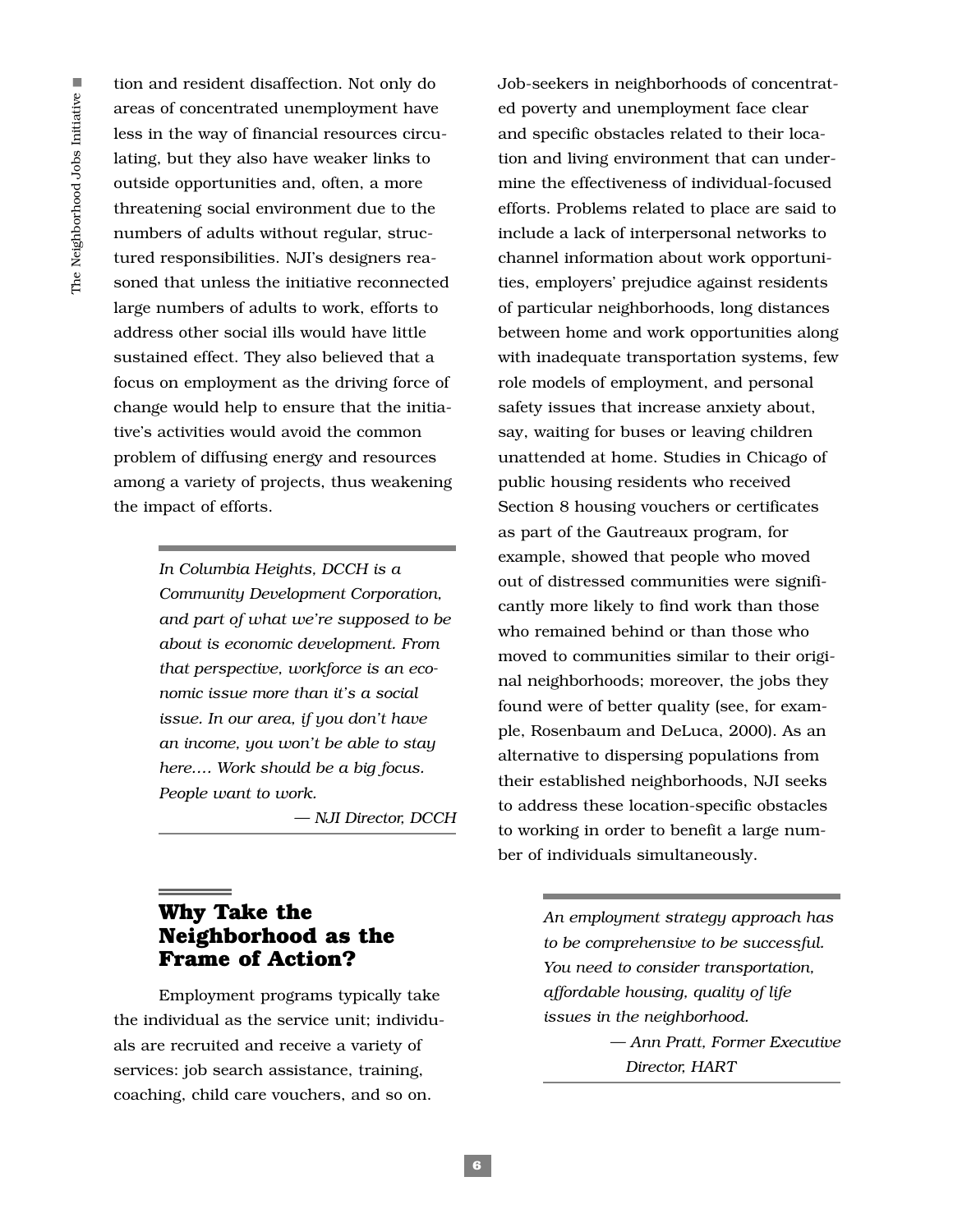Looking at this issue from another perspective, the hypothesis is that concentrating large-scale employment gains in a place will, in turn, produce a spiral of related positive influences. Residents who work will serve as role models for others to pursue similar efforts and as sources of employment information (about job leads as well as workplace lore); higher incomes will result in higher investments in the community by residents and businesses; and higher employment levels and related prosperity will lead to changes in other community indicators, including health, education, and safety. Clearly, the goals for increasing employment in NJI neighborhoods are ambitious.

Finally, an implied but powerful underlying assumption drives NJI and other community initiatives: the power of social place, that is, the extent to which a community contains contextual factors and influences that can interact with the design and implementation of an initiative to strengthen (or lessen) outcomes. To harness the potential of communities as social places that can support work, NJI seeks to build on the often rich array of formal and informal networks, affinity groups, and mutually supportive relationships that define communities and tie them together. NJI explores whether it is possible to enhance such networks purposefully and to involve communities in the support of residents' pursuit of work. The initiative assumes that stronger, more work-directed networks, combined with a range of highquality employment and support services, can lead to larger employment outcomes than can be achieved by just providing services alone. NJI will explore the extent to which it is possible to identify and to build

on these networks in a manner that enhances communities as places that support work.

> *People develop communities and relationships where they live, ideally, so place is important for employment. — Ann Pratt, Former Executive Director, HART*

> *Society has become more isolated people are not as willing to step out with our neighbors. In Columbia Heights, relationships aren't necessarily as strong or as productive as they could be, but there are a lot of people who know each other. Everyone knows someone else here. Kids know each other, and the more that's true, the more opportunities there are.*

> > *— NJI collaborative member, Washington, DC*

# **The Implementation and Structure of NJI**

NJI started with this basic framework — it would be an employment-focused, place-based initiative. By the fall of 1998, five neighborhoods had been selected for NJI, and, in each location, a communitybased organization (CBO) was chosen to lead the initiative's local design and to pilot its implementation. The five CBOs selected were the Development Corporation of Columbia Heights (DCCH) in Washington, DC; Hartford Areas Rally Together (HART) in Hartford, CT; Near Northside Partners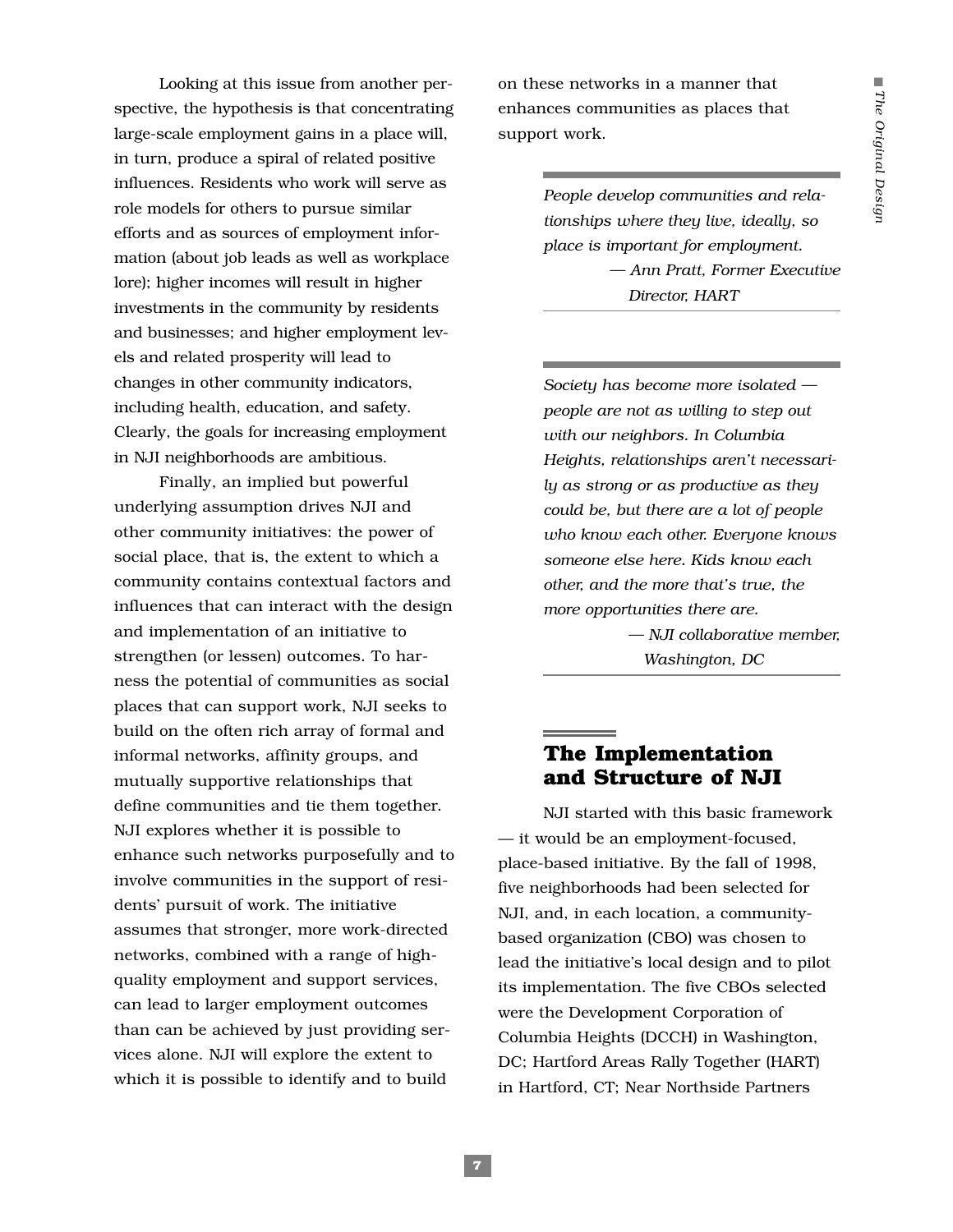Council in Fort Worth, TX; Project JOBS in Chicago, IL; and Rheedlen Centers for Children and Families in New York City.<sup>4</sup> Following site selection, the months from January 1998 through December 1999 were used as a feasibility assessment period. In this phase, MDRC was charged with refining the initiative's fundamental concept, with giving operational meaning to some of its basic ideas, and with exploring its feasibility through a period of planning and pilot implementation on the ground. Over the following year and a half, MDRC worked with the lead CBO at each site to help shape local strategic plans and engage in exploratory NJI activities. In January 2000, MDRC and its funding partners decided to go forward with a committed implementation phase in four of the five original sites.

**Setting High Goals for Increased Adult Employment.** NJI aims to transform the employment dynamics of inner-city neighborhoods, which cannot be accomplished through marginal changes. Therefore, NJI sets ambitious goals for the number of job placements and for the number of new workers sustained in the labor market. NJI sites endeavor to bring the neighborhood's level of adult labor force participation and employment up to the regional level over the lifetime of the initiative.

**Working with CBOs.** From the beginning, the team that conceived NJI believed that the desired scale of employment outcomes would require the mobilization of a variety of actors and resources. Good, trusting relationships with neighborhood residents would be critical in recruiting the often disaffected unemployed adult population who would need to be reached in order to make a noticeable impact on the employment rate in a community. For this reason, CBOs were selected as the lead agencies to design and implement local strategies for NJI. We looked for effective organizations with a history of successful program design and implementation and with strong connections to local residents. In prioritizing these qualities, it was recognized that the organizations were unlikely also to have experience with employment programs; in anticipating this trade-off, we weighed community connectedness against established program experience and concluded that it would be easier for CBOs to develop employment expertise than trust and connections with hard-to-reach residents. Nevertheless, we considered only organizations with at least a prior expressed interest in developing employment activities for their target populations. Given the intensive scale of services implied by NJI's saturation goals, we strongly encouraged the selected CBOs to form relationships and coordinate with other nonprofit service providers, as well as with the critical public agencies involved in employment and training.

**Providing Work Opportunities.** The first and most obvious objective of NJI is to ensure that community residents have the *opportunity* to work. This involves preparing residents for work opportunities, identifying jobs and helping link residents to openings, and supporting residents in their efforts to sustain work. We anticipated that an effective, comprehensive employment strategy would address such issues as employer linkages, transportation, child

<sup>4.</sup> Three sites (Hartford, New York City, and Washington, DC) joined the initiative in January 1998; the other two (Chicago and Fort Worth) joined in the fall of that year.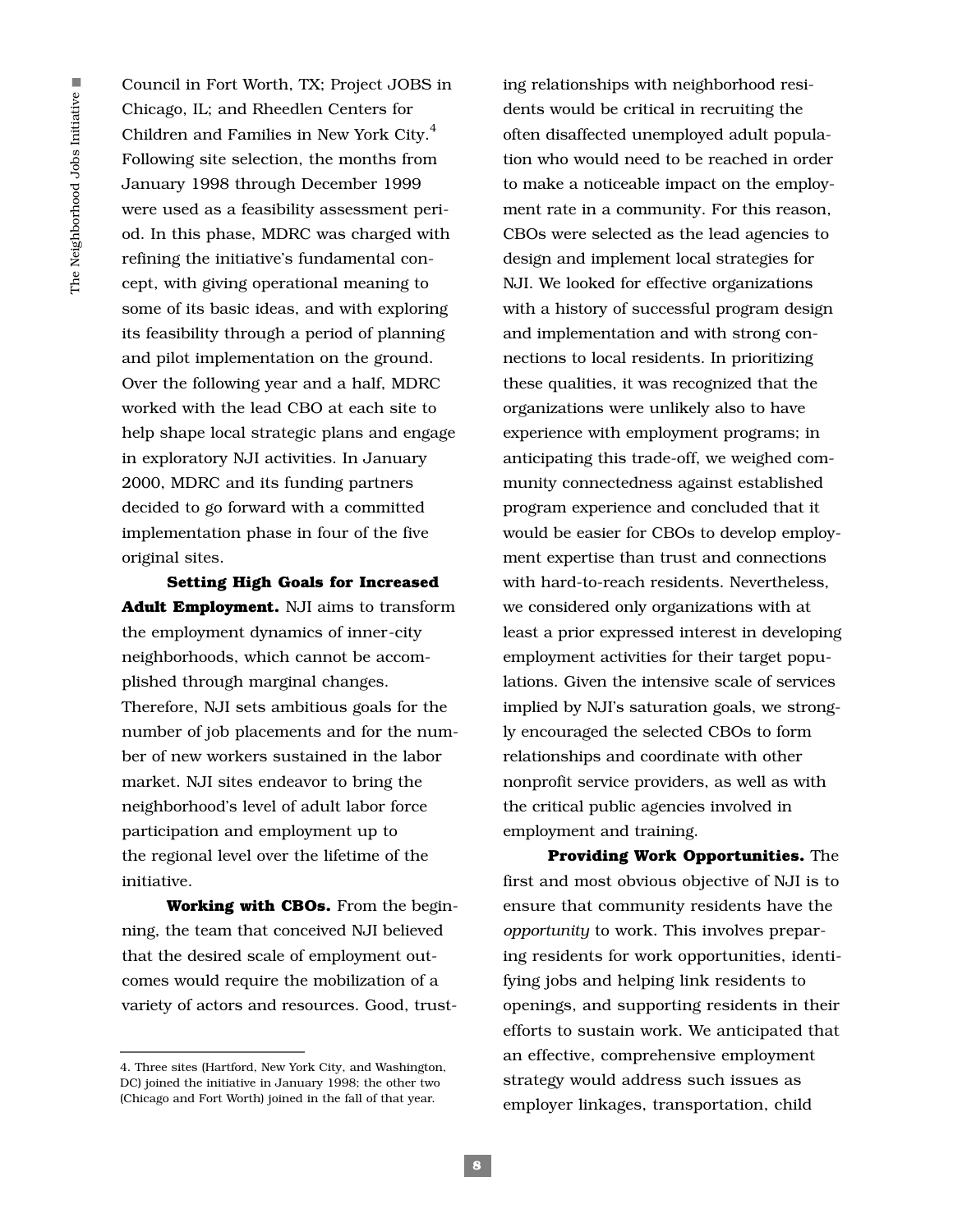care, skill-building, basic education, preemployment training, and career advancement. Each site would tailor its approach to the local labor market conditions, using a best-practices approach to employment and training.

**Making Work Pay.** For many neighborhood residents with few skills of value to employers and/or little work experience, the jobs open to them offer low pay and few or no benefits. Some public assistance recipients even find that the costs of *being employed* (transportation, child care, workplace clothing, tools, and so on) drain so much money that they are no better off receiving a paycheck than they were as dependents of the state. Residents of public housing or beneficiaries of Section 8 housing certificates or vouchers find that for every dollar increase in countable income (after exclusions and earnings disregards are subtracted), rent increases take 30 cents.5 It was recognized that one key to NJI's success in increasing the number of working adults would be to make sure that work pays — by helping individuals to find (or work toward) better-paying jobs and by improving their access to existing supports and incentives for work, such as the Earned Income Tax Credit (EITC) and the various supports for work that are available to public assistance recipients.

**Developing Community Capacities to Support Work.** The design of NJI assumes that the community itself is a key resource for information and support for employed individuals and for those looking for a job. Both formal institutions (churches, business associations, clubs) and informal groups and networks can be mobilized to help improve the flow of information about job openings and about work practices, to provide concrete assistance for working adults, and to reinforce a workpositive message and culture. Although the sites have had little time to focus attention on such supports during the first phase of NJI, community support for work is an element of the initiative that will become a focus during the implementation period.

**Providing Access to Capital.** In the neighborhoods where NJI is being launched, poverty is exacerbated by a lack of access to capital. Local businesses are starved for money, and residents who might launch a small enterprise or who might buy a home are thwarted by difficulties in getting financing. NJI's initial formulation included improving access to capital as a key element, in order to build stabilizing wealth in households and to encourage personal and commercial investment in the neighborhood. This element of the initiative has not been emphasized in most sites.

**Designing for Synergies.** The design of NJI tests two key assumptions about synergy and concentration of effort:

- ◆ Combining best practices in workforce development and social service delivery, while harnessing the power of place as a potentially rich supportive environment, will result in larger, more sustainable employment outcomes than could otherwise be realized if a program were built on only one or a few such elements.
- ◆ Concentrating large-scale employment gains in a place will, in turn, produce a spiral of related positive influences — residents who work

<sup>5.</sup> Note that changes in federal law will alter the rent rules in order to increase the incentive to work for residents of publicly subsidized housing.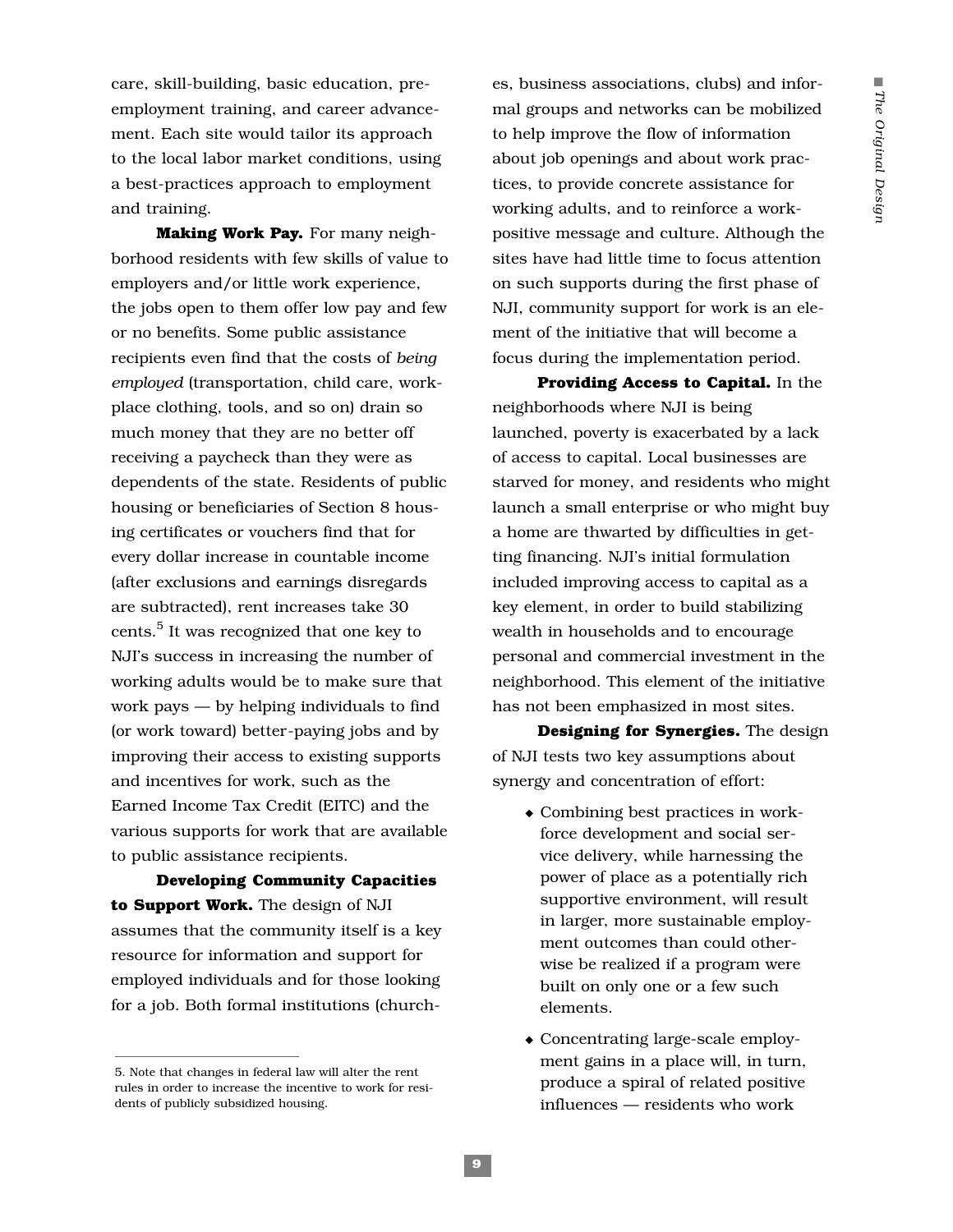serve as role models for others to pursue similar efforts and as sources of job information for others; higher incomes result in higher investments in the community by residents and others; and higher employment levels and related prosperity lead to changes in other community indicators.6

In other words, NJI's complex design aims toward generating dramatic and ultimately self-sustaining changes within a neighborhood context.

**Funding NJI.** During the design, pilot, and early implementation phase, all partners in NJI have benefited from the generous financial support of the initiative's founders: The Rockefeller Foundation, the Chase Manhattan Foundation, and the U.S. Department of Housing and Urban Development (HUD); nevertheless, each site is expected to become self-sufficient by the end of the national initiative in 2002. Sites will accomplish this through two principal strategies. First, sites are encouraged to utilize existing services and resources perhaps most importantly, public sector employment and training programs and supports — rather than attempting to create redundant programs. Sites are encouraged, when possible, to work with public and private nonprofit services to attract, redirect, and alter programs to fit the needs of the neighborhood. Sites are also expected to raise funds themselves for ongoing support of local NJI programs and administration. (Table 1 provides basic summary information on the NJI sites and lead CBOs.)

<sup>6.</sup> Although the hypothesis is that higher employment gains will lead to changes in other community indicators, it should be noted that NJI sites are encouraged to realize the changes by focusing on job-related activities, rather than seeing themselves as responsible for directly producing changes in other community indicators.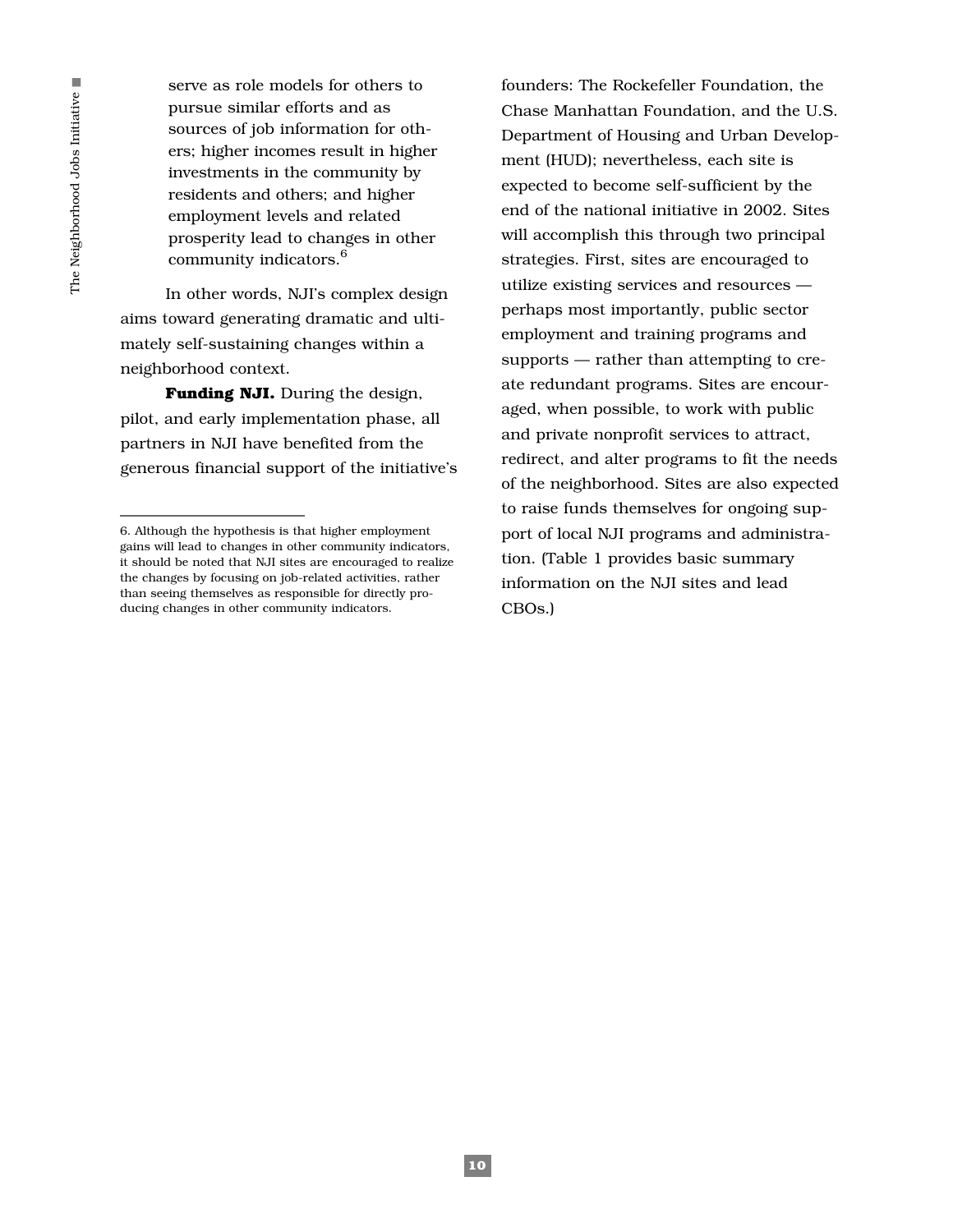| TABLE 1<br><b>SUMMARY INFORMATION ABOUT NJI SITES</b>                              |                                                      |                                                                |                                                     |                                                               |                                                         |  |  |  |  |
|------------------------------------------------------------------------------------|------------------------------------------------------|----------------------------------------------------------------|-----------------------------------------------------|---------------------------------------------------------------|---------------------------------------------------------|--|--|--|--|
|                                                                                    | <b>DCCH</b>                                          | <b>HART</b>                                                    | <b>NNPC</b>                                         | <b>Project JOBS</b>                                           | <b>Rheedlen</b>                                         |  |  |  |  |
| <b>Basic information</b>                                                           |                                                      |                                                                |                                                     |                                                               |                                                         |  |  |  |  |
| City                                                                               | Washington, DC                                       | Hartford, CT                                                   | Fort Worth, TX                                      | Chicago, IL                                                   | New York, NY                                            |  |  |  |  |
| Neighborhood                                                                       | Columbia Heights                                     | Frog Hollow                                                    | Near Northside<br>Uptown/Edgewater                  |                                                               | Harlem Children's<br>Zone (HCZ)                         |  |  |  |  |
| Lead CBO: Name                                                                     | Development<br>Corporation<br>of Columbia<br>Heights | <b>Hartford Areas</b><br><b>Rally Together</b>                 | Near Northside<br>Partners Council                  | Project JOBS<br>(Joint Opportunities<br><b>Bring Success)</b> | <b>Rheedlen Centers</b><br>for Children and<br>Families |  |  |  |  |
| Lead CBO: Type                                                                     | Community<br>development<br>corporation (CDC)        | Community-based<br>advocacy and<br>organizing<br>collaborative | Community-<br>based<br>development<br>collaborative | Multi-agency<br>employment<br>development<br>collaborative    | Community<br>service<br>organization                    |  |  |  |  |
| <b>Population and</b><br>economic data                                             |                                                      |                                                                |                                                     |                                                               |                                                         |  |  |  |  |
| Neighborhood<br>population                                                         | 17,157                                               | 15.646                                                         | 16.000                                              | 15.268                                                        | 10.167                                                  |  |  |  |  |
| Median household<br>income $(S)$                                                   | 16,378                                               | 16,523                                                         | 19,926                                              | 11,472                                                        | 12,858                                                  |  |  |  |  |
| Average household<br>size                                                          | 2.7                                                  | 2.8                                                            | 3.7                                                 | 2.5                                                           | 2.2                                                     |  |  |  |  |
| Households receiving<br>public assistance (%)                                      | 17.6                                                 | 33.6                                                           | 7.2                                                 | 28.0                                                          | 30.1                                                    |  |  |  |  |
| Individuals in poverty<br>(%)                                                      | 34.7                                                 | 39.9                                                           | 28.2                                                | 47.1                                                          | 40.9                                                    |  |  |  |  |
| Neighborhood workers<br>age 16 or older                                            | 54.2                                                 | 45.2                                                           | 56.0                                                | 46.3                                                          | 46.1                                                    |  |  |  |  |
| Regional workers age<br>16 or older $(\%)$                                         | 71.5                                                 | 64.6                                                           | 67.4                                                | 61.5                                                          | 55.9                                                    |  |  |  |  |
| Neighborhood unemploy-<br>ment rate (%)                                            | 9.9                                                  | 14.4                                                           | 10.0                                                | 13.0                                                          | 16.1                                                    |  |  |  |  |
| SOURCE: Population and economic data are from the U.S. Bureau of the Census, 1990. |                                                      |                                                                |                                                     |                                                               |                                                         |  |  |  |  |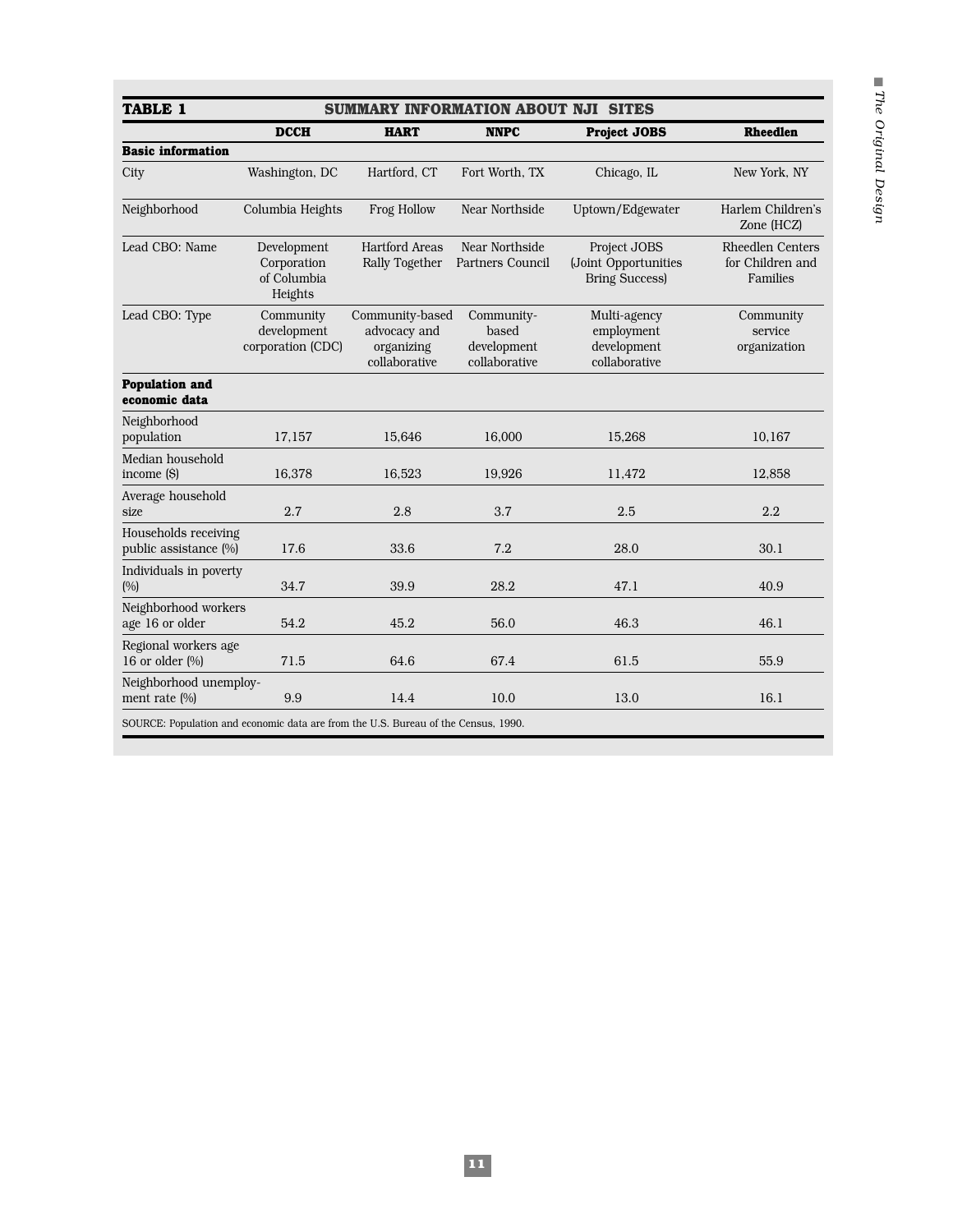# **MAJOR ISSUES DURING THE FEASIBILITY STAGE**

# **Designing to Achieve the Goals**

**Early Issues.** From the beginning, it was clear that the NJI sites faced several challenges in designing local programs. With planning and piloting activities now under way, the early experiences of the sites have provided MDRC and its partners with a greater understanding of the complexities of launching a neighborhood-focused employment initiative. For example, while NJI has some of the flavor of a comprehensive community initiative, the driving force of change for NJI neighborhoods — and the focus of activities — is employment. Maintaining that focus has proved to be a formidable challenge, as local partners are tempted to address multiple issues at once. Building workforce development capacity in a community-based organization with minimal prior experience in the workforce field has been another key issue. Other challenges include fostering effective partnerships both among community-based organizations (CBOs) and with existing public workforce systems; providing technical assistance that is clear, timely, and directed to the appropriate staff but that doesn't overload the partners; and balancing the neighborhood focus with other considerations. Some of these issues are common to complex initiatives; others are challenges more specific to NJI's employment and community focus.

While it may be too early to draw definitive lessons about what works and what doesn't, the NJI partnership is now more aware of the range of issues that the sites face in achieving the ambitious goals of the initiative. The following section outlines the ideas that were held about what would be needed to reach large-scale employment outcomes, and it presents some of the key observations — and challenges — that have emerged as sites commenced planning and implementing NJI.

**Employment Saturation.** NJI was first conceived as a companion project to Jobs-Plus, an employment-focused initiative targeting residents of public housing developments in seven sites. Jobs-Plus takes a service saturation approach; that is, to improve the effectiveness of the program, Jobs-Plus ensures that all potential participants are made aware of — and are encouraged to take advantage of — the services that are available to them. This is a formidable task for Jobs-Plus. In the much larger, neighborhood context of NJI sites, we quickly determined that it would be impossible to mobilize the resources needed to reach every adult resident. Rather than attempting to achieve service saturation at that scale, for NJI we shifted the focus to employment outcomes. The objective was defined as bringing community employment rates up to the regional norm, that is, to increase adult employment rates to the point at which the percentage of adults working in the NJI neighborhood is similar to the percentage of adults working in that neighborhood's surrounding region (generally, the Metropolitan Statistical Area, or MSA). This goal was termed "saturationlevel" employment.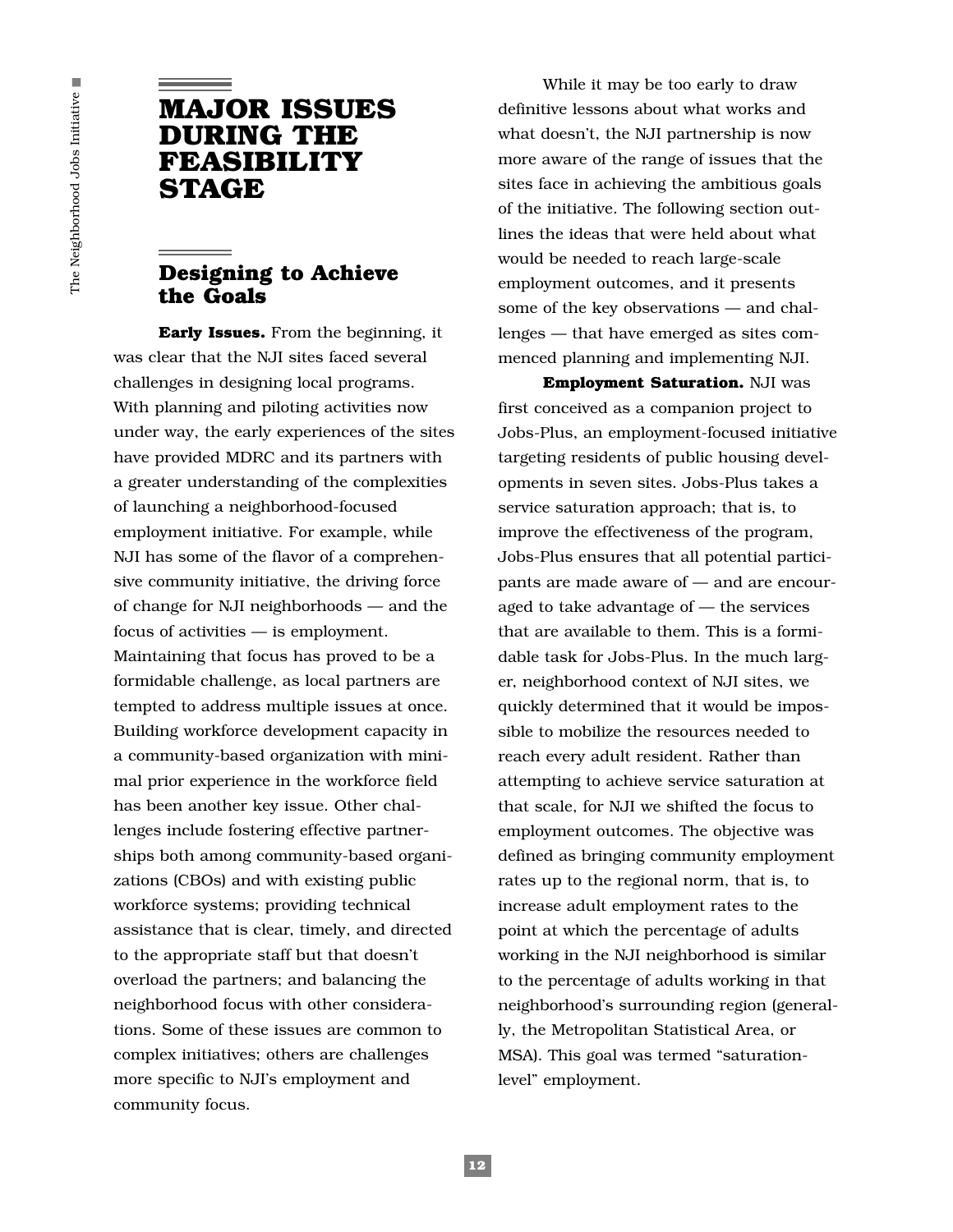Each site is able to estimate the scale of effort needed to reach "saturation" employment by comparing current neighborhood levels of adult employment with those of the region, and then calculating the net number of new workers — nonworking adults placed *and sustained* in jobs — that would be required to raise the local employment level to the regional norm. (See Table 2.) NJI project managers use this calculation to help determine what activities, resources, partnerships and level of community involvement will be needed. For example, working backward from the number of new workers in *sustained* employment, NJI managers can estimate the number of new *placements* (taking job instability into consideration), the number of *participants* in job preparation programs (some of whom might drop out of program activities before landing a job), and the intensity of *recruitment* and outreach needed to achieve the goal of employment saturation.

For the purposes of a neighborhoodfocused initiative, the employment satura-

tion concept has several advantages over a service saturation approach; most important, perhaps, is that it shifts attention from service provision itself to working to achieve outcomes. Some aspects of employment saturation are left open to local definition, to allow each site to determine for itself the specifics of saturation, such as the time period and schedule for achieving saturation-level employment and the quality (in terms of wages, benefits, and the full-time, part-time, permanent, or temporary status) of jobs that "count" toward the goal.<sup>7</sup>

7. Note that the initial calculations use 1990 census data, which are clearly outdated, given the last decade's dramatic changes in the national economy and the labor market. In light of this, it was suggested that sites use these calculations as an indication of the scale of effort required, rather than as hard-and-fast targets. Census data are useful, however, because they provide a consistent measure across all sites and a consistent local comparison with the MSA. Moreover, since recent studies indicate that inner-city neighborhoods indeed have benefited in general from the drop in unemployment but still lag behind the rest of the nation (for example, TANF caseloads are increasingly concentrated in inner-city neighborhoods; see Rosenbaum and DeLucca, 2000), we believe that the difference between the employment rates in the MSAs and in the NJI target neighborhoods may not have changed dramatically in the intervening decade.

| NEIGHBORHOOD AND REGIONAL EMPLOYMENT DATA. BY SITE. 1990<br>TABLE 2                                |                                 |                           |                             |                                  |                                    |  |  |
|----------------------------------------------------------------------------------------------------|---------------------------------|---------------------------|-----------------------------|----------------------------------|------------------------------------|--|--|
|                                                                                                    | <b>DCCH</b><br>(Washington, DC) | <b>HART</b><br>(Hartford) | <b>NNPC</b><br>(Fort Worth) | <b>Project JOBS</b><br>(Chicago) | <b>Rheedlen</b><br>(New York City) |  |  |
| Neighborhood                                                                                       |                                 |                           |                             |                                  |                                    |  |  |
| Total population                                                                                   | 17,157                          | 15,646                    | 16,000                      | 15,268                           | 10,167                             |  |  |
| Adults age 16 or older                                                                             | 13,312                          | 10,662                    | 10,844                      | 11,655                           | 7,660                              |  |  |
| Workers age 16 or older                                                                            | 7,210                           | 4,820                     | 6,071                       | 5,393                            | 3,535                              |  |  |
| Ratio: Workers to all adults (%)                                                                   | 54.2                            | 45.2                      | 56.0                        | 46.3                             | 46.1                               |  |  |
| Region                                                                                             |                                 |                           |                             |                                  |                                    |  |  |
| Total population                                                                                   | 3,923,574                       | 767,899                   | 3,885,415                   | 6,069,974                        | 8,546,846                          |  |  |
| Adults age 16 or older                                                                             | 3,097,846                       | 609,726                   | 2,932,669                   | 4,694,066                        | 6,792,315                          |  |  |
| Workers age 16 or older                                                                            | 2,214,350                       | 393,995                   | 1,976,606                   | 2,888,784                        | 3,798,814                          |  |  |
| <b>Ratio: Workers to all adults (%)</b>                                                            | 71.5                            | 64.6                      | 67.4                        | 61.5                             | 55.9                               |  |  |
| Number of newly employed adults<br>needed to bring the neighborhood<br>ratio to the regional level | 2.305                           | 2,070                     | 1,238                       | 1,780                            | 749                                |  |  |
| SOURCE: U.S. Bureau of the Census, 1990.                                                           |                                 |                           |                             |                                  |                                    |  |  |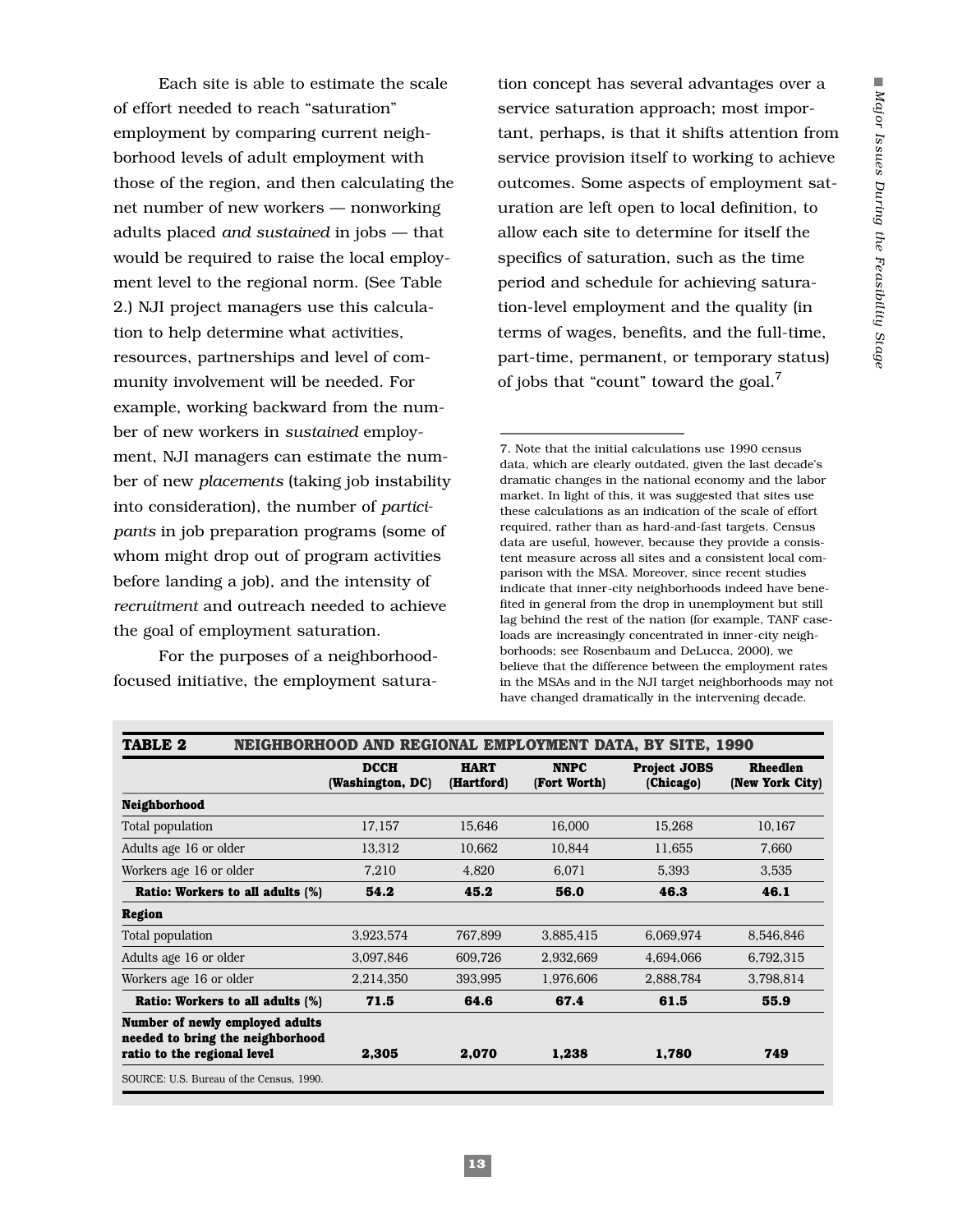MDRC found that although the numbers projected were intimidating to most of the sites initially, they also provided a concrete objective to plan toward. The numbers were galvanizing; they helped sites to think clearly about the scale of effort needed to achieve dramatic change in the neighborhood. More recently, however, MDRC has observed that projections of saturation-level employment can themselves distract the sites from the broader objectives of NJI (including, for example, community involvement) as the sites focus single-mindedly on job placement and retention. Moreover, as sites have gained experience in providing employment and training, we and they have considered *raising* the saturation targets for new, sustained workers. A degree of flexibility in the use of these targets is essential to their effectiveness as a planning tool.

Note that these early years of the initiative have occurred during an extraordinary time, when the economy has offered strong growth in employment opportunities in all the NJI regions. This has been an unusually prosperous period, and even many inner-city neighborhoods have benefited from the recent economic growth. The saturation targets are likely to be easier to achieve in a strong economy; in the event of an economic slowdown, however, sites not only will face a more difficult job placement challenge but also may find that increased number of residents have joined the ranks of job-seekers.

# **Defining the Target Area**

**Key Considerations.** A number of considerations emerged in defining the geographic boundaries within which to focus NJI's activities. First, "neighborhood" is not

a technical term — we encountered places called "neighborhoods" that had as many as 160,000 residents — and so the size of the neighborhood needed to be determined. Our approach to determining the scale of the neighborhood was rooted both in our interest in working with a coherent community and in our awareness that, in order to achieve changes that might be perceptible from the relatively weak effects of a small collaboration of CBOs, we should be realistic about the size of that community. Working with the Urban Institute, we asked the CBO partners to concentrate their efforts on neighborhoods with populations of between 10,000 and 15,000 residents. At that scale, the number of working-age adults in need of employment assistance was likely to be small enough so that the CBO and its partners might hope to serve, or otherwise affect, a large portion of this group. More specifically, while the NJI model does not call for *directly* serving each adult job-seeker (rather, over time, NJI expects that changes in the local culture and the structure of its employment opportunities will enable more adults to gain jobs without formal intervention), the total number of *new* adult workers needed to bring the neighborhood to "saturation-level" employment would probably be, in a community of this size, within the capacity of a good employment program.

In defining a neighborhood, we also considered the community organizing implications. By concentrating efforts in one locale, we expected that sites could mobilize support among residents and institutional actors. Thus, the neighborhood frame became a vehicle for organizing residents' participation. Because sites are attempting to rebuild or expand social networks among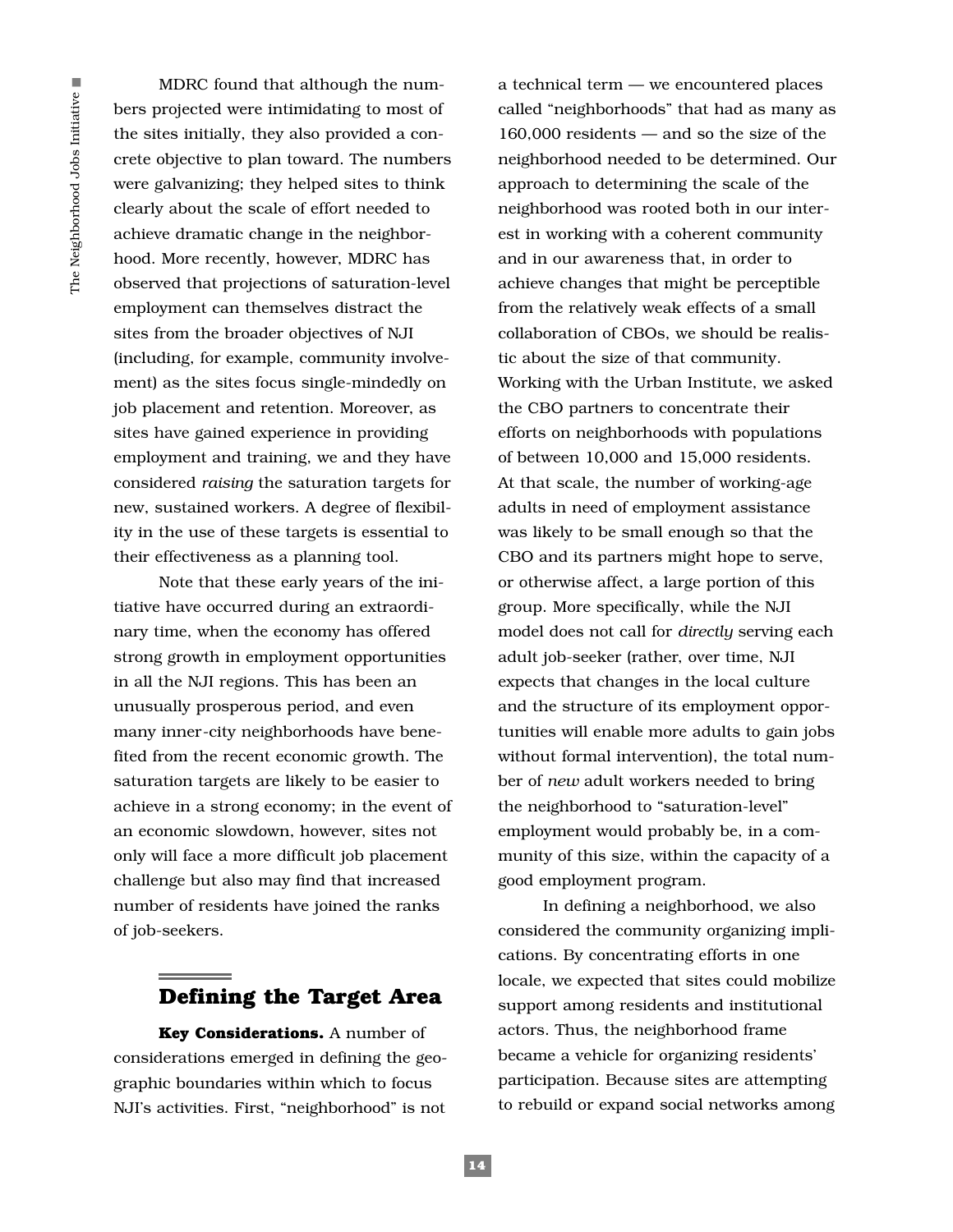residents to support employment, we sought neighborhoods of a size small enough that many residents might know one another, at least by sight.

For practical reasons, the availability of data also came into consideration in defining neighborhood boundaries. Because only the decennial census provides reliable, comprehensive, and easily comparable data on population characteristics disaggregated to small areas, and because many other data sources build on census data, we tried to match and confine geographic boundaries to census tract and block groups.

Although issues of feasibility, data collection, community organizing, and resident participation drove the defining of neighborhood boundaries, at times these concerns were at variance with one another. For instance, to determine whether to include specific blocks and streets within the targeted areas, we held detailed discussions with the lead CBO in each site regarding practical considerations (for examples, the presence of assisted housing units, contiguous boundaries with other neighborhood projects, the existence of major employers, and the presence of diverse ethnic groups). We found, however, that the target area according to these considerations often conflicted with residents' own sense of what constituted their "neighborhood." Residents generally define neighborhood boundaries based on their personal relationships or the locus of their primary daily activities (for example, where they shop, worship, or send their children to school). Moreover, residents may have different ideas about the extent, shape, and size of their neighborhood. Members of various cultural and ethnic communities may see the neighborhood as extending in different directions, for example, or as

including different areas. Targeting an area that does not resonate with residents' sense of social cohesion is likely to have negative implications for the goal of building community support for work (a component of NJI that sites will implement in the upcoming year). Although we have sought to strike a balance among all these considerations, we have nevertheless encountered a number of challenges in working within the neighborhood frame.

**Focusing on the Target Area: Too Large? Too Small?** The participation of various institutional partners further complicates the neighborhood focus. Few public or private agencies focus exclusively on areas as small as the NJI neighborhoods. In fact, even the lead CBOs in several sites engage in activities beyond the boundaries of the NJI target community. Moreover, many public and private agencies define targeted populations not by area but in categorical terms: welfare recipients, at-risk youth, or homeless individuals, for example. For a project such as NJI, this means that the services offered by these agencies reach only fragments of the neighborhood population. In fact, this is one of the initiative's inherent challenges, but it is also part of the rationale for NJI itself. Another issue is that agencies may choose to serve a broader, more exclusive range of individuals (such as low-income adults); but if their target area is much larger than the area targeted for NJI (for example, the county), it can be difficult to persuade them to concentrate intensively on the NJI neighborhood — the agencies are likely to see this as diverting resources from other parts of their service range. The lack of congruence between neighborhood boundaries and targeted populations has implications for delivering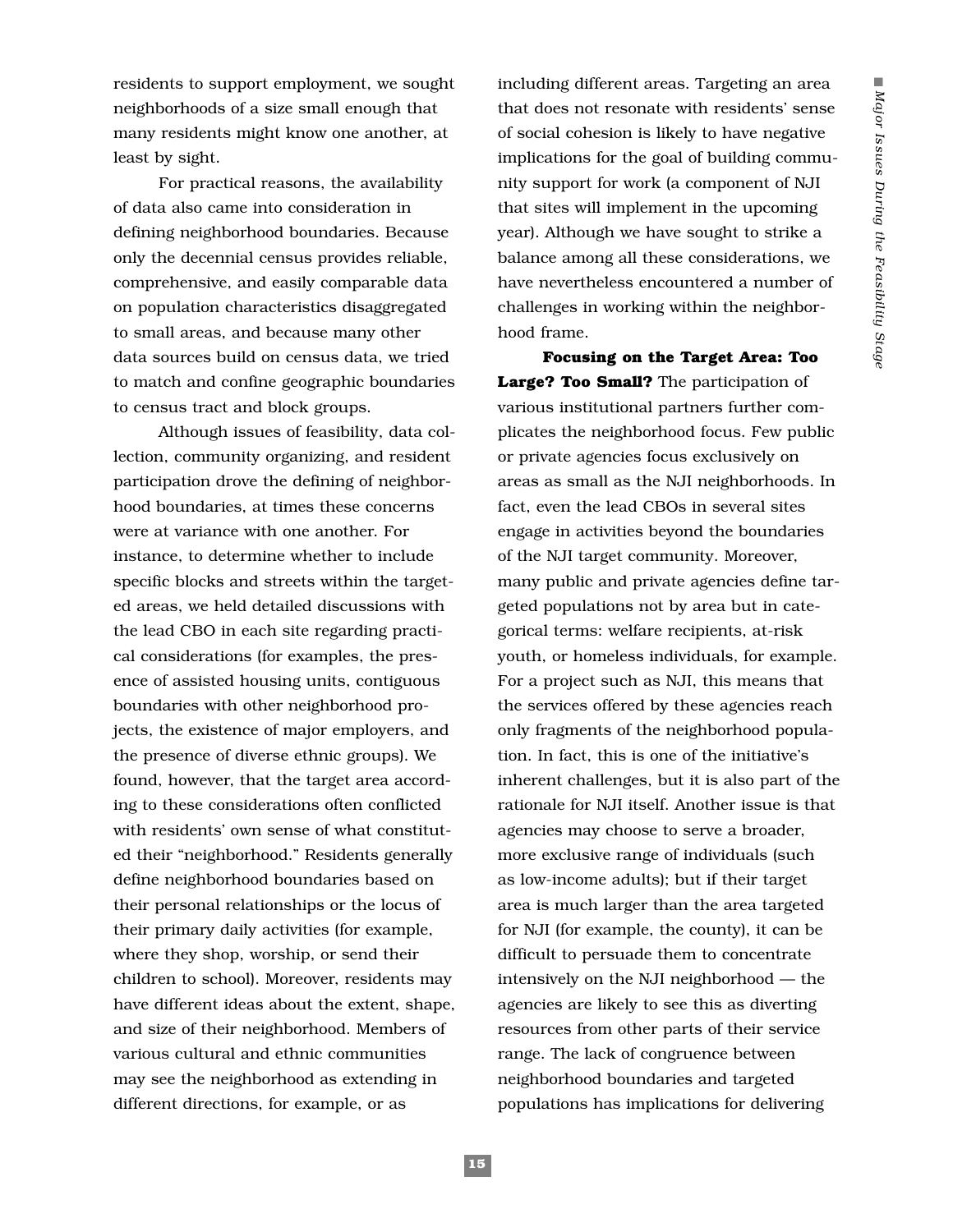services to residents in the NJI-targeted neighborhood.

The sites' early experiences in implementing their employment strategies has revealed that the neighborhood framework presents two contradictory but related dilemmas: The neighborhoods are at once too large and too small. The neighborhoods feel *too large,* for instance*,* when sites face the challenge of marshalling sufficient resources to provide job placement assistance to *all* working-age adults in need of the services, supports, and opportunities that facilitate labor market entry. Because the funding associated with NJI is not intended (nor is it sufficient) to support the establishment of new service programs to meet the new demand generated by NJI, the sites are expected to build partnerships with appropriate service providers and thus gain their commitment to NJI residents. A number of the NJI sites have already established such partnerships. At this early stage, there are relatively few NJI participants at these sites; but when NJI is fully implemented, the demand it generates for services needed by new entrants into the labor market may challenge local capacity and partners' commitments. Looking ahead, although the saturation targets suggest reasonable numbers of new workers, the number of new participants in workforce programs that is implied by those targets could easily swamp existing service providers. What may now entail setting aside a few slots for NJI participants will likely increase to a need for dozens of slots in the near future.

This potential difficulty was illustrated during a funder visit to the NJI collaborative in Washington, DC. There, the NJI partners met with the property management staff of one subsidized housing development that

has 407 units and over 400 individuals who will need employment services. The service providers in the collaborative (generally, agencies of modest size) indicated that while they may be able to assist a portion of these residents at current staff and resource levels, they would find it difficult to adequately assist all 400 residents — and this is only one building in the targeted neighborhood.

On the other hand, the neighborhoods may also seem *too small* to attract sufficient attention and resources. Public funding sources often mandate service to a larger number and to a more dispersed clientele. Since funding streams are generally categorical, service providers tend to target individuals who have specific characteristics regardless of where they reside, and they generally hope to serve large numbers to ensure their income stream. It can be difficult to secure commitments from such service providers to serve residents in one small geographic area — doing so runs counter to service providers' usual orientation and modes of operation. The solution to this problem will likely entail finding overlap between the service areas of providers and the targeted neighborhood, thereby ensuring that NJI residents can avail themselves of the range of services, without having to ask the partners to restrict their services to NJI residents. Another tactic would be to demonstrate the effectiveness of NJI recruitment in helping to channel participants into good programs; programs that are searching for participants may find NJI an attractive source of people.

Local founders, too, often view resource allocation and employment as a regional zero-sum game, and they may be hesitant to commit resources on a significant scale to any particular neighborhood.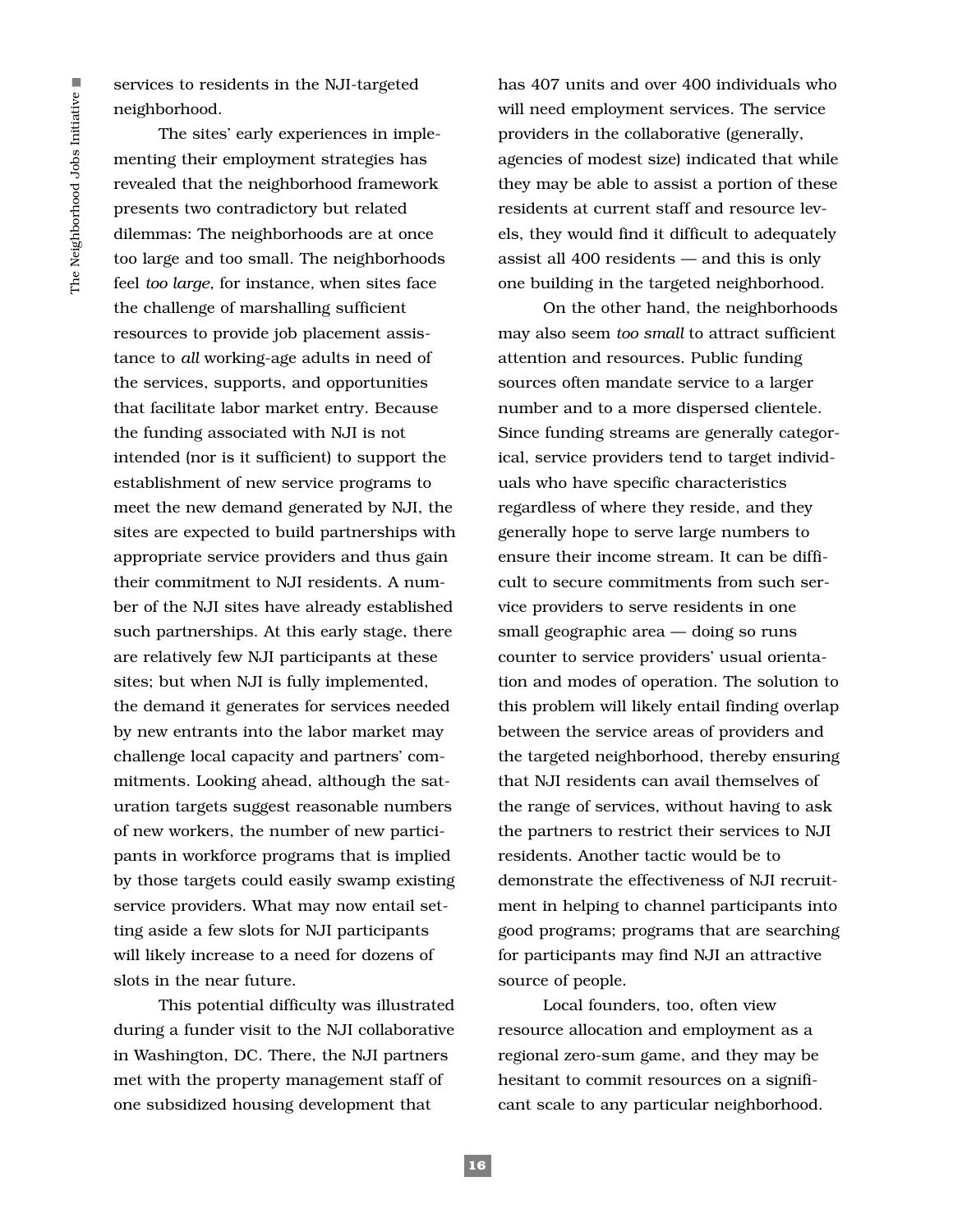Indeed, even when founders embrace the idea that a geographically targeted effort will benefit from synergies, they are likely also to voice the need to distribute resources more widely and avoid the perception that they are concentrating on one neighborhood to the exclusion of others. Such political considerations require delicate and frank conversations among NJI partners and interested potential founders.

Even the lead CBO in an NJI site may have difficulty focusing on the target neighborhood. The community agencies that were selected for NJI are all engaged in multiple initiatives and collaborations, each of which has different target areas and populations; in fact, this very dynamism is what, in part, led to their selection for NJI. Even though these CBOs recognize the value of neighborhood targeting, their other efforts have a tendency to divert attention and resources from NJI. (This varies from site to site, often reflecting the relative scale of NJI compared with other ongoing programs.) And, as is true of their partner organizations, in cases where the lead CBO is involved in a neighborhood larger than that defined for NJI, that community agency too may find it difficult or politically uncomfortable to devote resources to a subset of the larger service area. In response, much of our technical support has been aimed at helping lead CBO partners to navigate these sometimes competing demands in ways that mobilize sufficient resources to underwrite specifically NJI-related activities. On occasion we have even had to remind the lead CBO that NJI is a priority initiative.

Finally, at this early stage of NJI, the scale of activity is small enough that the "neighborhood focus" is barely perceptible. In most sites, relatively few individuals have

been served so far — NJI is more neighborhood-*based* than neighborhood-*focused.* The issues of neighborhood focus and definition will become more significant as sites expand their range of activities and gain visibility in their communities.

> *The neighborhood frame restricts the true impact of what we are doing. The only problem with targeting such a small area is that there could be impacts on other areas in Uptown that could be overlooked or missed. For instance, Project JOBS — before NJI was established to serve the organizations' members in Uptown and the surrounding communities of Edgewater and Rogers Park. We think that Project JOBS will have just as much of an impact . . . outside the target area as it will in the target area. If all our work could be counted toward NJI, then we could show a significant, broader impact.*

> > *— Sheila Perkins, NJI Director, Project JOBS*

### **Forging and Maintaining Partnerships**

In program terms, NJI was intended to work by improving neighborhood access to existing workforce development services, by ensuring that those services met the needs of job-seeking adults, and, where possible, by changing the local dynamics of opportunities to better fit the characteristics of neighborhood residents. We did not envision the development of new employment centers and new systems that would run in parallel with existing services. Rather,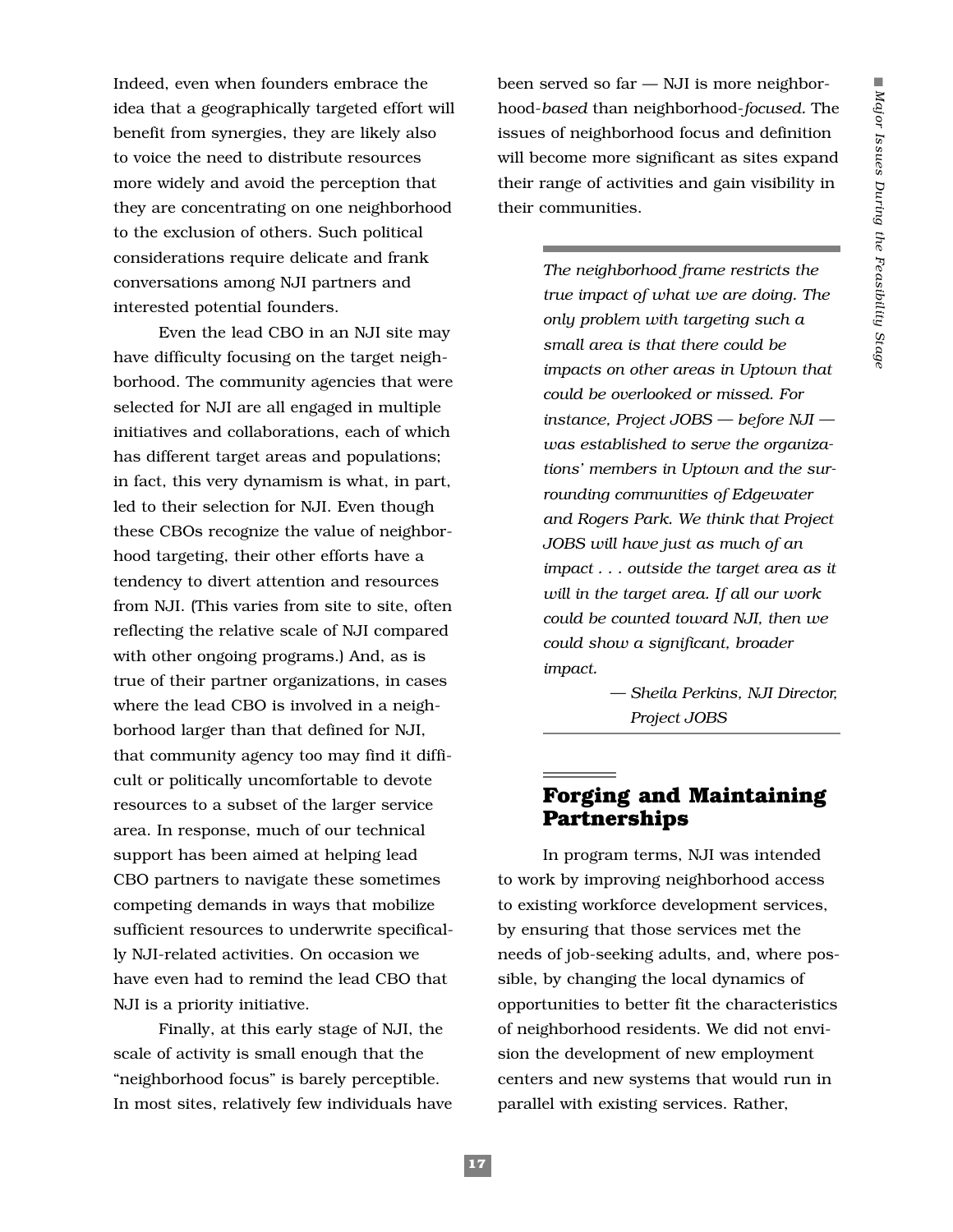through strategic partnerships, brokering, and advocacy, we expected that the lead CBO would put together a package of services and opportunities targeted toward neighborhood residents.

There were two reasons for taking this approach. First, we anticipated that many of the job-seekers would face multiple barriers to employment and, therefore, would need a variety of types of assistance. Such needs could best be met by ensuring access to a range of service providers experienced in several areas (rather than having one organization attempt to gain expertise across the board). Second, MDRC and its funding partners assumed that even the most capable community organization would be unable on its own to achieve the high levels of increased and sustained employment expected from NJI. Rather, such a scale of effort would require the active participation of multiple actors and institutions (including, for example, public agencies, nonprofit service providers, affinity groups, civic leaders, residents themselves, and others) — all contributing their resources for the benefit of neighborhood residents. Without the participation of key institutional partners, a lead CBO would be highly unlikely to obtain and sustain the level of resources and effort required to serve the neighborhood's working-age adult population.

**Working with the Public Sector.** In particular, we expected CBOs to make connections with existing public systems, which are generally the most powerful entities in the workforce development environment. Public systems, especially in the era of welfare reform, have significant resources to focus on harder-to-employ populations, and we realized that sites would be unlikely to reach the NJI goals without public sector

support. The initiative sought to attract and redirect some of these existing public resources to benefit the target neighborhood. Local sites were expected to work to connect with existing public employment programs and to leverage the public resources available through welfare departments and workforce boards to prepare disadvantaged neighborhood residents for work and connect them with the local labor market. In so framing NJI, the goal was to avoid duplication of effort by ensuring that NJI partners would make use of public resources in a manner that complemented and improved or built on the neighborhood's employment, placement, and social service delivery infrastructure.

As a first step in gaining public support for NJI, the project team sought to educate and enhance the lead CBOs' understanding of their states' welfare reform policies, the policies and practices of private industry councils and workforce development boards, and other policies that impinge on or might support the job initiative. We believed that building the capacity of the lead agencies to understand and influence policies affecting their neighborhoods would enable them to mobilize public sector support — in terms of policy, monetary considerations, and service delivery — for NJI and for the employment-related services that residents of their neighborhoods need. We supplied NJI directors with printed information (monographs, papers, summary tables, and other documents) explaining federal and local policies; organized briefings on the Workforce Investment Act, TANF and its 1999 revisions, and the Department of Labor's Welfare-to-Work grants; and helped sites develop strategies for contacting with local, regional, and federal agencies.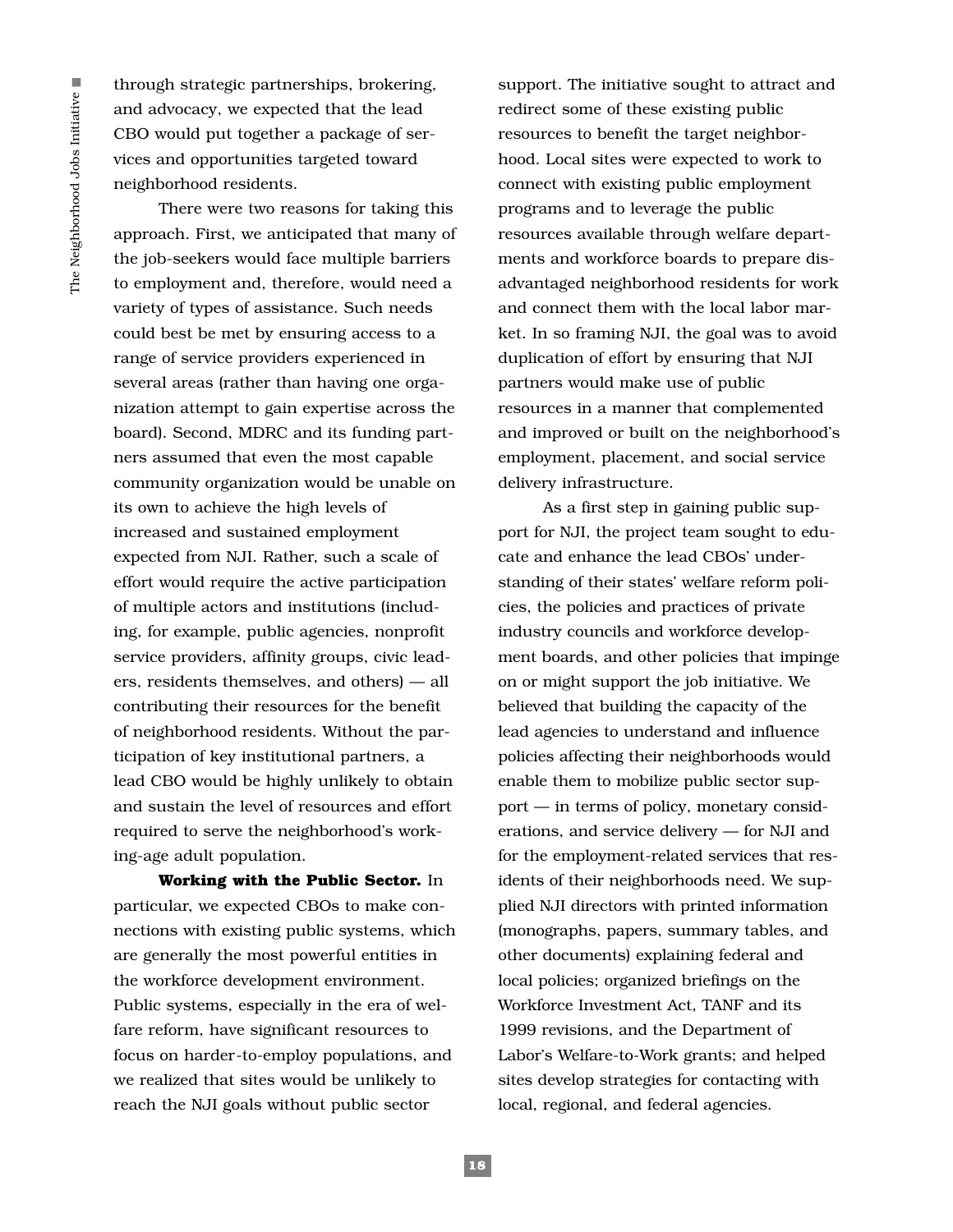*The hardest thing is proving we're not an inexperienced CBO, but a community organization that shows substance and follow-through on all projects and programs. The public agencies understand we represent the voice of the community, through service providers and residents; however, we want to make sure they don't treat us as an incompetent organization that has no real understanding of what we do. — Sheila Perkins, NJI Director, Project JOBS*

Although it is too soon to draw conclusions about the success of NJI sites in the public policy domain, their early experiences illustrate the range of challenges and issues that nonprofit and public agencies face in collaborating on employment-related issues. For instance, although the Hartford site successfully landed a local welfare-towork contract, it found that winning the contract was easier than negotiating the terms of the agreement that would allow the site to match the services to the needs of neighborhood residents. In describing the difficulty in gaining agreement on the contract, a local leader recited a familiar refrain: Instead of using new state welfareto-work policies and procedures as guidelines for what is *possible*, public agency staff tended to interpret the new policies just as restrictively and rigidly as they had interpreted the former welfare policies. Nonetheless, these negotiations proved to be a useful introduction to the formal workforce development system, and the experience gave the lead CBO an appreciation both for how the system works — or doesn't work — and for the need to work with the

public agency to formulate policies and programs, first by helping that agency to understand the needs of the targeted population and then by using this information to translate legislation into programs that can ease entry into the labor market. Making the public systems work better for the residents of the neighborhood is now an important aspect of this site's NJI strategy.

In the same site, the lead CBO and its service provider partners ran into the familiar problem of slow reimbursements from public sources for the services they had delivered. Several of the participating CBOs are small, fragile organizations that operate on limited budgets, and not being paid in a timely manner can create serious cash flow problems. Once again, however, adversity has been the mother of public policy invention: The NJI collaborative has focused on helping public agency staff to understand the circumstances of nonprofit agencies and to streamline reimbursement procedures accordingly. Notably, as a result of this experience, the lead CBO was invited by the chairman of the Employment and Training Commission — as one of two community representatives — to participate on the panel responsible for preparing the state's five-year plan under the Workforce Investment Act.

Similarly, the sites and the NJI team have also developed a stronger appreciation for the constraints on public agency employees — even those who try to be responsive to neighborhood needs. Public employees labor in fluid environments where both the welfare and the workforce systems are undergoing tumultuous change, and they find themselves confronted, in the case of two NJI sites, by CBOs that are effective advocacy organizations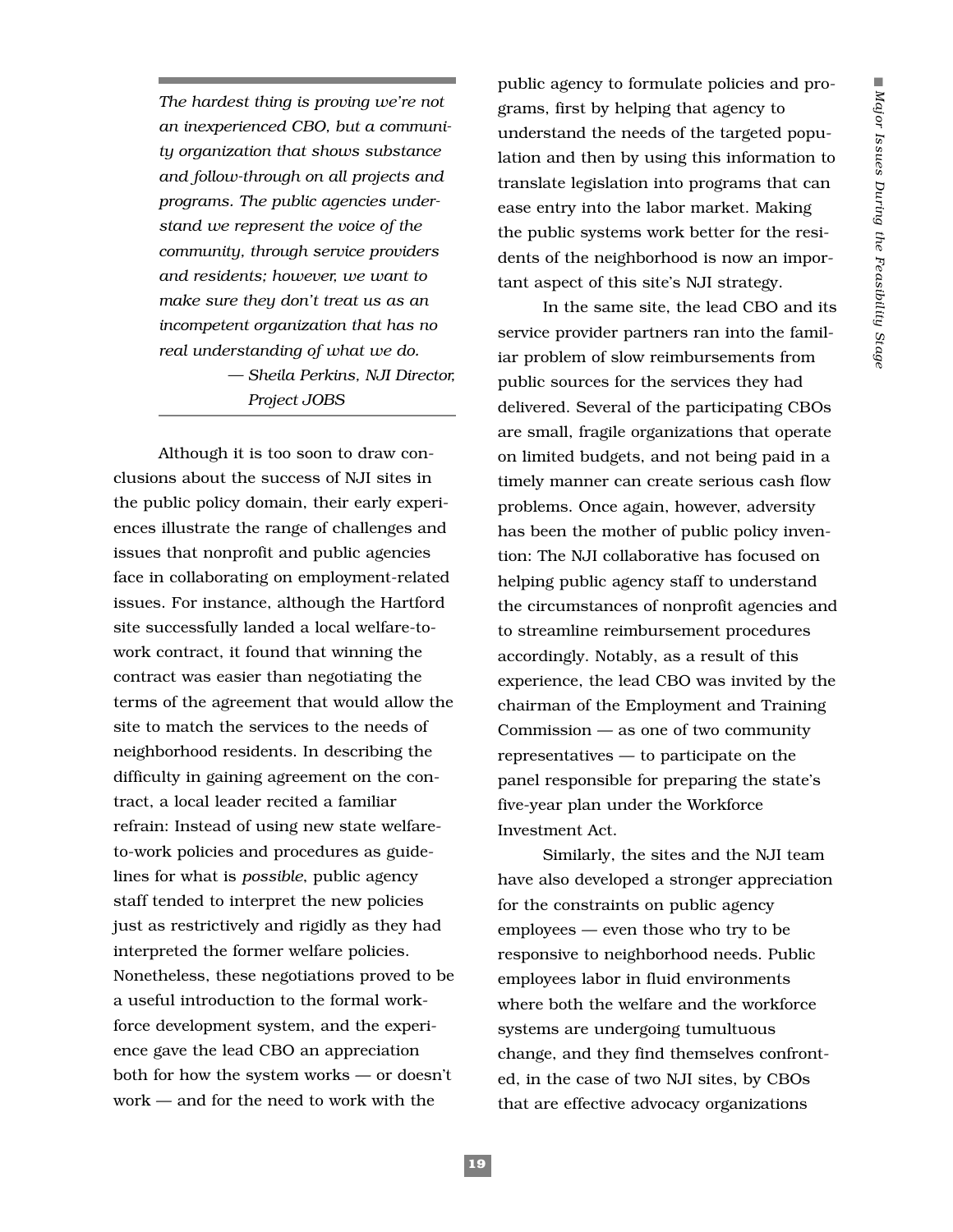(these are community organizing agencies that have recently developed an interest in employment-related issues). This can complicate the dynamics of forging partnerships between the CBO and public agencies. In this context, some public officials may view newfound interest in workforce issues as a threat, and they may perceive offers to work cooperatively as a challenge to their authority. They may see interest in workforce policy simply as a self-serving attempt by one group of CBOs to gain preferential access to funding; and CBOs that have advocacy experience may respond to public sector hesitation, obstacles, or wavering in their accustomed adversarial style. In the process, the search for cooperative relationships between public and private nonprofit agencies and employer groups can, at least initially, take on the more traditional, antagonistic characteristics of relationships between community advocates and public agencies. Whether this more conflictual approach will translate into gains for the targeted neighborhood is yet to be seen, but alternating the carrot and the stick has thus far proved quite successful in one NJI site in gaining significant public support and cooperation for its jobs initiative.

Some of the NJI sites have reacted in another way to unresponsive public institutions or to welfare and workforce systems that they see as not particularly sensitive to the needs of the most disadvantaged jobseekers: They have established alternative, tailored employment programs. Indeed, some NJI sites have been hesitant to receive public funding, preferring the more flexible funding available through private sources support that is less categorical and otherwise unencumbered and, therefore, can be used more easily to develop new employ-

sector, simply because they have yet to define a role for time-strapped public officials who have limited tolerance for what are often amorphous and searching initial collaborative meetings. MDRC has stressed to the sites the critical importance of engaging public institutions both as a source of funding to sustain their efforts over time and in pursuit of policies that facilitate skills acquisition and labor market entry. At the same time, we acknowledge that the NJI site that has been most aggressive in engaging public agencies (at times this site has taken a confrontational stance vis-á-vis the public sector) appears to be on a trajectory to realize large outcomes compared with the other sites. At this point, no one can predict whether that particular site will experience any negative repercussions from its initial adversarial relationship with the public sector or whether the more cooperative approach of the other sites will eventually pay off by attracting public resources and increasing employment.

ment strategies. Still other sites have postponed forming relationships with the public

**Working with Other Nonprofit Organizations.** Sites face additional challenges in their efforts to build institutional partnerships with other private, nonprofit agencies. It may be difficult to "sell" participation in NJI to other organizations. Potential partners face pressures to deliver on their own projects and mandates. The lead CBO must identify the overlap between the opportunities NJI offers and the interests of other service providers (for example, to serve clients more effectively, to gain access to additional resources, to participate in staff training, to help revitalize the neighborhood). It is important, however, to realistically portray to potential partners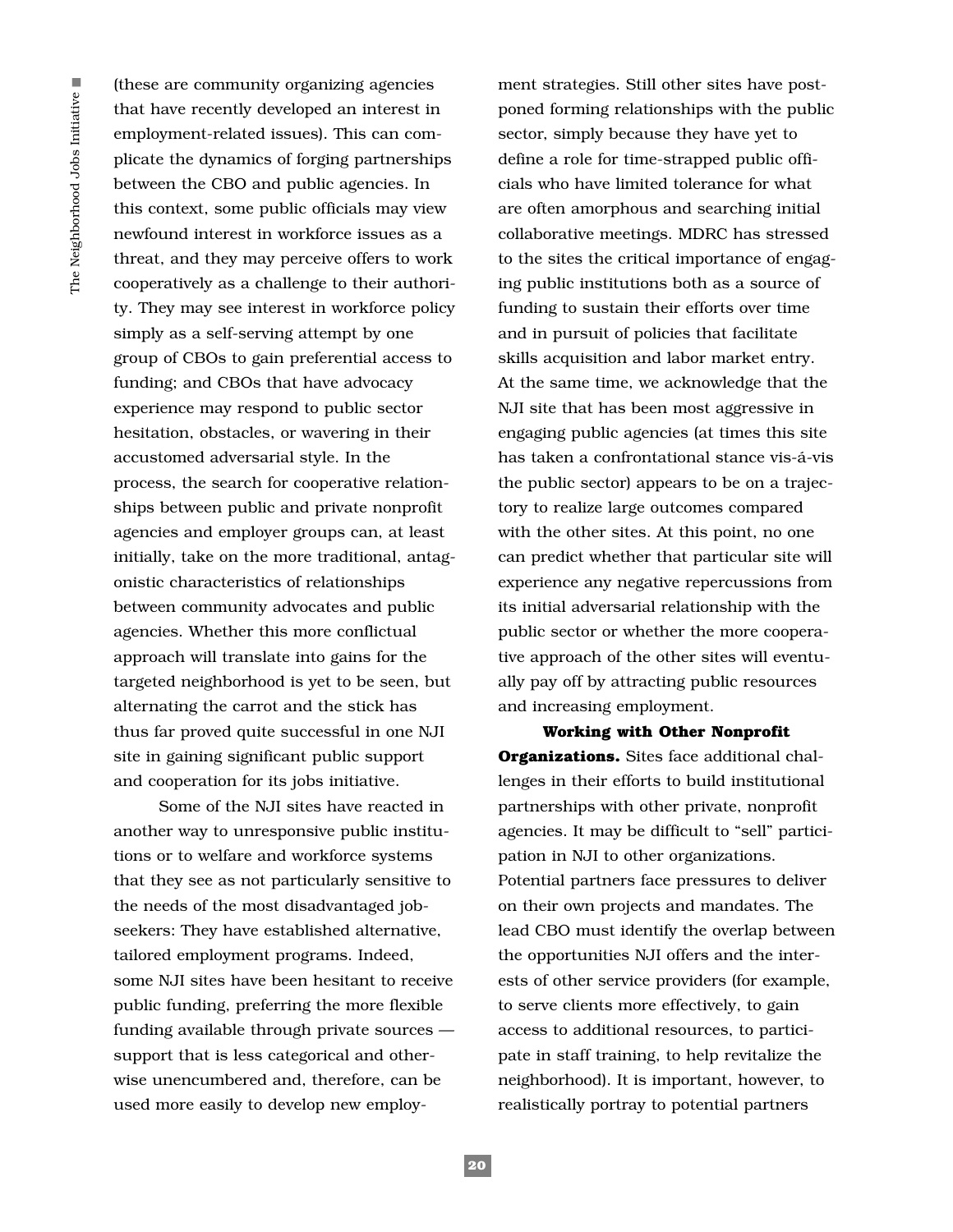what the commitments are in terms of time, staff, and other resources and what kinds of cooperative agreements might be needed to participate in NJI.

> *Our organization has been involved in some failed attempts at collaboration before. This [NJI] is the longest-lasting one so far. As a collaborative member, what makes it difficult was that there was a long ramp-up period — a year or more — and it was hard to stay motivated and interested. Resources are another problem: All of us are thinly staffed, and it's hard to attend meetings regularly without compensation. But one of the clear benefits, as the collaboration has gotten going, is that we can surrender a part of what we used to do — job readiness training to the [NJI] job club, and then each organization can specialize more in what we do best.*

> > *— NJI collaborative member, Washington, DC*

At the same time, one of the key challenges is the need to determine a good mix and number of partners. Given the complicated variety of issues that neighborhood residents face, sites have an interest in brokering access to a range of high-quality services. Yet the more partners, the more complicated collaboration becomes. In addition to the obvious problem of scheduling meetings, finding space, and reaching decisions among a large number of institutions, each partner brings with it its own set of interests, and these may tend to push for expansion of the scope of activities. For example, the addition of an ethnic association may surface the

need to address immigration issues facing their population, or an agency that targets homeless individuals might join and voice an interest in increasing the availability of emergency shelters. These needs are clearly legitimate, but if securing the commitment of new partners diverts attention from the primary goal of NJI — employment — this is likely to be a net loss for the initiative. In other words, the local NJI leadership must balance the need to be able to refer residents to a variety of services with the complications of having many organizations as official partners. In consideration of these pressures, one site chose to build its collaborative with as few partners as possible *in* the collaborative but to contract with other providers to deliver services to the targeted area.

Generally, the lead CBO in each site has been successful in engaging other nonprofit agencies toward the NJI effort. Obtaining consistent participation in the collaborative, however, is a struggle at all the sites. As is true of many collaborative relationships, even the most willing institutional participants are finding that NJI requires a commitment of staff time and resources that can be difficult to sustain over time. Collaborative partners clamor for funding and resources to support their participation and attendance at meetings. A number of NJI sites have begun to fundraise on behalf of the collaborative in order to bring in additional support to underwrite program operations of collaborative partners. While this does not generally solve the problem of supporting partners' staff time for participation in collaborative meetings attendance is still an additional task for already stressed staff members — it has helped partners to view participation as a potential avenue for increased support for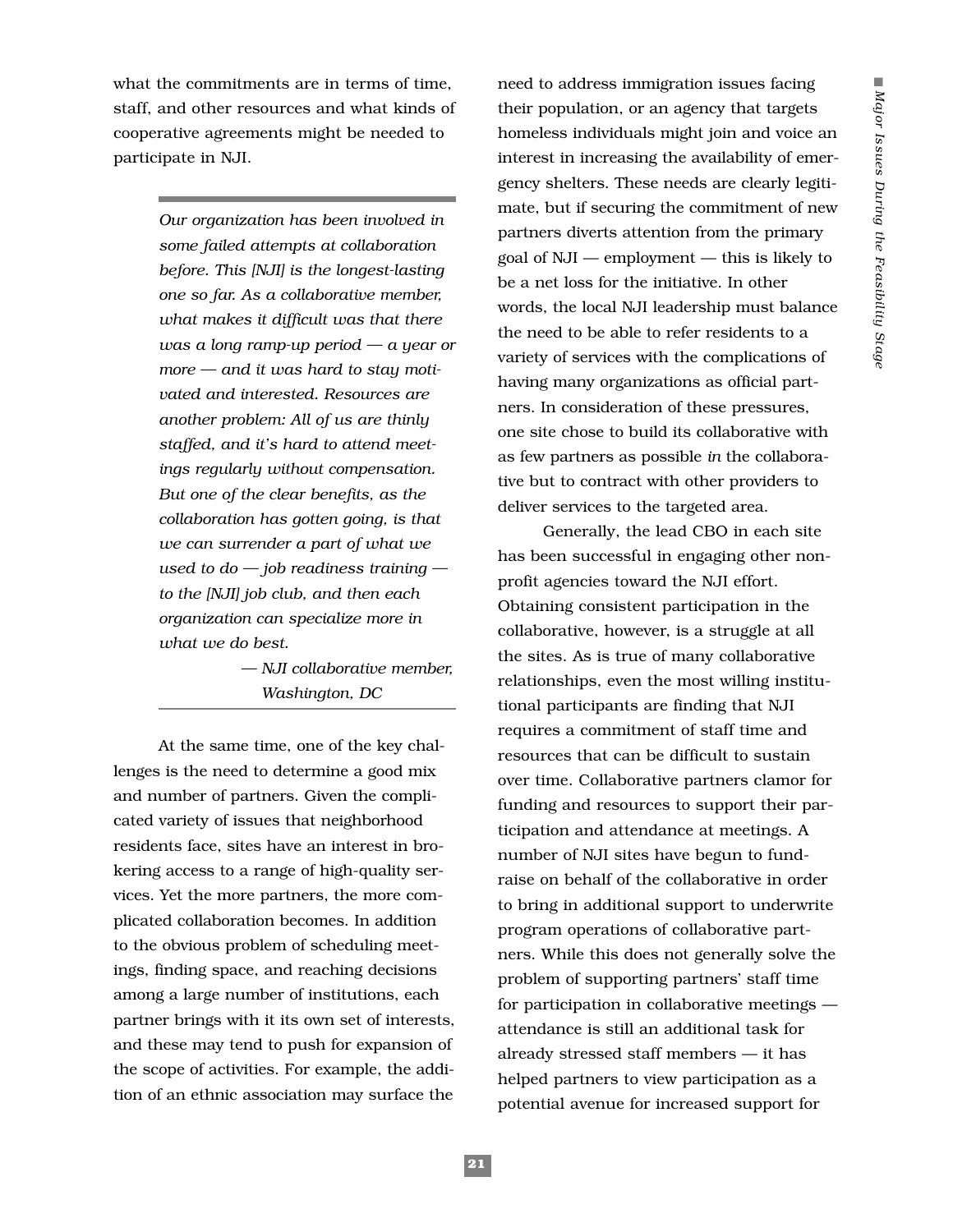service delivery. In Washington, DC, where local fund-raising prospects are limited, the lead CBO has shared its NJI dollars with collaborative members to that they could hire staff to assist Columbia Heights residents in finding employment, thereby demonstrating the CBO's appreciation of and commitment to its partner agencies. Collaborative partners are delighted to have additional staff to help with job development and other program operations — staff they could not support, on their own.

The issue of commitment is exacerbated by the structure of the initiative itself: NJI's "payoff" — the potential transformation of the community through employment saturation — lies far in the future. Similarly, at several of the sites, partner organizations got involved early but found that the long planning phase of the initiative drained their enthusiasm. It became clear that some specific activities with intermediate results for the participating organizations and for their clients were important in maintaining partners' commitment to the initiative.

> *Until the job club started, there was no NJI. We saw the potential, there was a lot of excitement, but then it was just spinning wheels. It was continually "being planned." I stopped going to the collaborative meetings because nothing was going on. But then when the job club was gearing up to begin, I joined in and fully supported it because jobs are a key issue in Columbia Heights right now.*

> > *— NJI collaborative member, Washington, DC*

Once the collaborative is established, managing it presents a new set of challenges for each lead CBO. The tasks of coordinating services and enforcing quality standards across the collaborative are critical. Different partners bring various operating styles, organizational cultures, service delivery philosophies, and staffing capacity — all of which have implications for the delivery of services to neighborhood residents. Because partners operate independently and their participation is driven in some measure by their own organizational self-interests, the lead CBO enters dangerous territory when raising issues of program flow and service coordination, referrals, performance, and accountability. For example, at one site, when residents in a focus group suggested that the existing services were inadequate, providers became defensive and blamed the residents for their lack of participation rather than listening to residents' opinions about why they had problems accessing services. The lead CBOs lack leverage over partnering service providers; nonetheless, the success of NJI is predicated, in part, on residents' having access to and receiving high-quality employment assistance. In many cases, the collaborative partners clearly share the goals of NJI; however, without the lure of financial support (which the lead CBO receives but they do not), they may have little enthusiasm for adapting their programs (services, hours, locations, reporting forms, and so on) to improve NJI's overall operation. From the outset, the challenge is to design a process that builds service provider ownership in the initiative. Without an inclusive process, lead CBOs can offer little initially to encourage real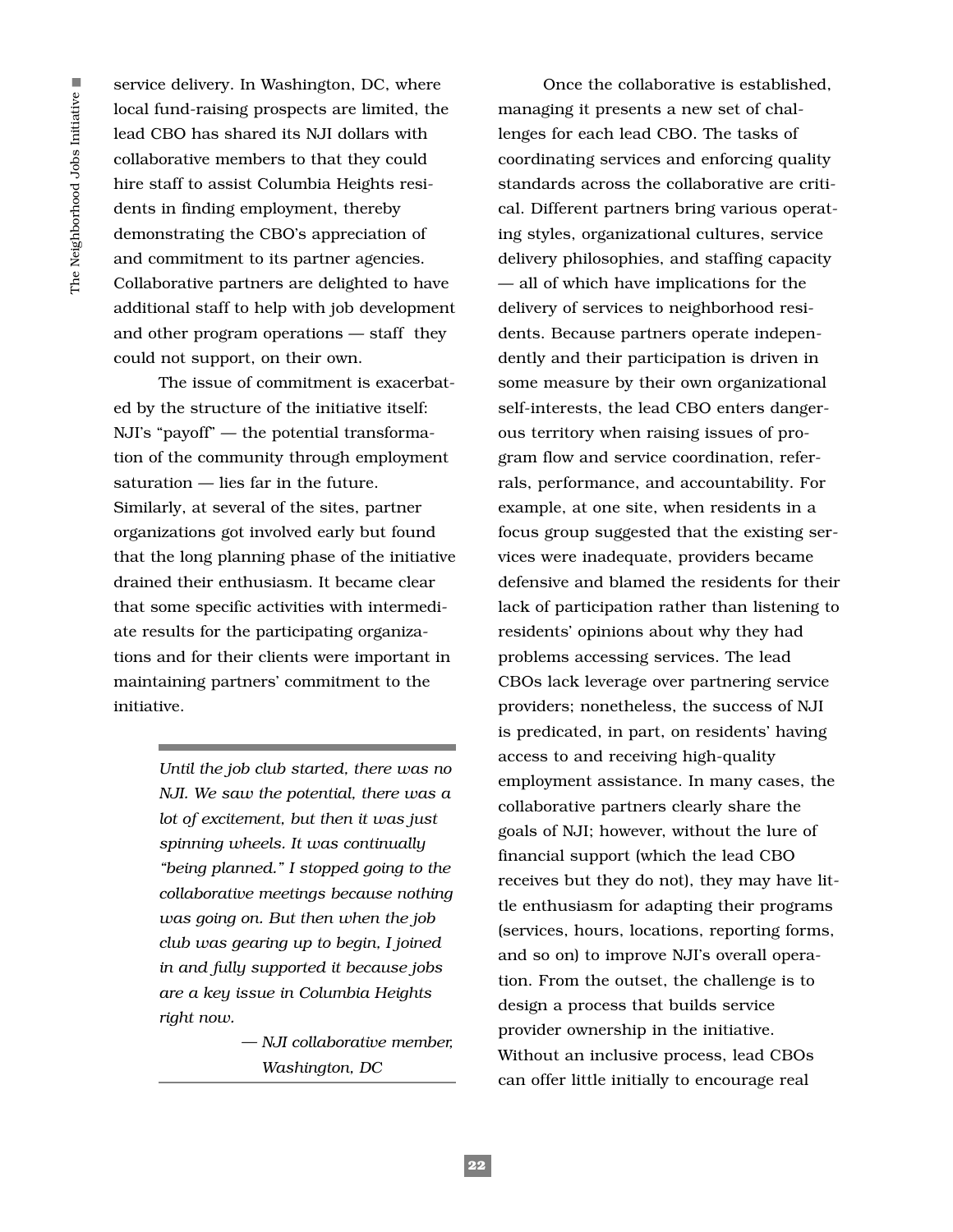coordination and collaboration among service provider partners.

Sites have responded to these challenges in a variety of ways, although the true test of service providers' performance will not be evident until the volume of clients in search of employment services increases over the next few years. As a way to avoid potential performance problems, the Fort Worth site mapped and assessed the neighborhood service provider infrastructure before inviting organizations to participate in NJI. The lead CBO, the Near Northside Partners Council (NNPC), had discussions with various actors (including public agencies, employers, and residents) to learn more about local agencies' services and the quality of delivery, and then it selected organizations that would make good, dependable partners. Chicago's lead CBO, Project JOBS, is attempting to address issues of local providers' accountability and service quality by writing contracts that specify outcome measures. In Washington, DC, the Development Corporation of Columbia Heights (DCCH) tackled this issue in a more *collaborative* manner: This lead CBO made sure to keep its partners involved throughout the planning and start-up phase. Collaborating organizations were treated as equal partners during the design phase of the proposed NJI job club, and so the partners began to identify with and have a stake in the success of the job center. To further engage its partners, DCCH has made sure that partners attend technical assistance sessions offered by MDRC and its site consultants (site "reps"), as a way to expose staff to best practices; this has also helped local partners build capacity. In fact,

collaborative partners at this site (and others) now attend NJI cross-site events and meetings. Feeling confident in the collaborative, the partner agencies at this site have recently signed memoranda of understanding that spell out their individual roles, responsibilities, and performance measures. Moreover, DCCH has passed through some of its NJI funds to key partners so that they can hire more staff to deliver additional services to neighborhood residents.

> *Our CBO partners know they need a way to get more neighborhood residents to use their services. There is pressure from our founders to find a way to get services to the underserved populations. We can help market the services they provide. That is how we can assist them. We know how to do the outreach in our neighborhood. — Abby Gamboa, Executive Director,*

*NNPC*

Early experience, however, suggests that some service providers view the lead CBO with suspicion or jealousy, questioning why it was selected to lead the collaborative effort. To alleviate such tension, sites have tried distributing lead responsibilities and work tasks among partners — rotating the lead for fund-raising among local partners, sharing the chair of collaborative meetings with different agency staff, welcoming partners' input and participation in the hiring of NJI staff, sharing technical assistance resources by inviting partners to conferences and meetings with NJI founders, and so on. More recently, as noted above, Chicago and Washington, DC,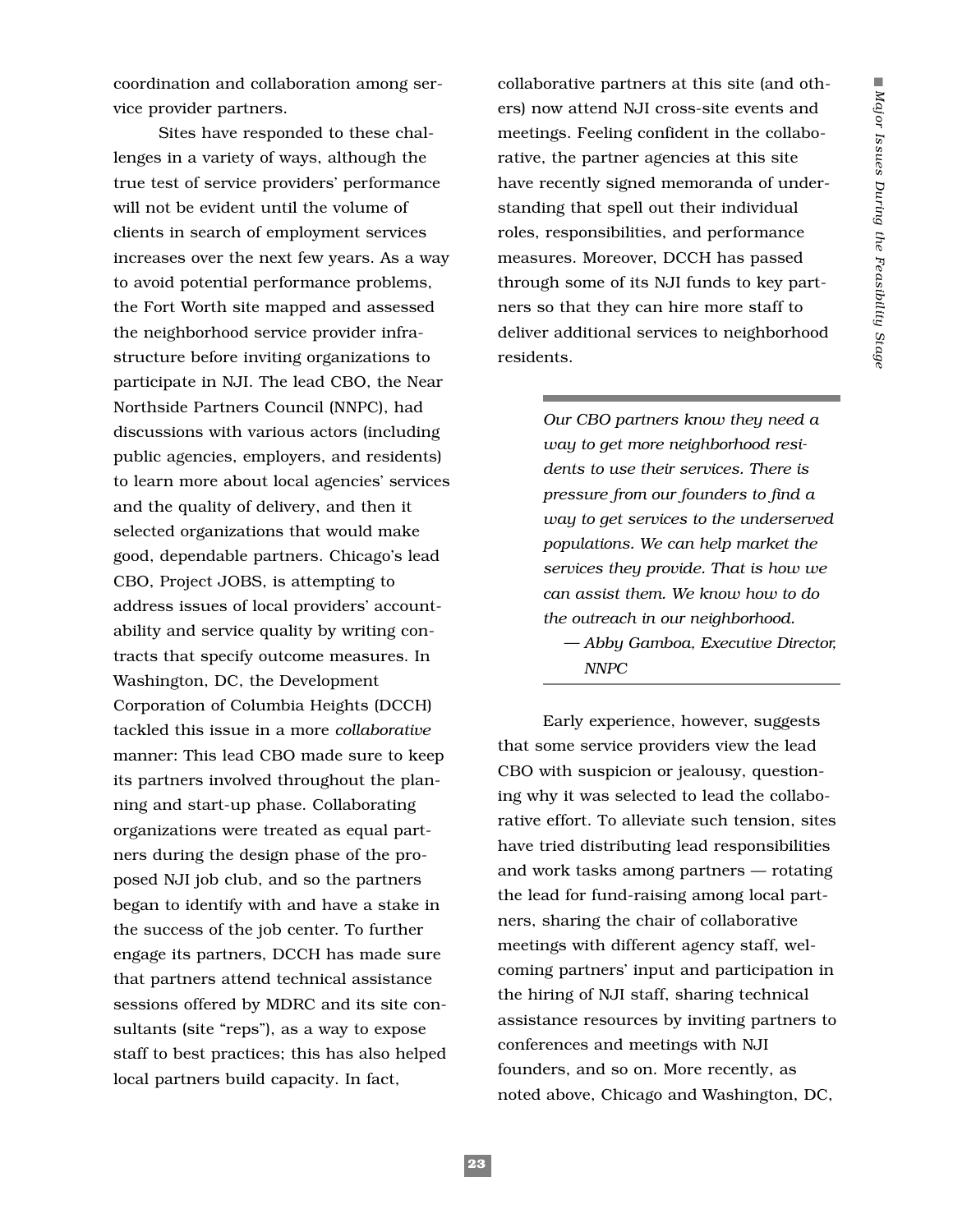have taken the approach of sharing their NJI funds with their partners; this gesture, together with the inclusive culture fostered by the lead CBO, has gone a long way toward easing early tensions and suspicions.

Much of the sites' experience to this point has been in the formation stage of partnering. As NJI matures, sites are sure to encounter new challenges in maintaining and managing collaboration with service providers.

# **Coping with Staff Turnover**

When local CBO partners were initially selected, we looked for organizations with strong leaders and assumed that the executive director of each lead CBO would be able to devote considerable time to steward the local design and pilot implementation of NJI. In retrospect, it seems obvious that the executive directors of these organizations had full workloads and that we should have anticipated that they would not be able to focus on this single initiative. Instead, at each site, the initiative's leadership has been delegated to an NJI director, who is usually someone newly hired to assume this responsibility.

It has not been easy to hire and retain local NJI directors, and none of the sites now has its original director in place.<sup>8</sup> One site has had three directors; the others have also struggled with turnover and awkward interim arrangements. Turnover in this position poses significant problems for a

local site. Relationships with partner agencies and with the public sector are sensitive, and turnover in local leadership has, at times, resulted in loss of momentum at least, and even in loss of confidence in the project. Moreover, MDRC invests in building the capacity of each director; the departure of one has real costs because knowledge is drained from the initiative. New directors are challenged not only by the need to understand the principles of NJI and travel the learning curve for workforce issues but also by having to rebuild relationships that have attenuated or even broken trust.

Finding individuals with the right background, knowledge, and experience to fill the position of NJI director has been a challenge. Several sites have decided not to make the director's position a senior hire. In at least one site, staffing and pay structures made it difficult to hire a director with sufficient experience and seniority to lead NJI, because the lead CBO felt this would lead to internal discord. In other cases, competing programs have made it difficult to place a high priority on a senior hire for NJI. In a few sites, the CBO hired (or delegated responsibility to) junior staff, who became frustrated in their job in part because they lacked the experience and/or authority to move the project forward. The fact that NJI is often a very different kind of project from what long-time employees of the lead CBO are accustomed to can exacerbate tensions in the organization, particularly if the NJI director does not hold a senior position.

Some of the choices of director seemed promising but turned out to be problematic for reasons that might have been anticipated. A few of the brief-tenure directors were hired because they had experience working in the public sector on work-

<sup>8.</sup> In January 2000, four of the original five sites moved from the program feasibility phase into the implementation phase.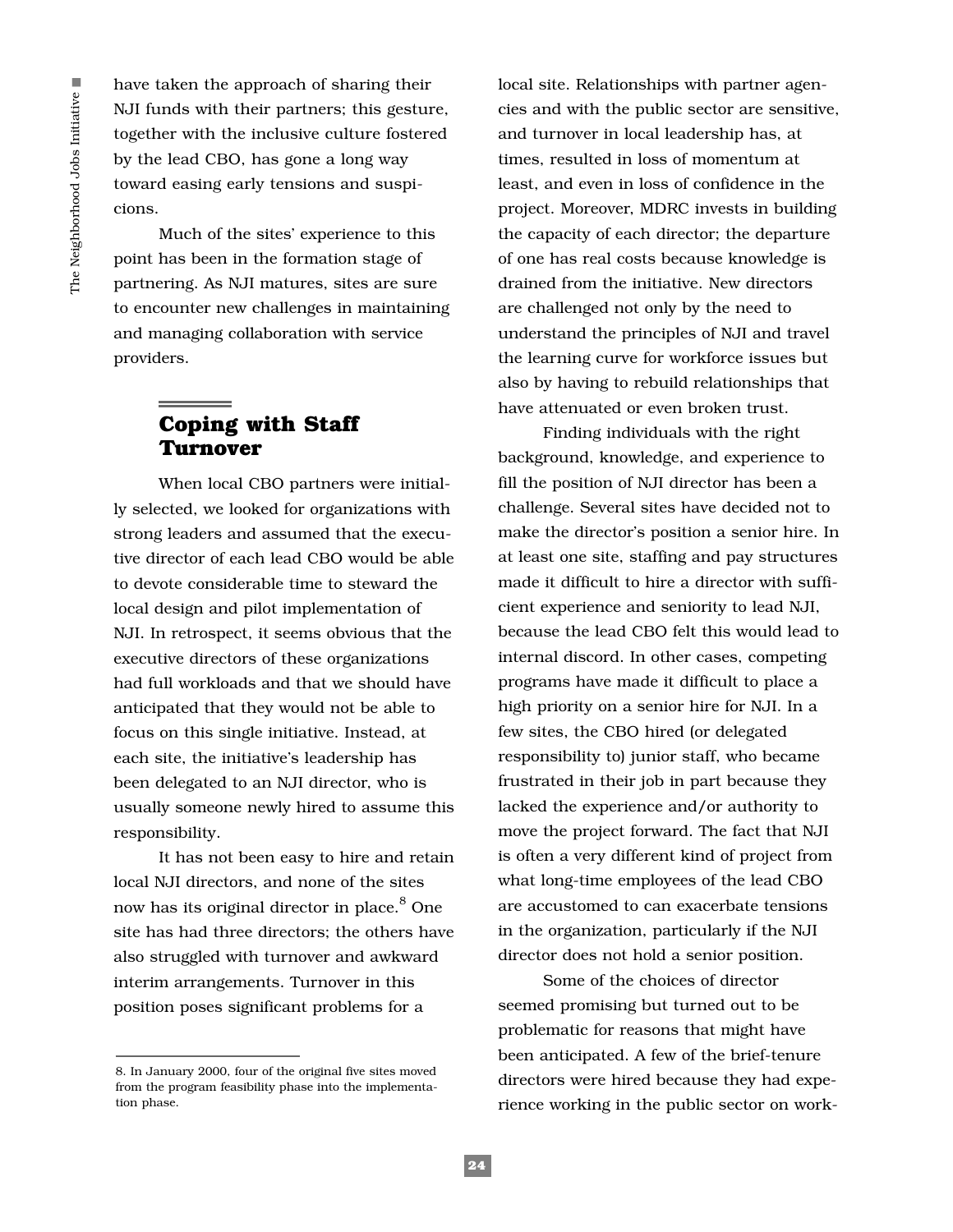force issues. These individuals proved to be unsuited to the demands of working in a dynamic, flexible, community-based organization that was designing a local initiative from scratch. An opposite problem was that some sites initially chose to hire a director with little or no experience in communitybuilding or workforce development. It would be highly unlikely, of course, to find a candidate with experience in workforce, organizational development, and communitybuilding. So each site needed to consider which of these elements was the director's primary responsibility.

Perhaps more to the point, the skills, experience, and personality that are needed in designing a program are very different from those needed to implement and manage that program. From this perspective, some degree of turnover at the level of NJI director may be inevitable as the sites transition from planning to operating activities. (In fact, it may be useful to anticipate such turnover when launching similar initiatives.) However, despite slow progress as a result of changes in direction, each site seems to have learned from this experience, and recent hires are demonstrably stronger leaders. And while we hope not to face more such turnover, we have learned to streamline the orientation process so that new directors now receive printed materials and an oral orientation to NJI, which help prepare them to hit the ground running.

There has also been turnover at the level of line staff, although that problem is endemic in small CBOs and has not yet caused significant disruptions. Given the need to anticipate staff turnover, NJI's use of locally contracted technical assistance providers (MDRC's site consultants) has brought some continuity and helped to

retain knowledge and history as sites continued operations through periods of staff shortages and as new staff were orientated to the project.

### **Delivering Technical Assistance**

While many of the challenges described above are specific to the kinds of goals and structures that characterize NJI, other challenges are more common to community-based projects and capacity-building endeavors. The challenges encountered in building NJI collaborations, developing coherent employment strategies, and designing service delivery mechanisms prompted MDRC to redesign the type and intensity of technical assistance (TA) provided to the sites. A brief review of site selection is necessary as a backdrop for understanding how TA has been adjusted to address the issues that sites' were facing.

The lead CBOs that were selected for NJI were chosen on the basis of institutional strengths and connections to their neighborhoods rather than on the basis of experience operating employment programs. Implicitly, by selecting organizations based on institutional capacities and connections to residents, the NJI team assumed that sites would need assistance to build their knowledge of workforce systems and increase their capacity to develop and implement a neighborhood-focused employment strategy on a significant scale.

The original plan was to provide sites with information on best practices for employment and training programs (workfirst models, human capital approaches, and specifics related to recruitment, training, placement, case management, etc.)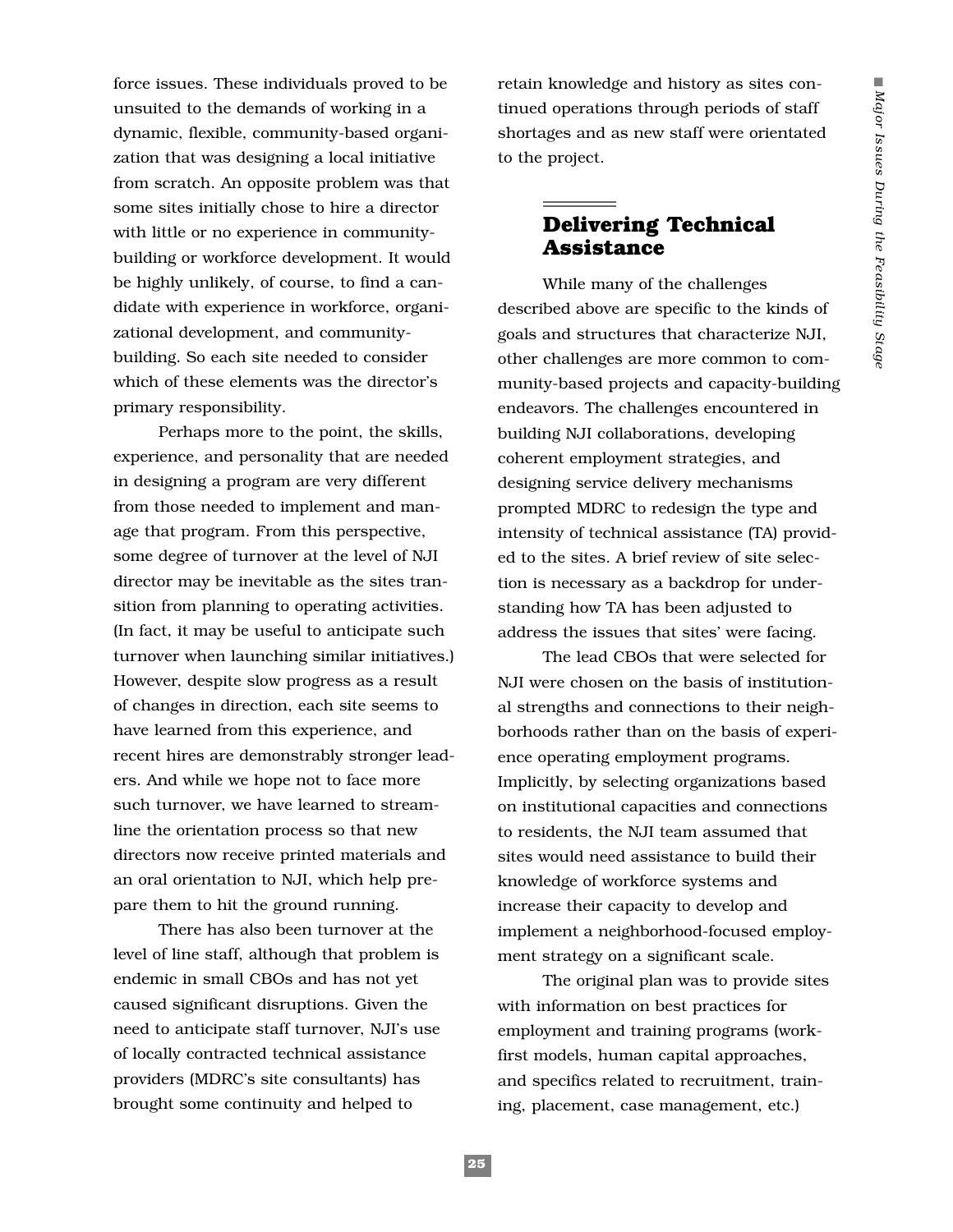and, more generally, for effective workforce systems (how they are structured, their decision-making authority, the availability of funding, etc.). The NJI technical assistance team had expected to sequence and schedule TA delivery at critical junctures so that sites would be provided with the information needed to make choices related to developing their neighborhood employment strategies and operating their pilot activities. After meeting with a range of organizations during the site selection process, and after early work with the selected sites, it became clear to the NJI partners that the participating CBOs had extremely limited experience in the employment domain and that the task of developing workforce service capacity was more formidable than anticipated.

As a result, rather than simply providing information on best practices, TA delivery evolved to include helping local partners to manage collaborations, to strengthen their capacities to participate in employment-related referral networks, to understand the dynamics of local labor markets, to improve their abilities to negotiate agreements with relevant public agencies, and, in some cases, to assist their basic organizational development. Sites also required support for a variety of issues that followed from the integration of a new program area into what were by-and-large social service organizations, particularly with respect to the necessary shift from a service-providing identity to one oriented to markets (employers) and customers (residents). The NJI team struggled with the sites over the type of staffing appropriate to manage a very complicated initiative like NJI. Eventually, a consistent set of CBO capacity issues emerged, which necessitated the development of an intensive and broad

approach to technical assistance. The TA "package" was expanded to include direct or brokered assistance in three primary and overlapping areas:

◆ **Organizational development,**

including assistance in two cases in which local partners required help developing governance structures and assistance in basic organization, project management, and budgeting. The goal of organizational development is to ensure that sites have a strong foundation for launching an employment initiative.

- ◆ **Project design,** including assistance with labor market analysis to assess labor demand and supply; policy analysis, including welfare reform policies and the policies and practices of local workforce boards; methods to understand the employment-related characteristics of residents; identification and assessment of the employment and training service delivery infrastructure and opportunities for partnerships; and best practices in the field of employment and training. TA in this area is geared toward providing information critical to the design of an effective employment strategy that can realize large-scale impacts.
- ◆ **Program operations,** including assistance with the implementation of the sites' emerging employment strategies. The NJI team is helping sites to structure and manage the collaborative of community partners and relations with employers, to develop appropriate case management and client tracking systems, to define job descriptions for new staff hires, and to incorporate elements of best practices into operating procedures. The aim is to strengthen sites' knowledge of effec-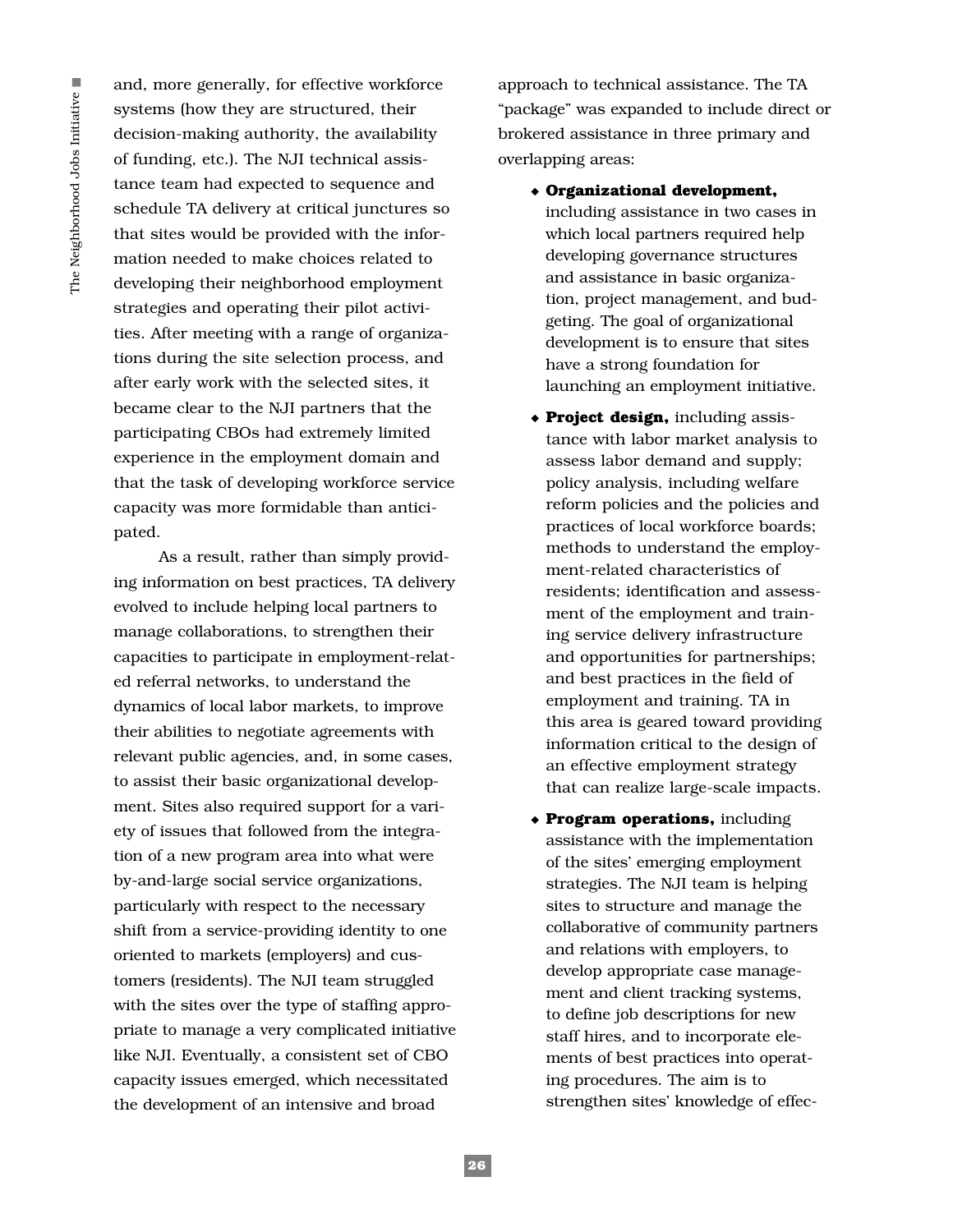tive employment strategies and practices and their capacity to manage and operate their programs effectively.

The variation in the types of organizations selected as lead CBO across sites has inevitably led to some inefficiencies in TA delivery. Because the lead CBOs approach their work differently, have different entry points for beginning their employmentfocused activities, and have varying capacities, it hasn't been possible to deliver a uniform TA package. While it is possible to offer some information and training to all sites (either simultaneously or as needed), much of the TA to support pilot implementation has been tailored to each site's locale, circumstances, and stage of development. In one site, for example, the lead CBO had to establish a new collaborative of employment training agencies, social service providers, and public agency representatives; in response to this situation, TA was focused on improving the site's overall project management capacities and on strengthening quality control among the partnering service providers. Another site, by contrast, received assistance in developing client intake and case management operations. The implications of this tailoring of assistance has been the loss of economies of scale; MDRC has been unable to provide more standard TA across sites and so has been unable to spread TA costs across sites. Rather, assistance that is delivered one-onone is relatively expensive and has added costs to the initiative's budget.

To help respond to local TA demands, MDRC hired local consultants — people who were already familiar with the selected cities and communities — as site representatives

*Compared to the other TA we have received through other sources on other projects, the NJI TA has been userfriendly and very hands-on. By userfriendly, I mean that it has been focused to meet our unique needs, and the knowledge gained can be used indefinitely. In thinking about implementation, I anticipate that as we grow and issues emerge, we will continue to need the TA to help us improve and sustain our operations.*

> *— Abby Gamboa, NNPC Executive Director*

("site reps"). $9$  By working with these local TA providers, who are available to offer intensive support to the sites for up to 10 days per month, NJI management is better able to assist program development as needed, with quick response and consistent followthrough. In this manner, the site reps provide "traction" to the initiative while serving as ongoing coaches, helping each site to develop and operationalize employment strategies, to make midcourse corrections when plans do not go as intended, and to identify local sources of expertise as needed. In general, site reps are available to provide timely feedback as the programs develop.

The decision to hire site reps has also helped MDRC to ensure that the sites have access to good information about the local public policy context. Given that NJI is predicated on the building of relationships with a

<sup>9.</sup> In a few cases, it has been difficult to find locally based consultants who offer the right mix of experience and knowledge in the fields of organizational development and workforce development. In those sites, out-of-town consultants were hired instead.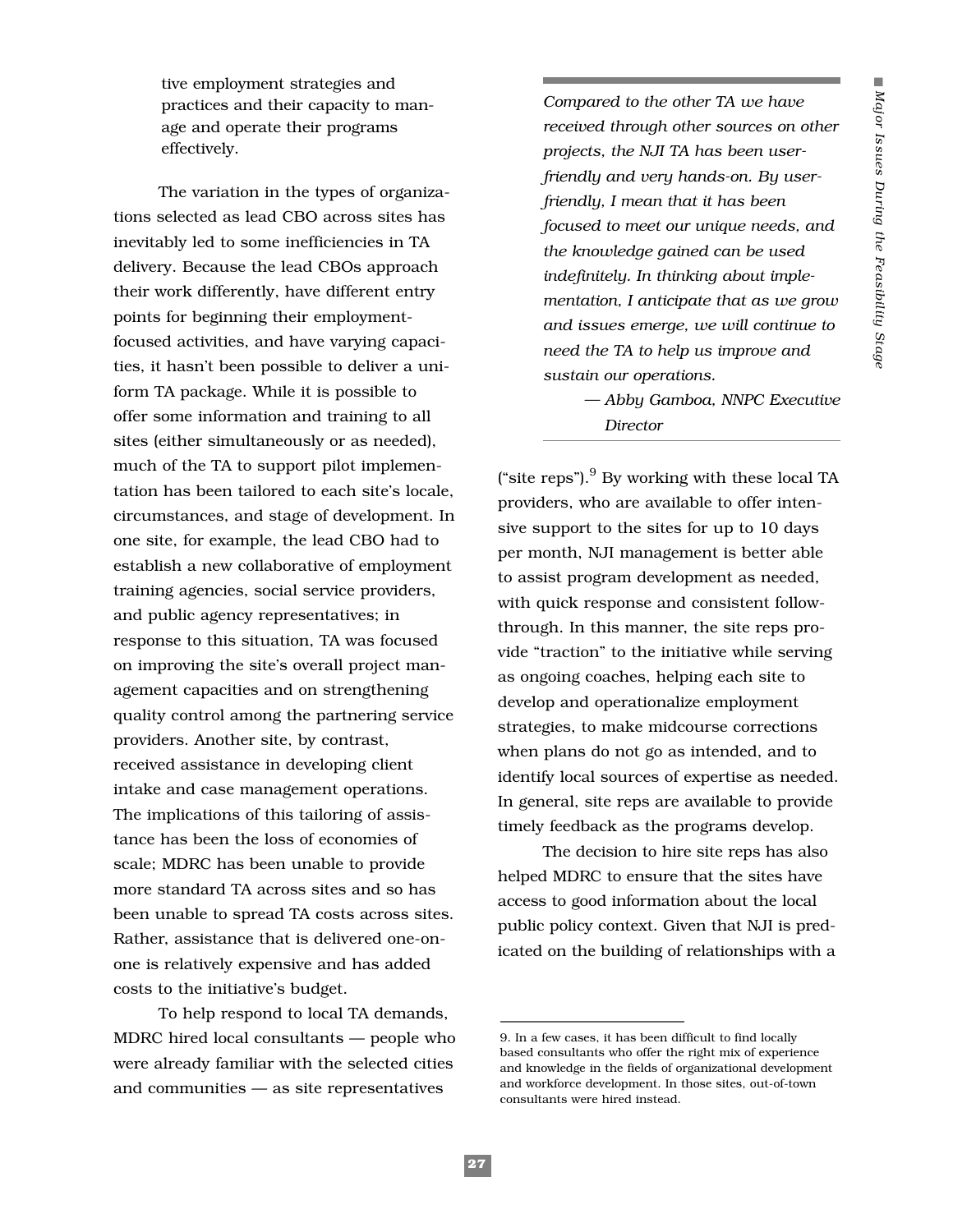broad range of local actors, MDRC places a premium on detailed knowledge of local politics, the structure of local and regional labor markets and workforce systems, and the general interests and styles of civic leadership and public bureaucracy. MDRC is well positioned to provide information about critical federal and state policies (such as TANF, WIA, or the Department of Labor's Welfareto-Work grants); but it is difficult for MDRC to keep up with unfolding local policies, much less to offer guidance about local cultures or modes of engagement with the public sector. The site reps make it easier to offer an effective package of information and strategic advice about federal, state, and local policies and their relationship to NJI.

> *The complexity of the [employment] issue is huge. We do so many other things that it's a matter of focusing and prioritizing. There are resources out there to get a lot of information, a lot of detailed knowledge, but I'm concerned about flooding my staff. We need to keep it simple. What do you need to know to be most effective in delivering on the objectives?*

*— Executive Director, HART*

Nonetheless, the TA that site reps and MDRC provide sometimes gets "lost" in the noise of activities conducted by overstretched local staff. A number of sites operate parallel initiatives simultaneously with NJI. While this sometimes increases the technical support available to the sites (two sites receive technical support from other national intermediaries that are not involved in NJI) — which presumably benefits their work on NJI — the complication is that TA

is sometimes uncoordinated or contradictory. For instance, one intermediary might advise the site to focus strategically and concentrate on doing relatively few things well, while another might press to get a lot of activities up and running. While one might suggest a concerted effort to place neighborhood residents in the mainstream labor market, another might encourage local actors to initiate what can become laborintensive efforts to create job-producing enterprises. Finally, each intermediary's technical support might create a set of follow-up tasks that has to be added to the long list already on the agency's agenda. The result is sometimes slower progress on NJI-related work — and a sense that NJI is competing for the attention of the lead CBO or its service provider partners, who are simultaneously involved in other, betterfunded initiatives

The NJI partners developed two responses to such problems. First, to keep everyone on task, the team worked with the sites to develop benchmarks and timetables for the initiative. Benchmarks gave the sites a way to assess and track their progress over the year, and a way to focus their projectrelated activities, while giving MDRC and the founders the opportunity to make interim assessments of progress. The benchmarks also gave sites greater clarity about what was expected of them and how their progress would be assessed. Second, the site reps have also helped to maintain a task orientation, because their presence is a constant reminder of the need to make progress on the NJI activities. When progress slows or activities stall, the site reps are nearby to help get things back on track. Together, the benchmarks and the presence of the site reps have helped maintain the focus on NJI's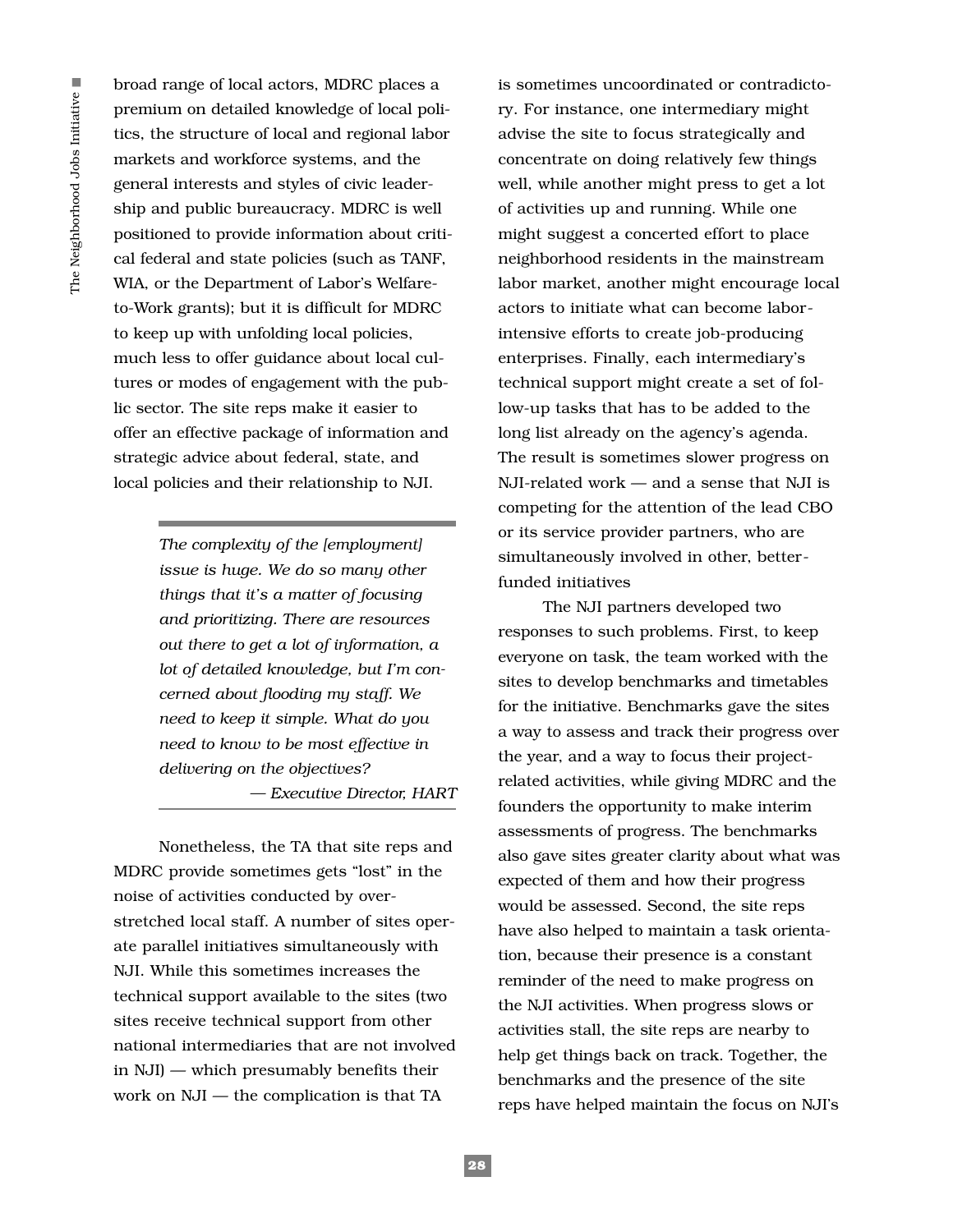goals; one site rep commented that his presence and the benchmarks have instilled a valuable "NJI discipline" to guide both planning and implementation.

> *I feel like [our site rep] works for both MDRC and us. She makes sure that we keep on point so that we're compliant for MDRC, but she doesn't say, "You need to do this, this, this for MDRC" she keeps in mind what we need to focus on.*

> > *— NJI Project Director, DCCH*

The site reps have answered the need for readily available local technical expertise, but the trade-offs have been less direct exposure and on-the-ground experience for MDRC staff and the complication of managing and coordinating expertise in remote locations. To compensate, MDRC has developed mechanisms to capture some of the richness of experience at the sites and to

address the coordination of TA, including monthly reports by site reps that document progress and obstacles at each site. Using these reports, the entire NJI team (the site reps, MDRC, and Urban Institute staff) meets to discuss crosscutting issues and administrative procedures. Approximately every six weeks, moreover, each site rep, on a rotating basis, leads a strategy session to discuss relevant issues at his or her site and to obtain guidance and suggestions from the team. In addition, MDRC is documenting the range of TA provided by site reps, MDRC staff, and others, seeking to identify the kind of technical expertise that is needed to support a neighborhood jobs initiative. Finally, the NJI project manager (an MDRC staff member) makes quarterly visits to each site and conducts periodic "check-in" telephone meetings with each site rep and local project director. Collectively, these efforts provide an up-to-date picture of progress in each site.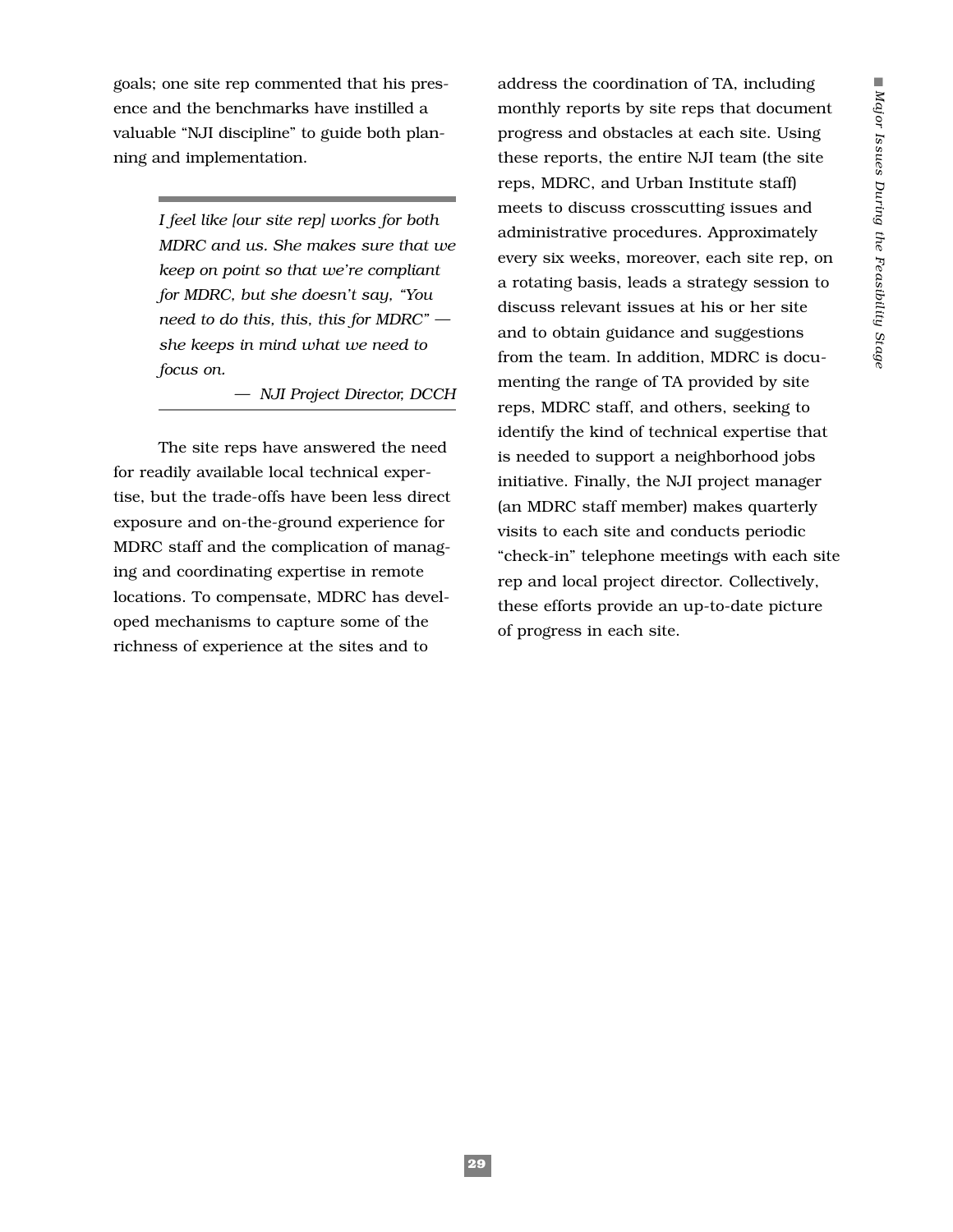# **FACING THE CHALLENGE**

# **Looking Ahead**

Over the next few years, NJI will mature from a fledgling idea into a dynamic (albeit small) place-based, employmentfocused initiative with lessons to offer the workforce development and communitybuilding fields. We anticipate that during this period the sites will help place and sustain hundreds of local residents in jobs, using innovative programs that build on the community itself as a resource for change. This period will reveal whether the sites with our help — can successfully partner with the key public agencies involved in workforce issues. MDRC's research program will help to capture this process, to understand what worked and what didn't, and to communicate useful information to the field for the next generation of work focused on improving the well-being of people living in poverty in the United States.

Despite their important local differences, the four ongoing NJI sites will face similar issues as they roll out programs and components specified in their strategic plans. Among the issues the sites are likely to wrestle with over the next year or two are problems with outreach and with reaching harder-to-serve residents, sustaining people in employment and building career ladders, linking to public systems, maintaining effective collaborations, establishing management information systems across partnerships, and, quite possibly, adjusting their approaches in a contracting job market.

MDRC plans to hold regular cross-site convenings (with appropriate-level staff and, when it makes sense, the site reps) both to provide information on these issues in an efficient manner and to foster a sense of productive collaboration across the sites so that they can share information, lessons, and ideas.

To increase the effectiveness of the NJI approach, MDRC is currently exploring the development of other components that may augment the initiative. The next year will focus increased attention on building informal neighborhood networks as a means of fostering communities that better support residents' job search and placement activities. With respect to this latter, we are beginning research to identify key neighborhood networks and explore the possibility of building on existing social patterns to develop more effective community systems to disseminate employer-related information, to provide logistical supports for work, and, generally, to reinforce a range of work-positive messages. Our research on existing networks and differences among neighborhood residents on their effective use of connections will form the basis of activities to help individuals learn to draw on others more effectively and to expand their access both inside and outside the neighborhood.

We are also sharpening and refining our definition of what "NJI," as an initiative, is. To be effective, NJI needs to reach and assist diverse subpopulations in the target neighborhoods, which will require tailored approaches. Therefore, unlike other interventions that provide fairly straightforward "treatment" to individuals with similar characteristics, NJI is complicated by its tailoring of programs and services across a broad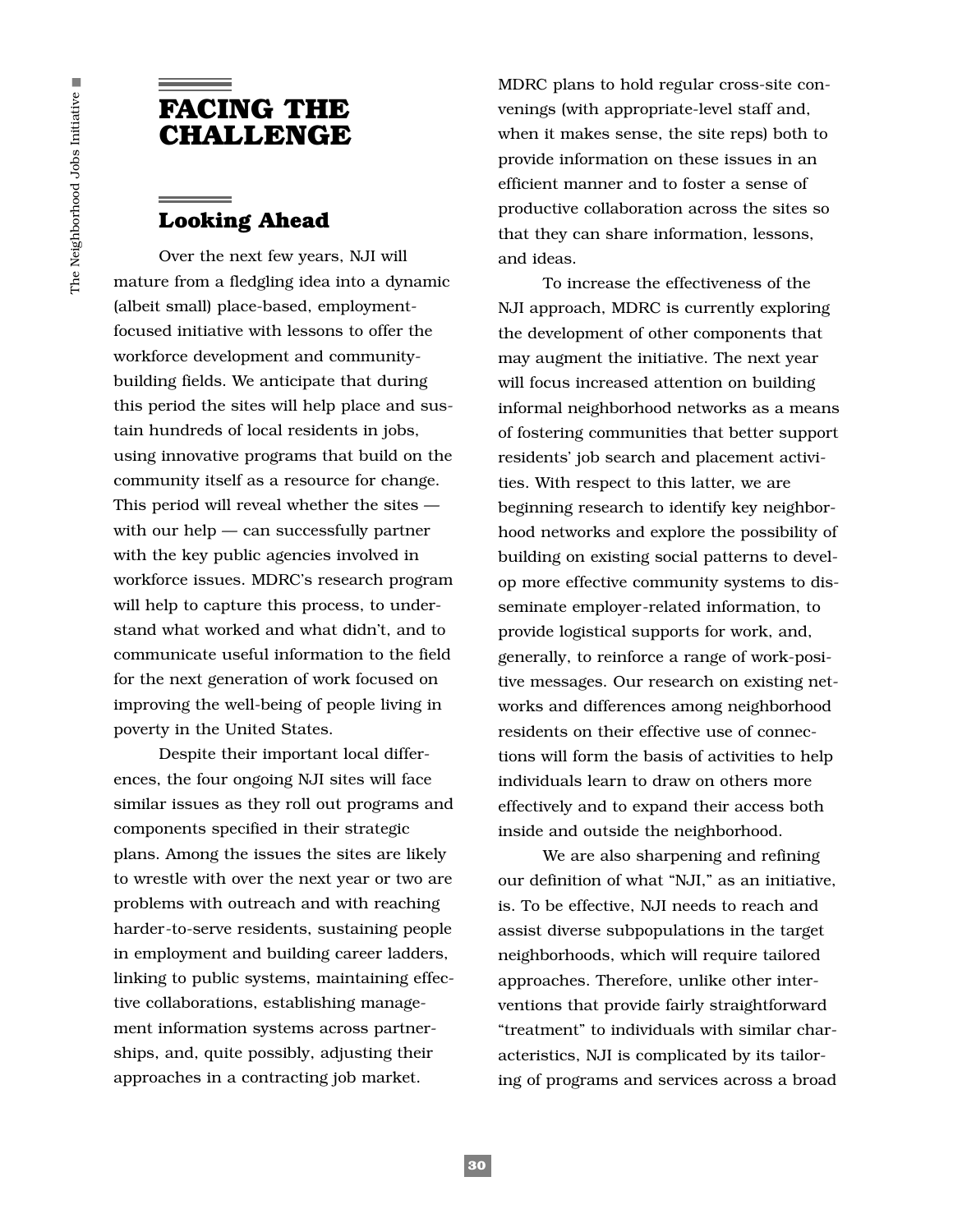spectrum of work-related needs and by its provision of these resources to a large segment of a community's population. With models that are more difficult to delineate — and approaches that are distinct, diffuse, and less controllable when delivered in fluid community contexts — it is critical to define the intervention in terms of quantities, qualities, and the general "recommended dose." Even if sites are successful in making progress toward their high employment goals, unless attention is focused on delivering a quantifiable program, we won't be able to determine whether NJI was strong enough, intense enough, or well enough targeted to account for whatever outcomes are produced.

In response to this concern, MDRC is engaged in several efforts. First, we're working with leaders of each site to define and exactly specify the nature of the intervention and how its delivery is adjusted for the scale of effort within a community context. Second, we want to ensure that the intervention is distinctive and includes more dimensions than simply the large-scale provision of services — with particular emphasis on developing community support for work and on ensuring that sites link residents to existing work incentives. Besides efforts to develop these additional dimensions, the goal is to provide them with sufficient intensity and spread that they reach most of the target group. Simultaneously, we are developing a structured program of implementation research to track and understand the relationship between what job-seekers receive from NJI and the nature of the outcomes produced.

# **The Benefits of an Employment Focus**

During this early phase, perhaps the most distinctive and promising aspect of NJI is its concentration on employment as the catalyst for neighborhood transformation. In each site, NJI emphasizes the importance of focusing on the goal of increasing employment as a way to clarify priorities and determine which organizations to partner with, which services to provide, and how to conduct outreach to key groups of residents.

Poor urban neighborhoods face a wide variety of problems. The organizations that serve them are often tempted to get involved in many different efforts addressing various issues. While understandable, this can dissipate energies and resources and, ultimately, can weaken the effects on the very issues the organizations are working so hard to resolve. NJI identifies employment as the first priority — the issue that warrants early and intensive investment because employment is the potential driving force behind community transformation. Thus, NJI should not focus on housing issues, unless they are obstacles to employment; and it should not focus on social services, unless they are needed to smooth the path to work. Without discouraging organizations from addressing the issues that concern them, we view such efforts as beyond the scope of NJI. By repeatedly and consistently reinforcing the message of employment's centrality to community transformation, we have been able to help keep NJI site partners focused on their local strategic goals.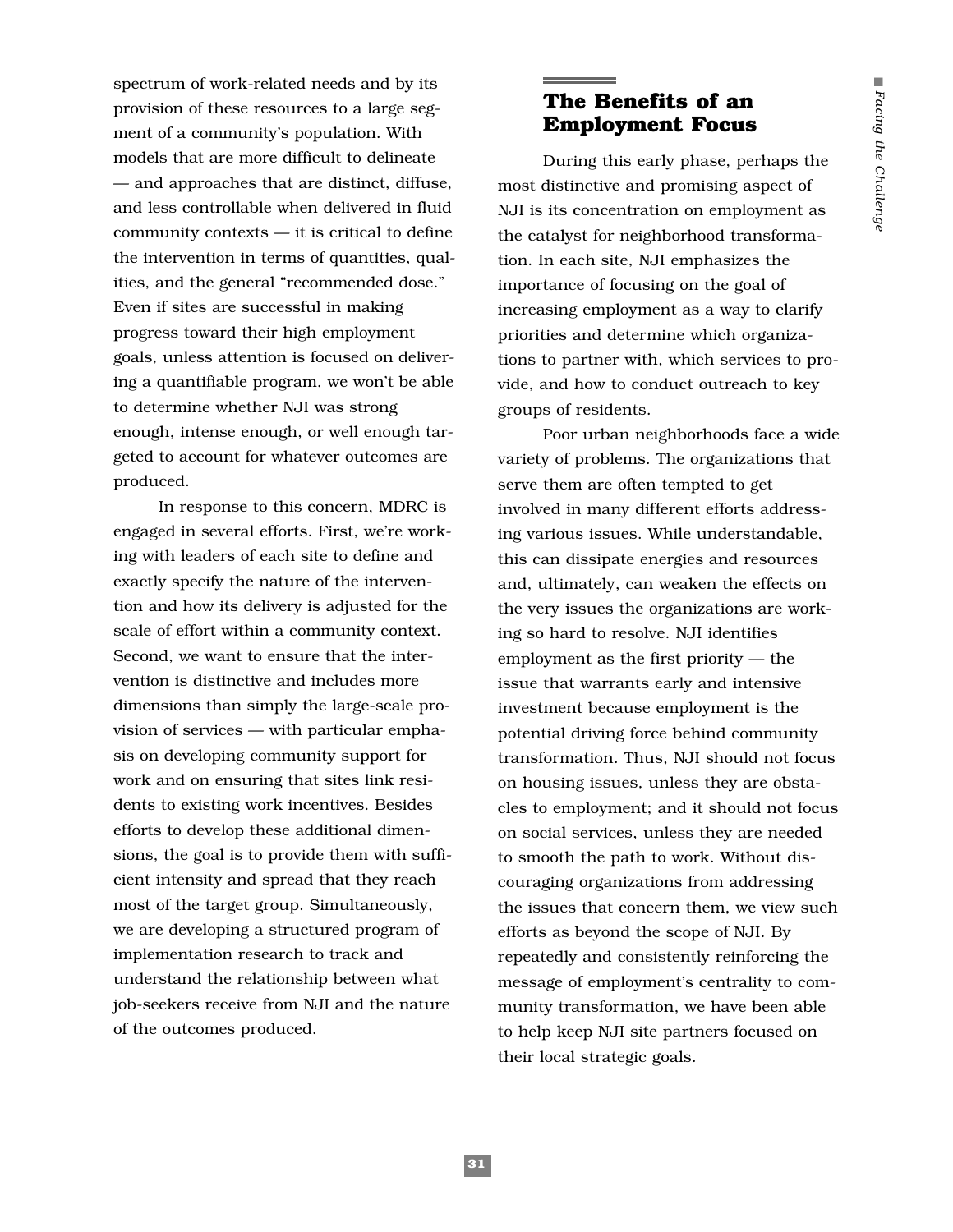This has not, however, been easy. As mentioned above, at the start of the initiative a site's goals and strategies were largely self-defined, but it quickly became clear that sites needed more structure and guidance to generate workable plans. Our early attempts to specify numerical goals for increasing employment rates — the employment saturation targets — helped to galvanize action at the sites. The scale of effort implied by these targets helped local NJI directors to realize that achieving such goals would require the coordination of activities among various organizations and would necessitate a program that involved the community in the cultural and logistical support of work. When sites developed their strategic plans, the saturation targets provided an orientation for the comprehensive intervention design. Soon thereafter, however, several sites began to see the employment placement goals as ends in themselves, neglecting the broader framework of NJI (and the more difficult goal of employment retention). Without undercutting our emphasis on increasing employment, we then needed to remind the sites that NJI is more than a job program — that its goal is community transformation through increased employment of neighborhood residents.

This balancing act is complicated by the structure of the initiative — in particular, the involvement of a variety of partners. Different partners pull the project in different directions. In some sites (particularly in Chicago, for example), service provider partners are accustomed to treating individuals holistically, and they may find it difficult to focus on employment as the orienting goal. In other sites, even communityfocused partners define the neighborhood

much more broadly than NJI does, and so they are less committed to efforts that target residents of the official NJI area. To counter such tendencies, it is useful to repeatedly reinvigorate and refocus the initiative's vision through convenings and discussions of the larger goals.

In addition, although some CBOs joined NJI because they understood and were excited by the initiative's goals and the opportunity to join a national project, others joined primarily because they saw NJI as a funding source for their own programs and plans. This difference has had implications for how fully the sites incorporate the ideas underlying NJI; and since NJI's financial resources are relatively small, they provide little leverage even among CBOs that are motivated by the funding. Moreover, within the sites, some partners joined the collaborative because they are committed to the vision of NJI, while others are hoping to benefit from increased resources. To convey the potential strength of the NJI concept, it helps to have a strategic thinker on-site, either as the NJI director or as the site rep (or, preferably, both). Without such strategic leadership, particularly in sites where NJI participation is driven more by resource considerations than by conviction, the project has a tendency to degenerate to a simple employment program, or even to a collection of activities without a clear focus on either neighborhood *or* employment.

Finally, even when the focus is maintained on neighborhood employment, NJI is a complicated initiative. And although the operational benefits of a strategic focus on employment can be identified, it is not yet clear what effects the NJI interventions at the four ongoing sites will have or precisely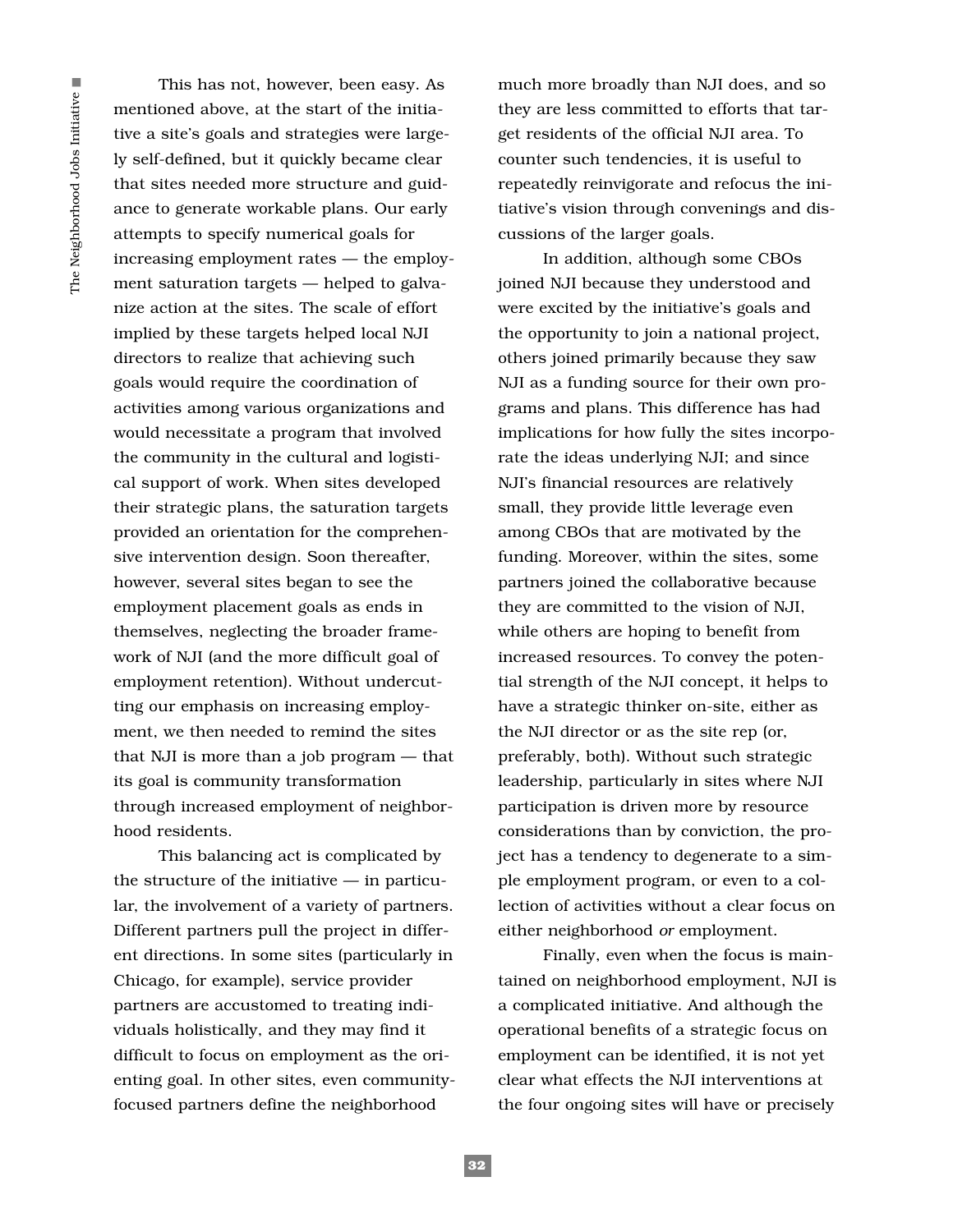how the employment focus will contribute to these effects. Such matters await clarification through the sites' implementation experiences.

The Neighborhood Jobs Initiative is more than just another employment program. It seeks to explore whether the negative dynamics of isolation and poverty in a community can be turned around to generate a healthy system and culture of employment. The observations in this report focus on the challenges of NJI's planning phase — a sensitive period in any large-scale, complex initiative. Subsequent reports will detail the sites' experiences in implementing NJI strategies.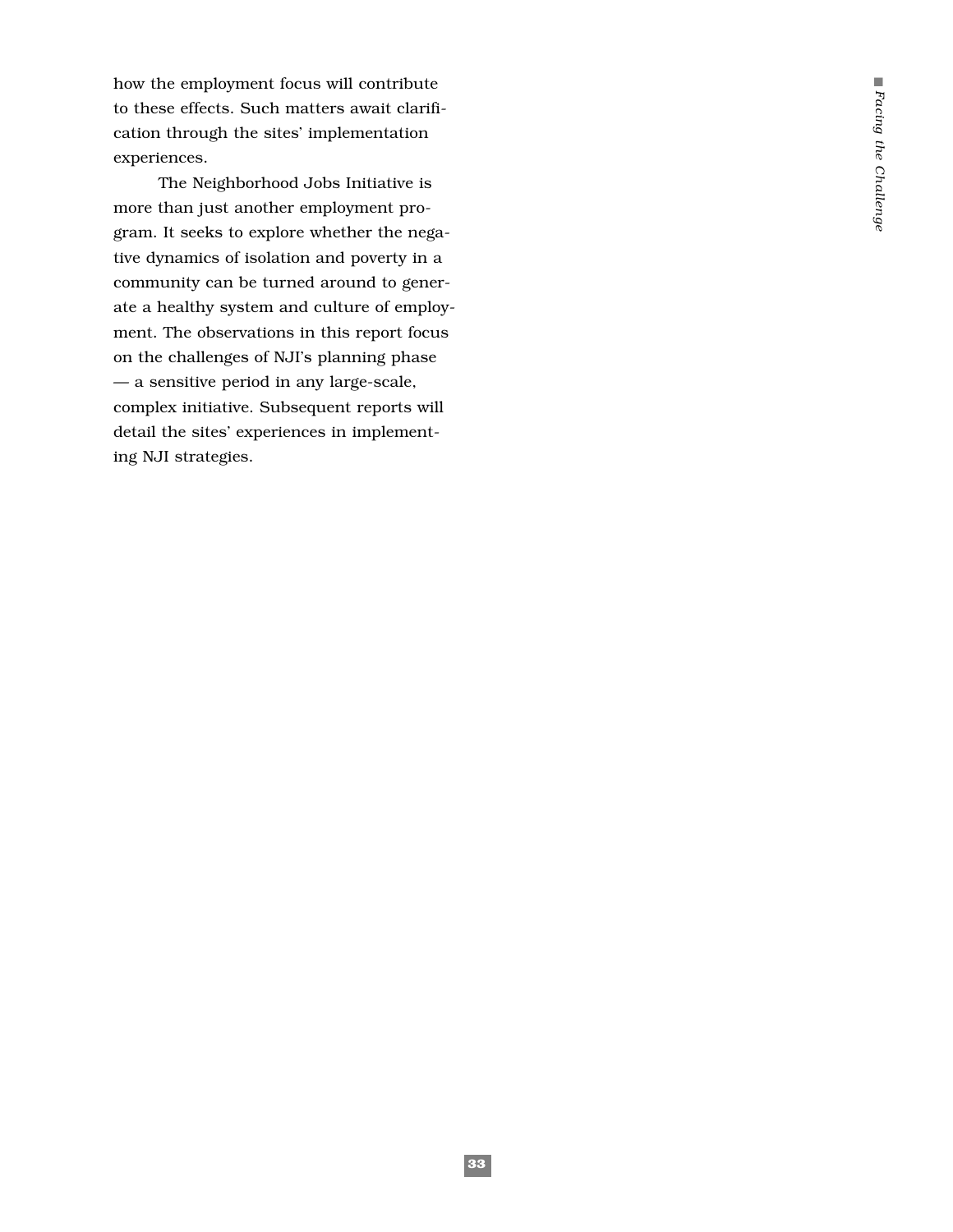# **APPENDIX**

### **The NJI Sites**

### ◆ **Washington, DC: Development Corporation of Columbia Heights (DCCH), est. 1984. A community development corporation (CDC) with housing and real estate development experience.**

Early on, DCCH elected to pursue NJI within a collaborative framework, but it faced the challenge of establishing a collaboration from scratch. Within a few months of their selection, DCCH had convened a group of CBOs in the Columbia Heights neighborhood to discuss NJI and to secure their commitment and participation in an NJI collaborative. Despite the optimistic initial meetings, however, DCCH's expectations for the quick evolution of a governance structure were disappointed, and it proved harder than expected to build momentum and execute the planning tasks associated with NJI. In response, DCCH refocused its collaborative-building efforts on a few key CBOs, centered on a specific project: the development of a job club in Columbia Heights. With funding from a local foundation, DCCH worked with its collaborative members to design the activities and curriculum for the job club, which began in August 2000. The aim was to avoid duplication of effort by filling in the gaps in service delivery; collaborative members were enthusiastic about the additional services that the job club provided, which were lacking in the neighborhood. DCCH and its partners also plan to target jobs created by a large-scale commercial project slated to be developed

next to the newly opened 14th Street metro station in Columbia Heights. Over time, DCCH's role has become more like that of a local employment intermediary — coordinating, focusing, and orchestrating essential employment-related services of local providers. In addition, the arrival of the metro station in Columbia Heights has set off significant gentrification pressures in the neighborhood, which makes this an interesting site in which to examine the issues of residential mobility and neighborhood transformation.

#### ◆ **Hartford, CT: Hartford Areas Rally Together (HART), est. 1975. A community advocacy organization.**

When it joined NJI, HART was already operating an employment center in the Frog Hollow neighborhood. HART was also already part of a local collaborative, PROGRESS (Program for Economic Self-Sufficiency), a community coalition of four established community employment and training organizations; and it was working in cooperation with SINA (Southside Institutions Neighborhood Alliance), a membership organization of private nonprofit institutions that are also the largest employers in the neighborhood. Together, SINA and PROGRESS have formed a collaborative known as the Good Neighbor Partnership, whose mission is to help increase employment among neighborhood residents through assessment, job-readiness training, and first-source hiring of residents by the SINA member institutions.

Under the auspices of NJI, HART and its PROGRESS partners have applied for and obtained a \$707,000 State of Connecticut Welfare-to-Work contract to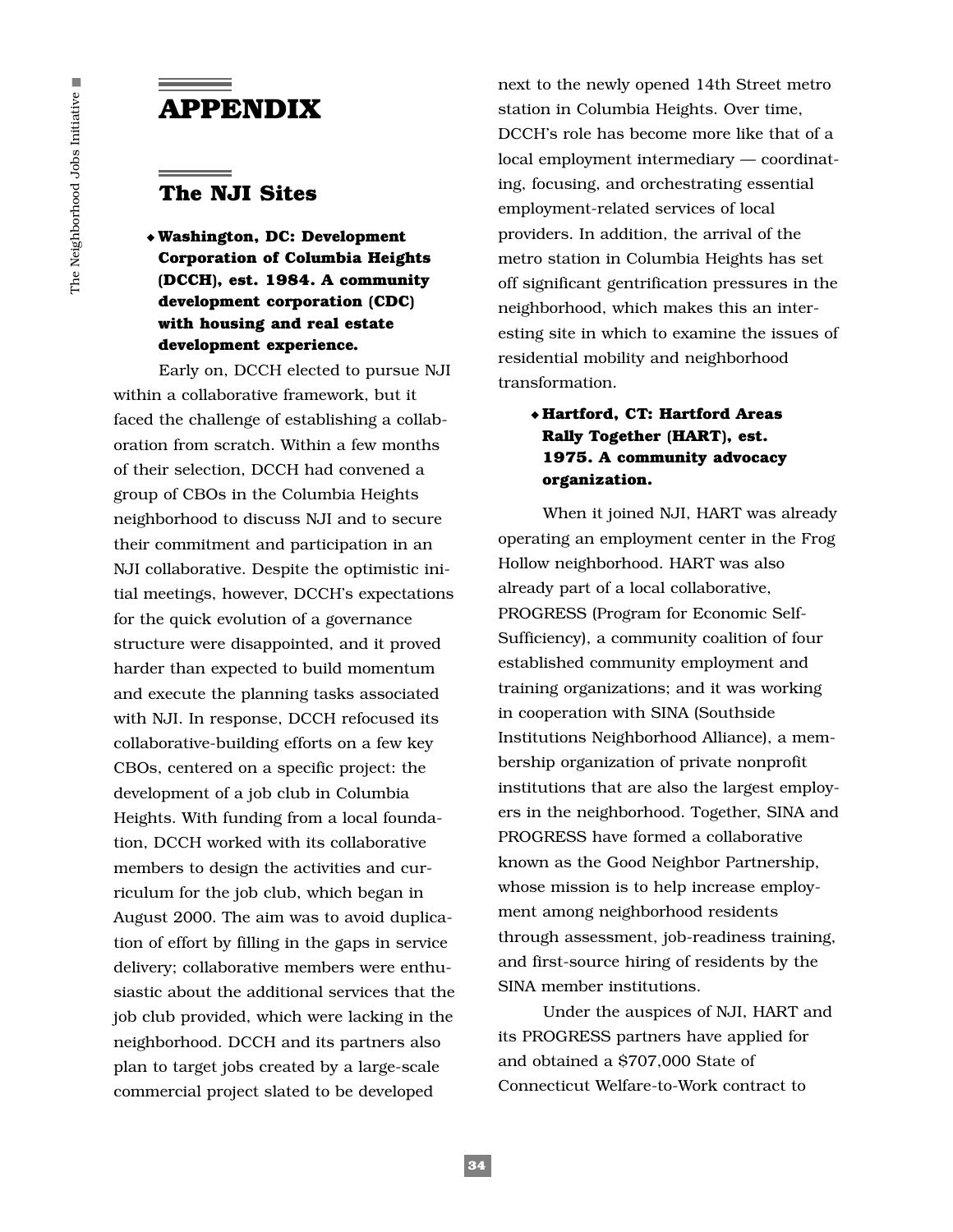prepare and place 145 TANF recipients in employment. PROGRESS also was largely responsible for winning a \$28 million Youth Opportunity Grant from the Department of Labor, which it shares with the Workforce Development Board.

In its capacity as a PROGRESS member, HART has played an active role in building support for NJI in policy circles; as one of two CBO representatives, PROGRESS was asked to participate on the State of Connecticut's Workforce Investment Act planning committee. HART has also forged a partnership with a number of local building and trade unions (including the bricklayers, painters, tapers, and ironworkers unions), which resulted in the establishment of preapprenticeship training programs for Frog Hollow and City of Hartford residents.

Early in NJI's pilot activities, in 1998, HART's job center provided employment services to more than 1,200 neighborhood residents and succeeded in placing 308 in jobs; approximately 60 percent of those who found employment were residents of Frog Hollow. Similarly, in 1999, HART assisted over 1,900 residents in their job search activities and helped place 292 of them in jobs.

### ◆ **Fort Worth, TX: Near Northside Partners Council (NNPC), est. 1991. A community service intermediary.**

NNPC is a CBO that acts as an advocacy and community organizing council, focusing on such issues as improving city services, reducing crime, increasing citizen participation, rehabilitating neighborhood housing, supporting economic development, and providing leadership development services to residents. The Near Northside has problems of both unemployment and significant underemployment, and NNPC's

employment strategy will focus on both these issues.

During NJI's planning and pilot phase, NNPC had conversations with area employers, the local workforce board, and nonprofit service providers to discuss their potential roles in the initiative. Building on social ties and existing employment networks, NNPC's close-knit community (more than half the board members are neighborhood residents, and neighbors actively volunteer for a variety of local activities) is likely to provide an interesting foundation for a community support for work model. One of the distinctive issues for NJI in the Near Northside is the need to develop strategies that move individuals who have low-wage jobs into better jobs.

NNPC's relationships with local institutions and its ties to local residents have already resulted in large-scale efforts to help residents upgrade their education and skills. As a broker of relationships, NNPC was successful in convincing the community college to lend its English as a Second Language (ESL) curricula to the independent school district, and it assured the school district that neighborhood residents would attend if classes were offered. In the spring of 2000, the school district began teaching ESL and General Educational Development (GED) classes; by early April more than 280 residents were participating in ESL classes, and another 25 were preparing for a GED certificate — and there were 500 residents on the waiting list for the next class sessions. The community's response to computer training classes has been similar. Entertech (a multimedia softskills training program that was developed at the University of Texas-Austin) has been launched as a pilot, and thus far the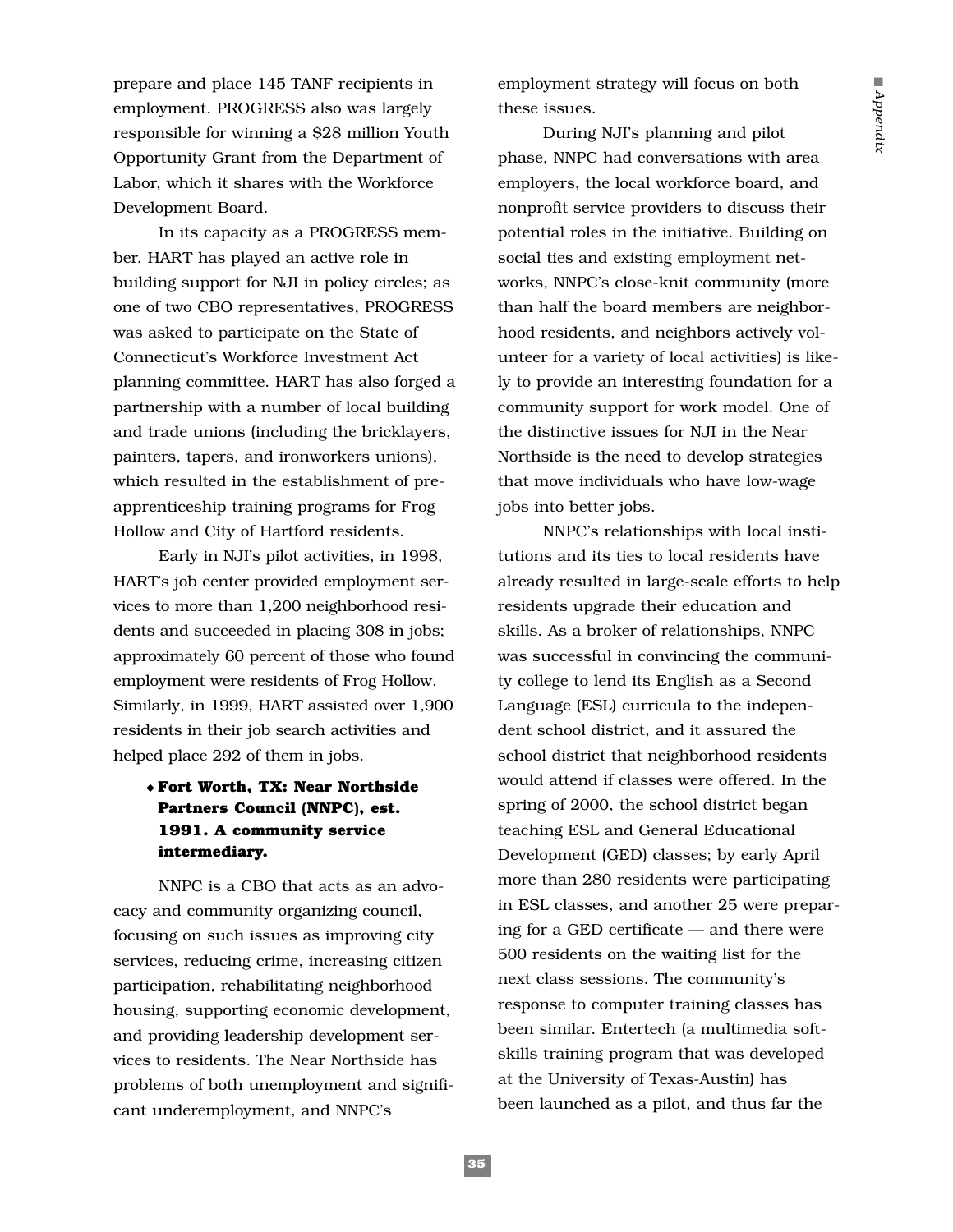six-week classes have been fully enrolled; again, there is a waiting list for entry in future class sessions.

### ◆ **Chicago, IL: Project JOBS (Joint Opportunities Bring Success), est. 1996. An employmentfocused collaborative of community-based service organizations in Chicago's Uptown/Edgewater neighborhood.**

As a local workforce intermediary, Project JOBS does not operate as a direct provider of services. Rather, it works to enhance the neighborhood's existing service delivery system. Project JOBS is a collaborative among nine principal organizations (and more than 20 other participating organizations) in the Uptown/Edgewater neighborhood of Chicago. Although Project JOBS is relatively young, the collaborative comprises organizations with experience in housing, social services, community organizing, youth programs, education, vocational training, and employment placement. The goal of Project JOBS is to develop an integrated and comprehensive communitybased service delivery system to give neighborhood residents the employment-related assistance needed to obtain and sustain jobs. Prior to joining NJI, members of Project JOBS had negotiated an agreement with neighborhood hospitals to hire residents who are trained for Certified Nursing Assistant positions. The group had also succeeded in getting the Illinois Department of Human Services to support its community service model. The vision of Project JOBS is to build a supportive community where residents have access to a broad range of services to help them achieve economic selfsufficiency. Project JOBS focuses on the Uptown/Edgewater neighborhood of

Chicago, an area that is experiencing significant gentrification pressures and that also has a high concentration of transient residents: individuals in homeless shelters and programs as well as immigrants.

Most of the Project JOBS member organizations serve a much broader neighborhood than the area defined as the NJI target community; for the purposes of NJI, Project JOBS has chosen to concentrate its employment efforts within the smaller, designated area. On an annual basis, member agencies place in jobs more than 800 residents from the larger service delivery area, and the goal in the coming years is to ensure that a significant number of new employees reside in the NJI target community. To address this issue, Project JOBS has chosen to contract with a service provider agency to deliver targeted outreach and job placement assistance to residents of the NJI neighborhood. Additionally, serving as an intermediary, Project JOBS has established a job-listing system that allows partner agencies to view current job openings, has developed a customer service training program, and has convened employer breakfasts and job fairs for its member agencies.

#### ◆ **New York, NY: Rheedlen Centers for Children and Families, est. 1970. A youth-focused community services organization.**

Employment is only one element of Rheedlen's comprehensive strategic plan for the Harlem Children's Zone (HCZ). Rheedlen's focus on the HCZ and its strategic door-to-door, block-by-block community organizing strategy provide an unusual test of targeting services to a clearly defined geographical area. For NJI, Rheedlen has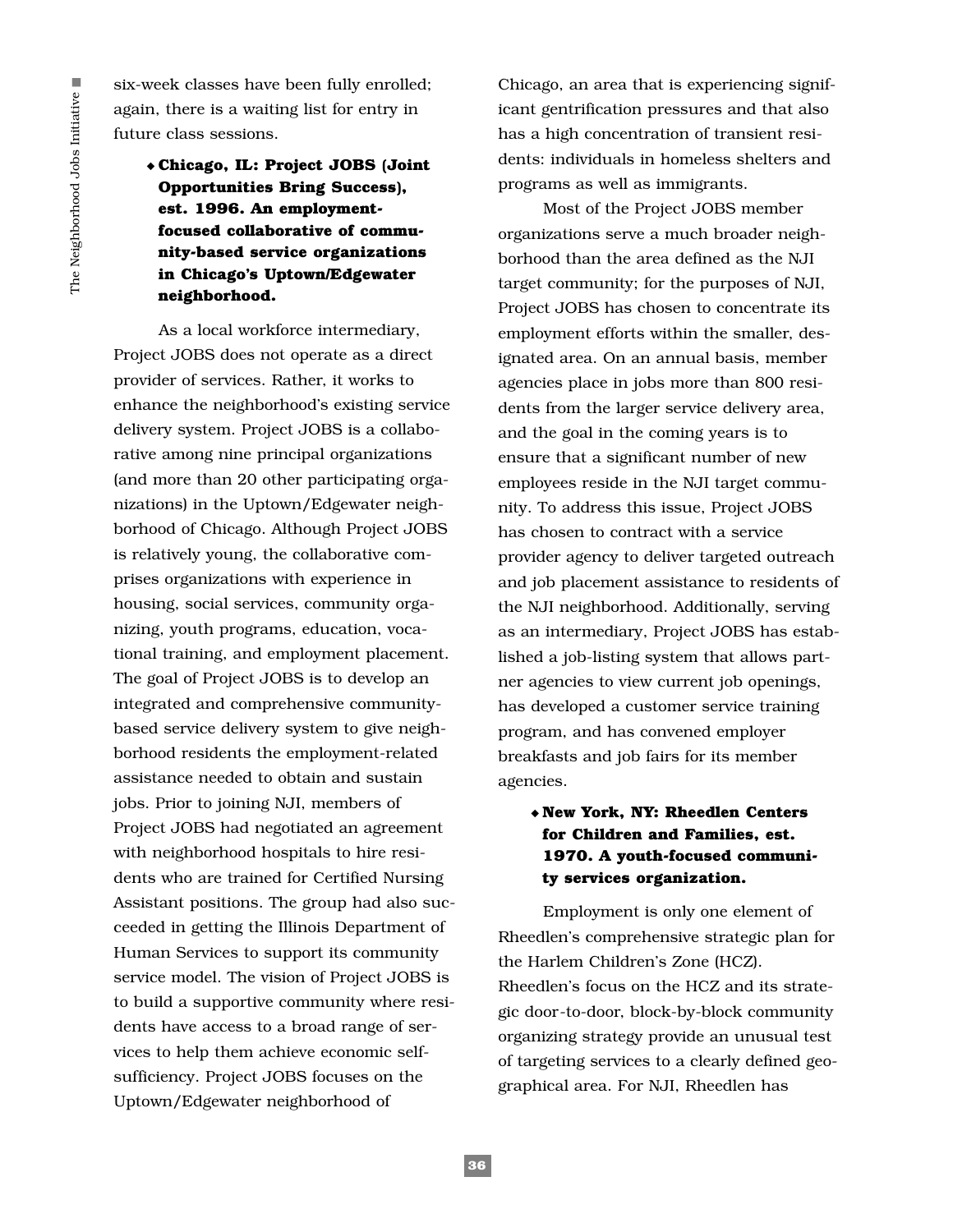focused on developing in-house capacity in the employment and workforce development field. In March 1999, Rheedlen opened its Employment and Technology Center, where residents of HCZ can obtain assistance with job preparation and placement as well as computer training classes.

Rheedlen has also been working to develop connections with local public and private sector employers to generate employment opportunities for program participants. An early example is its partnership with the Morningside Area Alliance, a consortia of 19 private employers including Columbia University, Barnard College, Jewish Theological Center, International House, and Columbia University's Medical Campus/Health Center; this partnership may result in providing HCZ residents access to living-wage jobs, many with bene-

fits, located near their neighborhood. The Morningside Area Alliance also provides Rheedlen and seven other CBOs with the job postings of its members.

In another arrangement, Rheedlen has negotiated with the City of New York's Human Resources Administration to allow TANF recipients who reside in the HCZ to count their classes at the Employment and Technology Center toward meeting their work participation requirements.

After consultations among Rheedlen, MDRC, and the NJI founders, in late 1999 it was mutually agreed that Rheedlen's plans for the Harlem Children's Zone go beyond a focus on employment and, therefore, that Rheedlen would not participate in the implementation phase of the national initiative.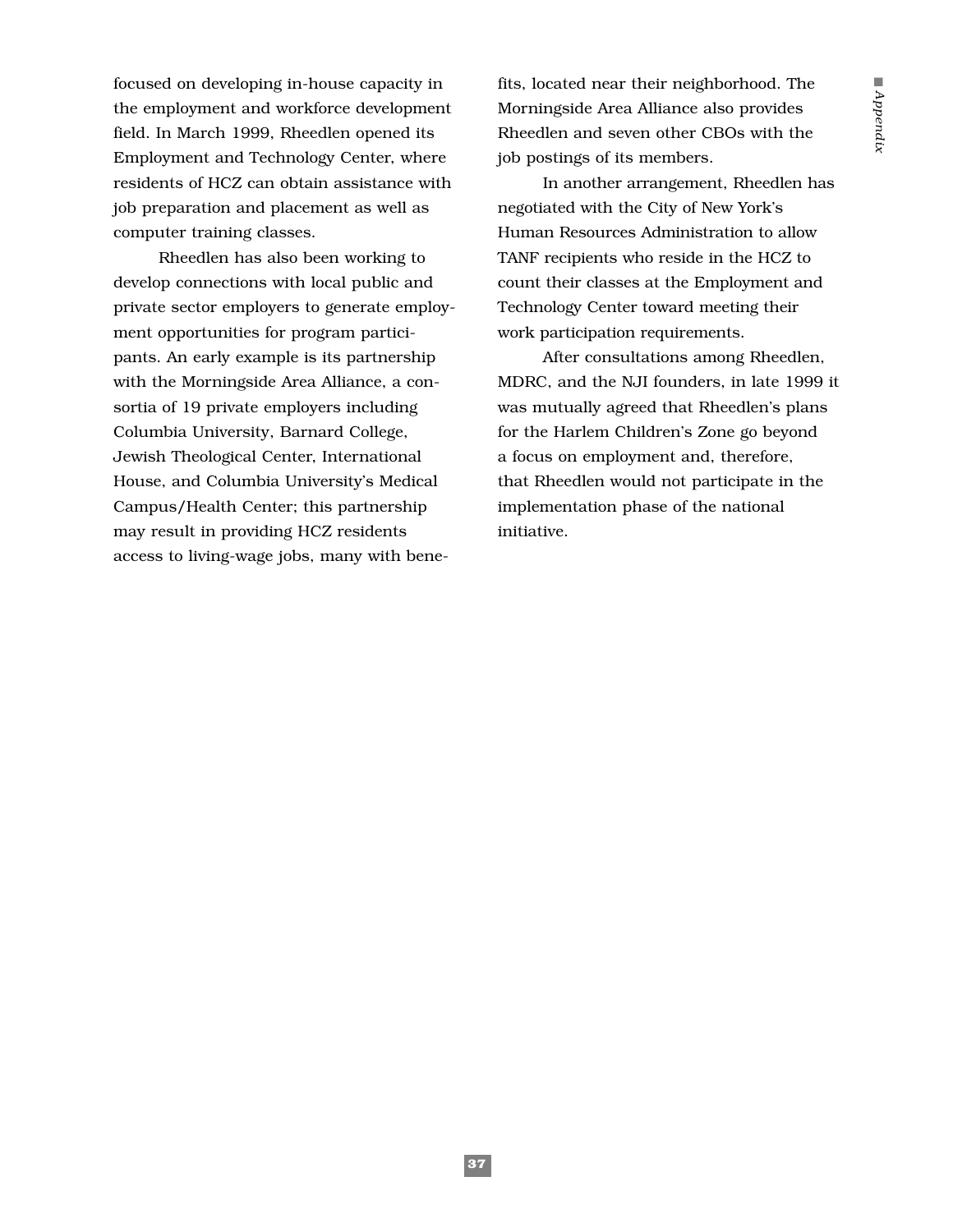# **BIBLIOGRAPHY**

Auspos, Patricia. n.d. *Theories of Change, Outcomes, and Measurements of CCI Efforts to Increase Employment.* (Manuscript.)

Bos, Johannes M., Aletha C. Huston, Robert C. Granger, Greg J. Duncan, Thomas W. Brock, and Vonnie C. McLoyd. 1999. *New Hope for People with Low Incomes: Two-Year Results of a Program to Reduce Poverty and Reform Welfare*. New York: MDRC.

Brown, Amy. 1997. *Work First: How to Implement an Employment-Focused Approach to Welfare Reform.* New York: MDRC.

Brown, Amy, Maria L. Buck, and Erik Skinner. 1998. *Business Partnerships: How to Involve Employers in Welfare Reform.* New York: MDRC.

Card, David, and Philip K. Robins. 1996. *Do Financial Incentives Encourage Welfare Recipients to Work? Initial 18-Month Findings from the Self-Sufficiency Project*. Vancouver: Social Research and Demonstration Corporation.

Chaskin, Robert J. 1997. "Perspectives on Neighborhood and Community: A Review of the Literature." *Social Service Review* 71(4) (December): 521-547.

Gladwell, Malcom. 1996. "The Tipping Point." *New Yorker* (June 3).

Halpern, Robert. 1995*. Rebuilding the Inner City: A History of Neighborhood Initiatives to Address Poverty in the United States*. New York: Columbia University Press.

Hughes, Mark Alan. 1989. *Poverty in Cities.* Washington, DC: National League of Cities.

Jargowsky, Paul A. 1997. *Poverty and Place: Ghettos, Barrios, and the American City*. New York: Russell Sage Foundation.

Kain, J. F. 1968. "Housing Segregation, Negro Employment, and Metropolitan Decentralization." *Quarterly Journal of Economics* 82: 175-197.

Kain, J. F. 1992. "The Spatial Mismatch Hypothesis: Three Decades Later." *Housing Policy Debate* 3: 371-460.

Kasarda, John D. 1983. "Caught in the Web of Change." *Society* 21: 4-7.

Kasarda, John D. 1990. "The Jobs-Skills Mismatch." *New Perspectives Quarterly* 7(4): 34-37.

Kato, Linda Y., and James A. Riccio. Forthcoming, 2001. *Building New Partnerships for Employment: Collaboration Among Agencies and Public Housing Residents in the Jobs-Plus Demonstration.* New York: MDRC.

Lopez, Julia I., Aida Rodriguez, Chet Hewitt, Raymond A. Colmenar, and Adrienne J. Zimmer. 1996. *Connecting Inner-City Residents with the World of Work: Pilot Tests of New Approaches.* Discussion Paper. New York: The Rockefeller Foundation.

Miller, Cynthia, Virginia Knox, Patricia Auspos, Jo Anna Hunter-Manns, and Alan Orenstein. 1997. *Making Welfare Work and Work Pay: Implementation and 18-Month Impacts of the Minnesota Family Investment Program*. New York: MDRC.

Oliver, Melvin, and Thomas M. Shapiro. 1995. *Black Wealth/White Wealth: A New Perspective on Racial Inequality*. New York: Routledge.

Riccio, James A. 2000. *Mobilizing Public Housing Communities for Work: Origins and Early Accomplishments of the Jobs-Plus Demonstration*. New York: MDRC.

Rosenbaum, James E., and Stefanie DeLuca. 2000. "Is Housing Mobility the Key to Welfare Reform? Lessons from Chicago's Gautreaux Program." Center on Urban and Metropolitan Policy, Survey Series, September. Washington, DC: Brookings Institution.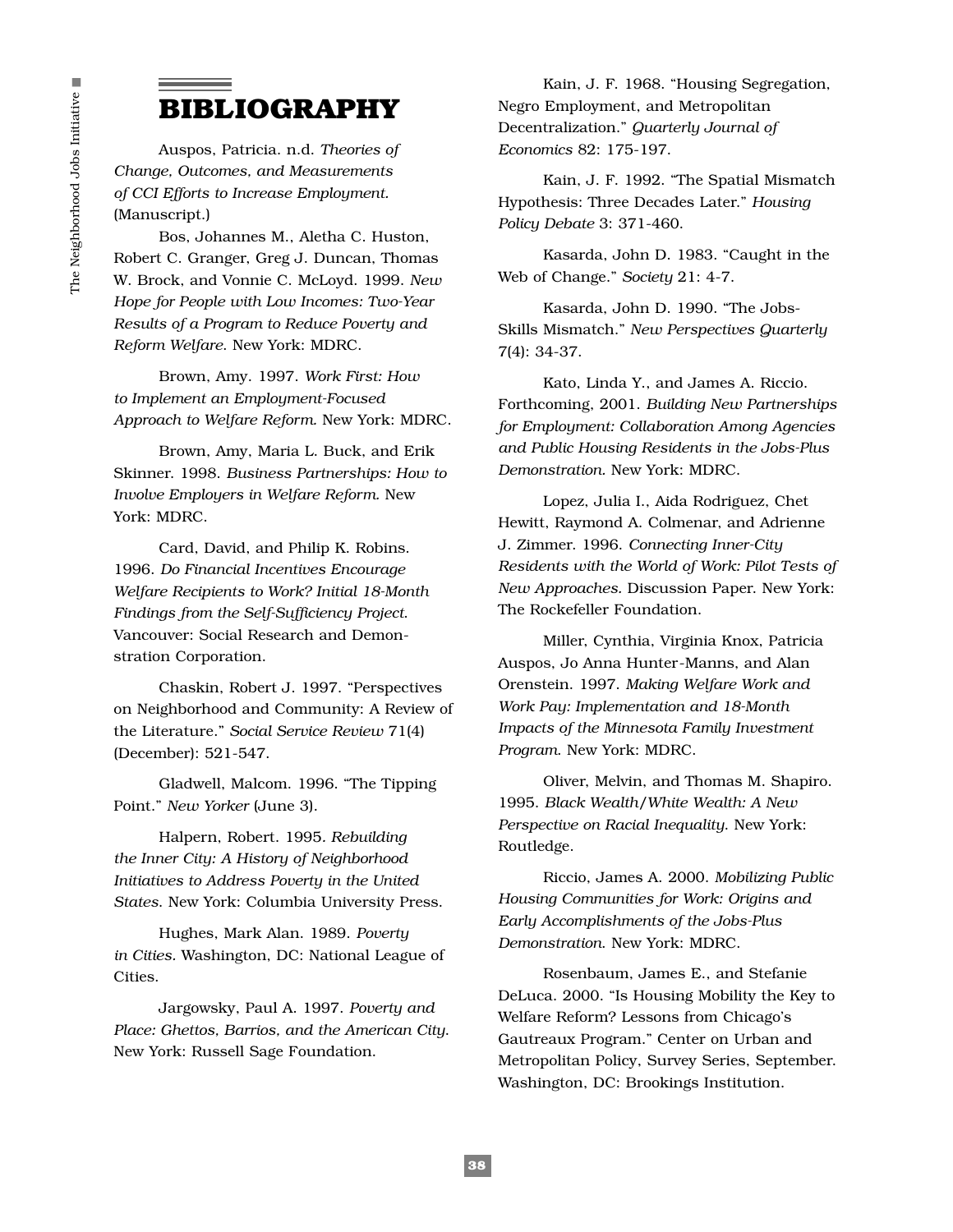Schelling, Thomas C. 1978. *Micromotives and Macrobehavior*. New York: Norton.

Sherraden, Michael. 1991. *Assets and the Poor: A New American Welfare Policy*. Armonk, NY: M. E. Sharpe.

U.S. Department of Commerce, Bureau of the Census. 1990. 1990 Census of Population, Social and Economic Characteristics.

U.S. Department of Labor. 1995. *What's Working (and What's Not): A Summary of Research on the Economic Impacts of Employment and Training Programs*. Washington, DC: U.S. Department of Labor, Office of the Chief Economist.

Wilson, James Q., and George L. Kelling. 1982. "Broken Windows: The Police and Neighborhood Safety." *Atlantic Monthly* (March).

Wilson, James Q., and George L. Kelling. 1989. "Making Neighborhoods Safe: Sometimes 'Fixing Broken Windows' Does More to Reduce Crime Than Conventional 'Incident-Oriented' Policing." *Atlantic Monthly* (February).

Wilson, William Julius. 1987. *The Truly Disadvantaged: The Inner City, the Underclass, and Public Policy*. Chicago: University of Chicago Press.

Wilson, William Julius. 1996. *When Work Disappears: The World of the New Urban Poor*. New York: Vintage Books.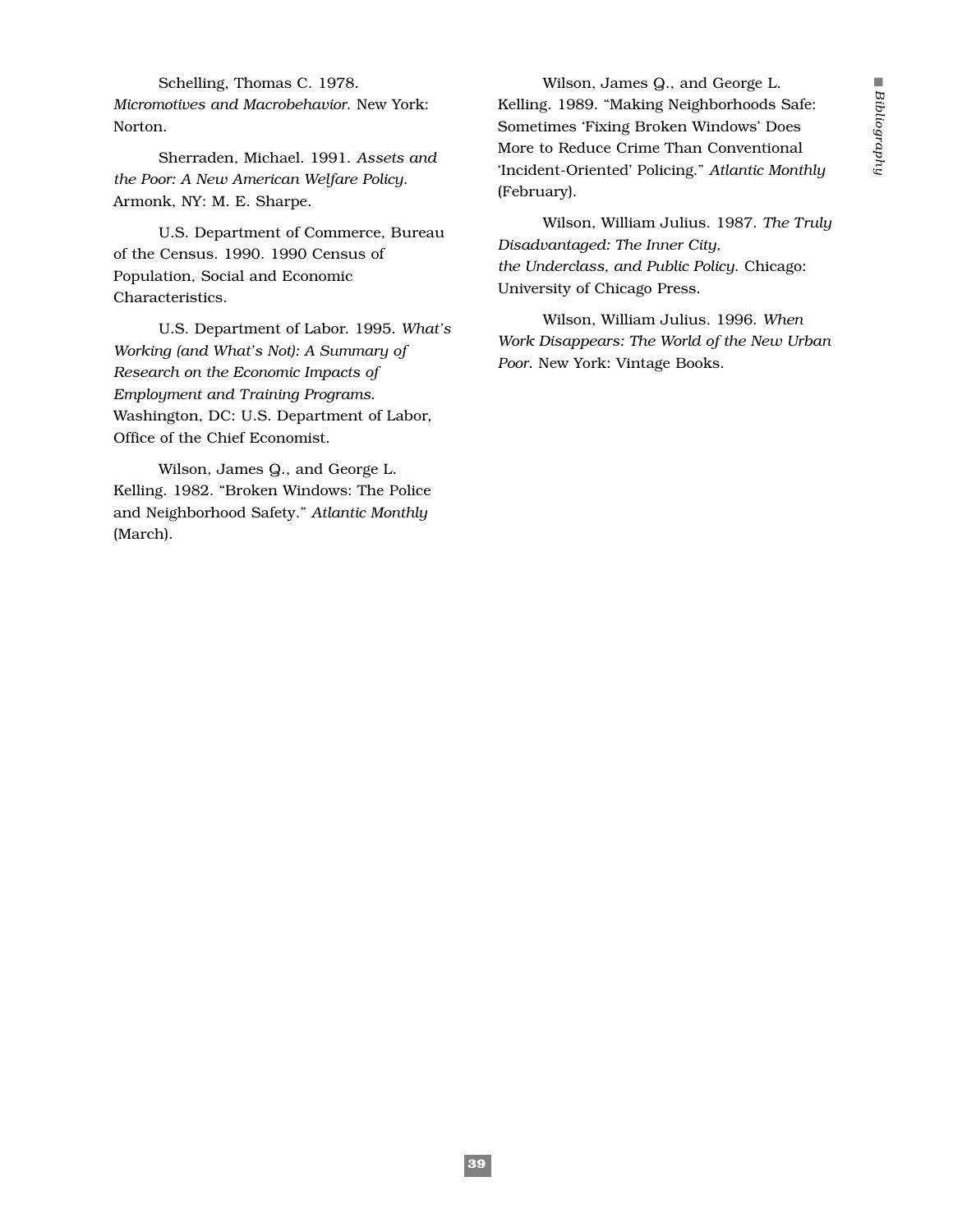# **RECENT PUBLICATIONS ON MDRC PROJECTS**

NOTE: For works not published by MDRC, the publisher's name is shown in parentheses. A complete publications list is available from MDRC and on its Web site (**www.mdrc.org**), which also contains copies of MDRC's publications.

# *Employment and Community Initiatives*

#### **Jobs-Plus Initiative**

A multi-site effort to greatly increase employment among public housing residents.

*A Research Framework for Evaluating Jobs-Plus, a Saturation and Place-Based Employment Initiative for Public Housing Residents*. 1998. James Riccio.

*Mobilizing Public Housing Communities for Work: Origins and Early Accomplishments of the Jobs-Plus Demonstration.* 1999. James Riccio.

*Building a Convincing Test of a Public Housing Employment Program Using Non-Experimental Methods: Planning for the Jobs-Plus Demonstration.* 1999. Howard Bloom.

*Jobs-Plus Site-by-Site: An Early Look at Program Implementation*. 2000. Edited by Susan Philipson Bloom with Susan Blank.

#### **Section 3 Public Housing Study**

An examination of the effectiveness of Section 3 of the 1968 Housing and Urban Development Act in affording employment opportunities for public housing residents.

*Lessons from the Field on the Implementation of Section 3* (U.S. Department of Housing and Urban Development). 1996. Maxine Bailey, Suzanne Lynn.

#### **Connections to Work Project**

A study of local efforts to increase competition in the choice of providers of employment services for welfare recipients and other low-income populations. The project also provides assistance to cutting-edge local initiatives aimed at helping such people access and secure jobs.

*Tulsa's IndEx Program: A Business-Led Initiative for Welfare Reform and Economic Development*. 1997. Maria Buck.

*Washington Works: Sustaining a Vision of Welfare Reform Based on Personal Change, Work Preparation, and Employer Involvement.* 1998. Susan Gooden.

*Cost Analysis Step by Step: A How-to Guide for Planners and Providers of Welfareto-Work and Other Employment and Training Programs.* 1998. David Greenberg, Ute Appenzeller.

*Designing and Administering a Wage-Paying Community Service Employment Program Under TANF: Some Considerations and Choices.* 1999. Kay Sherwood.

*San Francisco Works: Toward an Employer-Led Approach to Welfare Reform and Workforce Development*. 2000. Steven Bliss.

#### **Canada's Earnings Supplement Project**

A test of an innovative financial incentive intended to expedite the reemployment of displaced workers and encourage full-year work by seasonal or part-year workers, thereby also reducing receipt of Unemployment Insurance.

*Implementing the Earnings Supplement Project: A Test of a Re-employment Incentive* (Social Research and Demonstration Corporation). 1997. Howard Bloom, Barbara Fink, Susanna Lui-Gurr, Wendy Bancroft, Doug Tattrie.

*Testing a Re-employment Incentive for Displaced Workers: The Earnings Supplement Project.* 1999. Howard Bloom, Saul Schwartz, Susanna Lui-Gurr, Suk-Won Lee.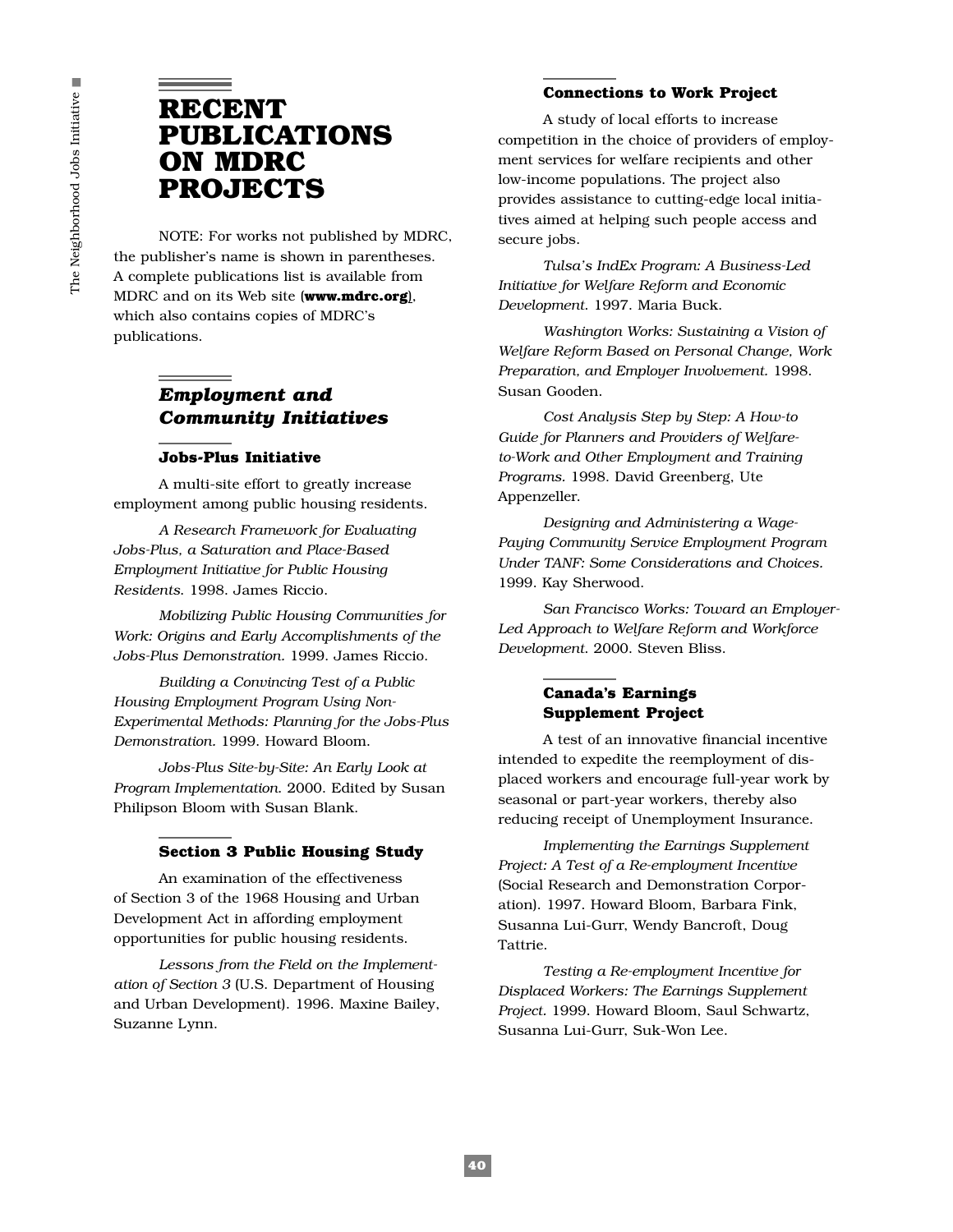# *Reforming Welfare and Making Work Pay*

#### **Next Generation Project**

A collaboration among researchers at MDRC and several leading research institutions focused on studying the effects of welfare, antipoverty, and employment policies on children and families.

*How Welfare and Work Policies Affect Children: A Synthesis of Research.* 2001. Pamela Morris, Aletha Huston, Greg Duncan, Danielle Crosby, Johannes Bos.

*How Welfare and Work Policies Affect Employment and Income: A Synthesis of Research.* 2001. Dan Bloom, Charles Michalopoulos

#### **ReWORKing Welfare: Technical Assistance for States and Localities**

A multifaceted effort to assist states and localities in designing and implementing their welfare reform programs. The project includes a series of "how-to" guides, conferences, briefings, and customized, in-depth technical assistance.

*After AFDC: Welfare-to-Work Choices and Challenges for States.* 1997. Dan Bloom.

*Changing to a Work First Strategy: Lessons from Los Angeles County's GAIN Program for Welfare Recipients*. 1997. Evan Weissman.

*Work First: How to Implement an Employment-Focused Approach to Welfare Reform.* 1997. Amy Brown.

*Business Partnerships: How to Involve Employers in Welfare Reform*. 1998. Amy Brown, Maria Buck, Erik Skinner.

*Learnfare: How to Implement a Mandatory Stay-in-School Program for Teenage Parents on Welfare.* 1998. David Long, Johannes Bos.

*Promoting Participation: How to Increase Involvement in Welfare-to-Work Activities.* 1999. Gayle Hamilton, Susan Scrivener.

*Encouraging Work, Reducing Poverty: The Impact of Work Incentive Programs*. 2000. Gordon Berlin.

*Steady Work and Better Jobs: How to Help Low-Income Parents Sustain Employment and Advance in the Workforce*. 2000. Julie Strawn, Karin Martinson.

*Beyond Work First*: *How to Help Hard-to-Employ Individuals Get Jobs and Succeed in the Workforce.* 2001. Amy Brown.

#### **Project on Devolution and Urban Change**

A multi-year study in four major urban counties — Cuyahoga County, Ohio (which includes the city of Cleveland), Los Angeles, Miami-Dade, and Philadelphia — that examines how welfare reforms are being implemented and affect poor people, their neighborhoods, and the institutions that serve them.

*Big Cities and Welfare Reform: Early Implementation and Ethnographic Findings from the Project on Devolution and Urban Change*. 1999. Janet Quint, Kathryn Edin, Maria Buck, Barbara Fink, Yolanda Padilla, Olis Simmons-Hewitt, Mary Valmont.

*Food Security and Hunger in Poor, Mother-Headed Families in Four U.S. Cities.* 2000. Denise Polit, Andrew London, John Martinez.

*Assessing the Impact of Welfare Reform on Urban Communities: The Urban Change Project and Methodological Considerations*. 2000. Charles Michalopoulos, Johannes Bos, Robert Lalonde, Nandita Verma.

*Post-TANF Food Stamp and Medicaid Benefits: Factors That Aid or Impede Their Receipt*. 2001. Janet Quint, Rebecca Widom.

*Social Service Organizations and Welfare Reform*. 2001. Barbara Fink, Rebecca Widom.

## *Time Limits*

#### **Florida's Family Transition Program**

An evaluation of Florida's initial timelimited welfare program, which includes services, requirements, and financial work incentives intended to reduce long-term welfare receipt and help welfare recipients find and keep jobs.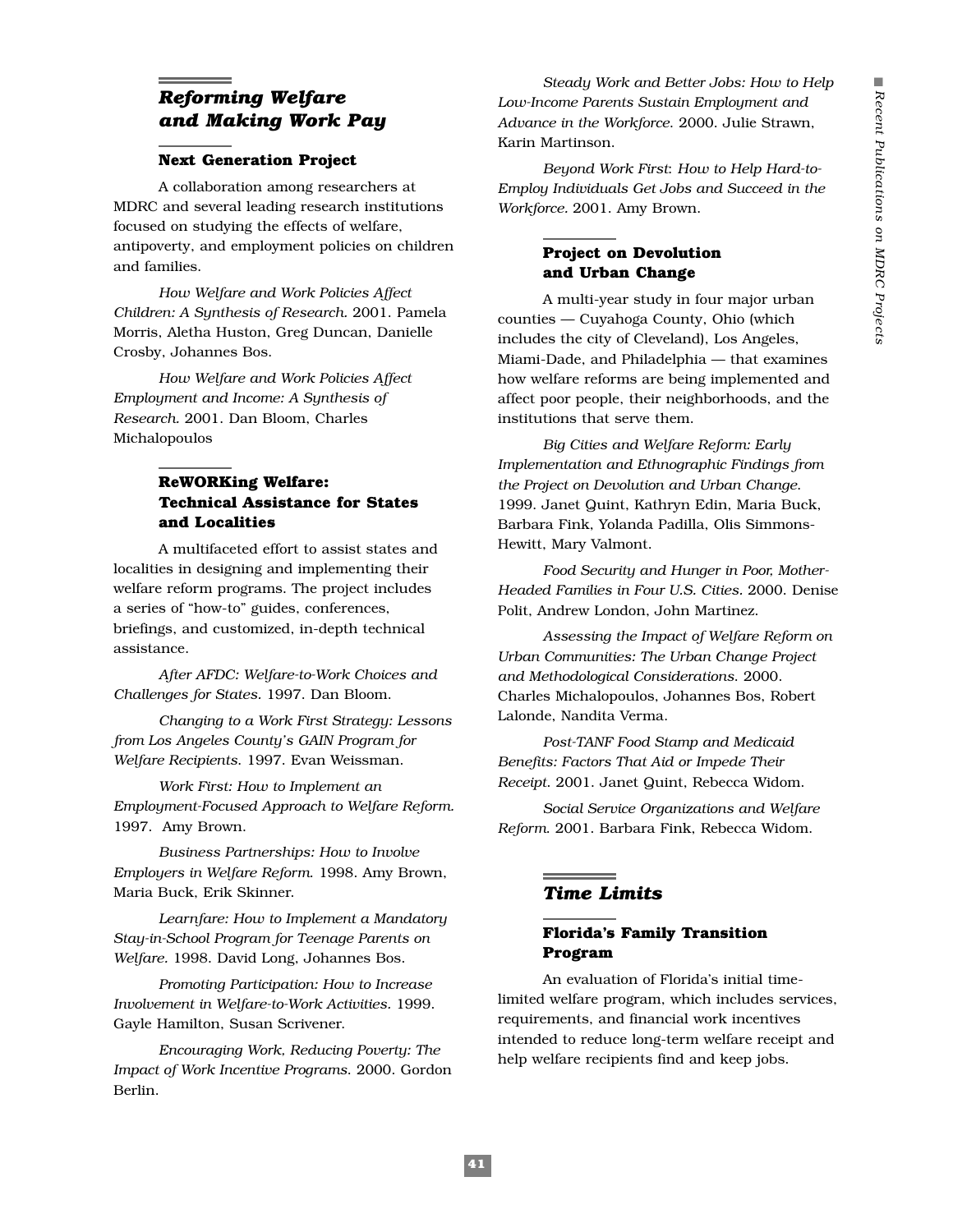*The Family Transition Program: An Early Implementation Report on Florida's Time-Limited Welfare Initiative*. 1995. Dan Bloom.

*The Family Transition Program: Implementation and Early Impacts of Florida's Initial Time-Limited Welfare Program.* 1997. Dan Bloom, James Kemple, Robin Rogers-Dillon.

*The Family Transition Program: Implementation and Interim Impacts of Florida's Initial Time-Limited Welfare Program.* 1998. Dan Bloom, Mary Farrell, James Kemple, Nandita Verma.

*The Family Transition Program: Implementation and Three-Year Impacts of Florida's Initial Time-Limited Welfare Program.* 1999. Dan Bloom, Mary Farrell, James Kemple, Nandita Verma.

*The Family Transition Program: Final Report on Florida's Initial Time-Limited Welfare Program.* 2000. Dan Bloom, James Kemple, Pamela Morris, Susan Scrivener, Nandita Verma, Richard Hendra.

#### **Cross-State Study of Time-Limited Welfare**

An examination of the implementation of some of the first state-initiated time-limited welfare programs.

*Implementing Time-Limited Welfare: Early Experiences in Three States.* 1995. Dan Bloom, David Butler.

*The View from the Field: As Time Limits Approach, Welfare Recipients and Staff Talk About Their Attitudes and Expectations*. 1997. Amy Brown, Dan Bloom, David Butler.

*Welfare Time Limits: An Interim Report Card.* 1999. Dan Bloom.

#### **Connecticut's Jobs First Program**

An evaluation of Connecticut's statewide time-limited welfare program, which includes financial work incentives and requirements to participate in employment-related services aimed at rapid job placement. This study provides some of the earliest information on the effects of time limits in major urban areas.

*Early Data on the Implementation of Connecticut's Jobs First Program.* 1997. Dan Bloom, Mary Andes*.*

*Jobs First: Early Implementation of Connecticut's Welfare Reform Initiative*. 1998. Dan Bloom, Mary Andes, Claudia Nicholson.

*Connecticut Post-Time Limit Tracking Study: Three-Month Survey Results.* 1998. Jo Anna Hunter-Manns, Dan Bloom, Richard Hendra, Johanna Walter.

*Connecticut Post-Time Limit Tracking Study: Six-Month Survey Results.* 1999. Jo Anna Hunter-Manns, Dan Bloom.

*Jobs First*: *Implementation and Early Impacts of Connecticut's Welfare Reform Initiative*. 2000. Dan Bloom, Laura Melton, Charles Michalopoulos, Susan Scrivener, Johanna Walter.

#### **Vermont's Welfare Restructuring Project**

An evaluation of Vermont's statewide welfare reform program, which includes a work requirement after a certain period of welfare receipt, and financial work incentives.

*WRP: Implementation and Early Impacts of Vermont's Welfare Restructuring Project.* 1998. Dan Bloom, Charles Michalopoulos, Johanna Walter, Patricia Auspos.

*Forty-Two Month Impacts of Vermont's Welfare Restructuring Project.* 1999. Richard Hendra, Charles Michalopoulos.

*WRP: Key Findings from the Forty-Two-Month Client Survey*. 2000. Dan Bloom, Richard Hendra, Charles Michalopoulos.

#### *Financial Incentives*

*Encouraging Work, Reducing Poverty: The Impact of Work Incentive Programs*. 2000. Gordon Berlin.

#### **Minnesota Family Investment Program**

An evaluation of Minnesota's pilot welfare reform initiative, which aims to encourage work, alleviate poverty, and reduce welfare dependence.

*MFIP: An Early Report on Minnesota's Approach to Welfare Reform.* 1995. Virginia Knox, Amy Brown, Winston Lin.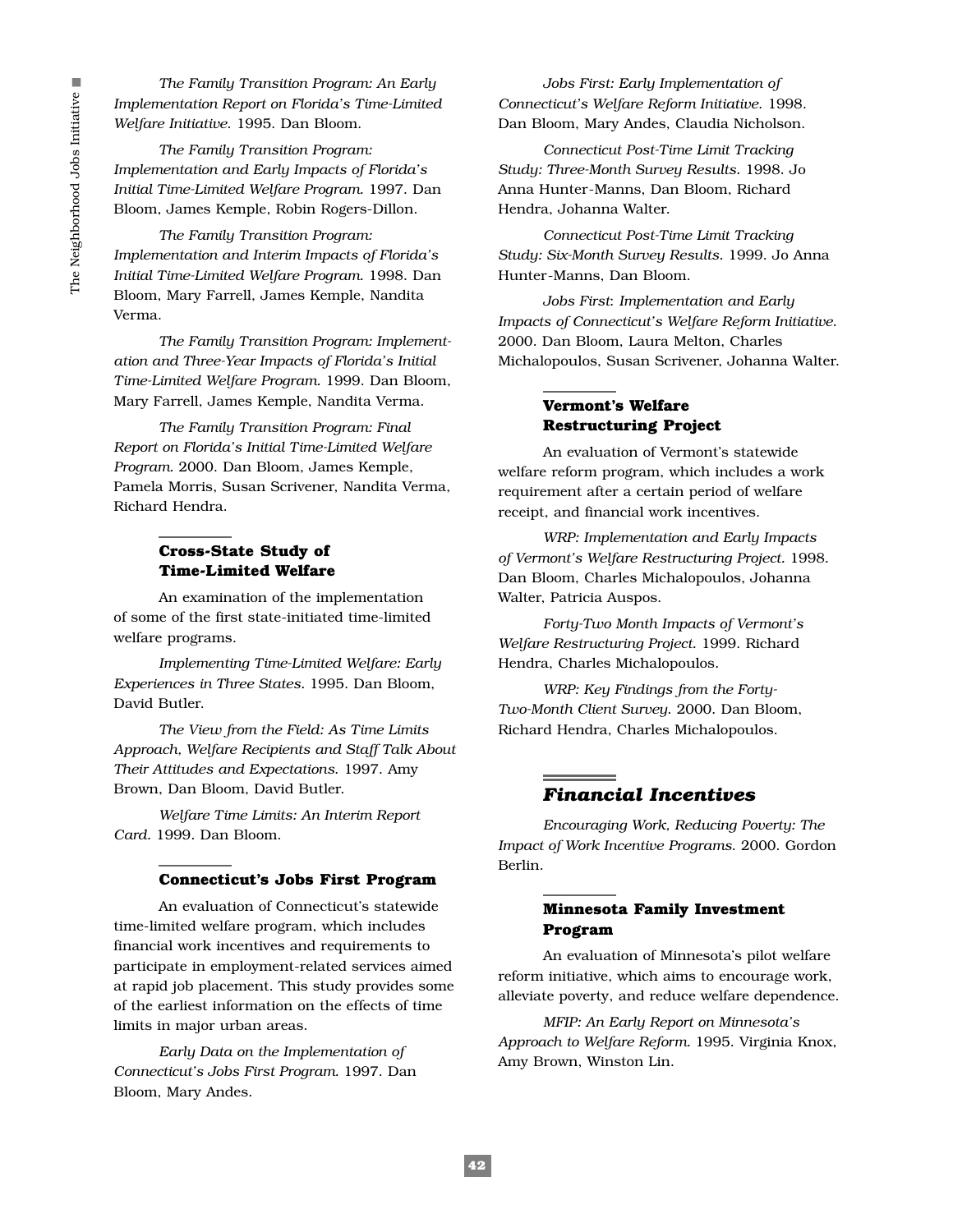*Making Welfare Work and Work Pay: Implementation and 18-Month Impacts of the Minnesota Family Investment Program*. 1997. Cynthia Miller, Virginia Knox, Patricia Auspos, Jo Anna Hunter-Manns, Alan Orenstein.

*Reforming Welfare and Rewarding Work: Final Report on the Minnesota Family Investment Program*. 2000:

*Volume 1: Effects on Adults*. Cynthia Miller, Virginia Knox, Lisa Gennetian, Martey Dodoo, Jo Anna Hunter, Cindy Redcross.

*Volume 2: Effects on Children.* Lisa Gennetian, Cynthia Miller.

*Reforming Welfare and Rewarding Work: A Summary of the Final Report on the Minnesota Family Investment Program*. 2000. Virginia Knox, Cynthia Miller, Lisa Gennetian.

*Final Report on the Implementation and Impacts of the Minnesota Family Investment Program in Ramsey County*. 2000. Patricia Auspos, Cynthia Miller, Jo Anna Hunter.

#### **New Hope Project**

A test of a community-based, workfocused antipoverty program and welfare alternative operating in Milwaukee.

*The New Hope Offer: Participants in the New Hope Demonstration Discuss Work, Family, and Self-Sufficiency.* 1996. Dudley Benoit.

*Creating New Hope: Implementation of a Program to Reduce Poverty and Reform Welfare.* 1997. Thomas Brock, Fred Doolittle, Veronica Fellerath, Michael Wiseman.

*Who Got New Hope?* 1997. Michael Wiseman.

*An Early Look at Community Service Jobs in the New Hope Demonstration.* 1998. Susan Poglinco, Julian Brash, Robert Granger.

*New Hope for People with Low Incomes: Two-Year Results of a Program to Reduce Poverty and Reform Welfare.* 1999. Johannes Bos, Aletha Huston, Robert Granger, Greg Duncan, Thomas Brock, Vonnie McLoyd.

#### **Canada's Self-Sufficiency Project**

A test of the effectiveness of a temporary earnings supplement on the employment and welfare receipt of public assistance recipients.

Reports on the Self-Sufficiency Project are available from: Social Research and Demonstration Corporation (SRDC), 275 Slater St., Suite 900, Ottawa, Ontario K1P 5H9, Canada. Tel.: 613- 237-4311; Fax: 613-237-5045. In the United States, the reports are also available from MDRC.

*Creating an Alternative to Welfare: First-Year Findings on the Implementation, Welfare Impacts, and Costs of the Self-Sufficiency Project* (Social Research and Demonstration Corporation [SRDC]). 1995. Tod Mijanovich, David Long.

*The Struggle for Self-Sufficiency: Participants in the Self-Sufficiency Project Talk About Work, Welfare, and Their Futures* (SRDC). 1995. Wendy Bancroft, Sheila Currie Vernon.

*Do Financial Incentives Encourage Welfare Recipients to Work? Initial 18-Month Findings from the Self-Sufficiency Project* (SRDC). 1996. David Card, Philip Robins.

*When Work Pays Better Than Welfare: A Summary of the Self-Sufficiency Project's Implementation, Focus Group, and Initial 18-Month Impact Reports* (SRDC). 1996.

*How Important Are "Entry Effects" in Financial Incentive Programs for Welfare Recipients? Experimental Evidence from the Self-Sufficiency Project* (SRDC). 1997. David Card, Philip Robins, Winston Lin.

*Do Work Incentives Have Unintended Consequences? Measuring "Entry Effects" in the Self-Sufficiency Project* (SRDC)*.* 1998. Gordon Berlin, Wendy Bancroft, David Card, Winston Lin, Philip Robins.

*When Financial Incentives Encourage Work: Complete 18-Month Findings from the Self-Sufficiency Project* (SRDC). 1998. Winston Lin, Philip Robins, David Card, Kristen Harknett, Susanna Lui-Gurr.

*Does SSP Plus Increase Employment? The Effect of Adding Services to the Self-Sufficiency Project's Financial Incentives* (SRDC). 1999. Gail Quets, Philip Robins, Elsie Pan, Charles Michalopoulos, David Card.

*When Financial Work Incentives Pay for Themselves: Early Findings from the Self-Sufficiency Project's Applicant Study* (SRDC). 1999. Charles Michalopoulos, Philip Robins, David Card.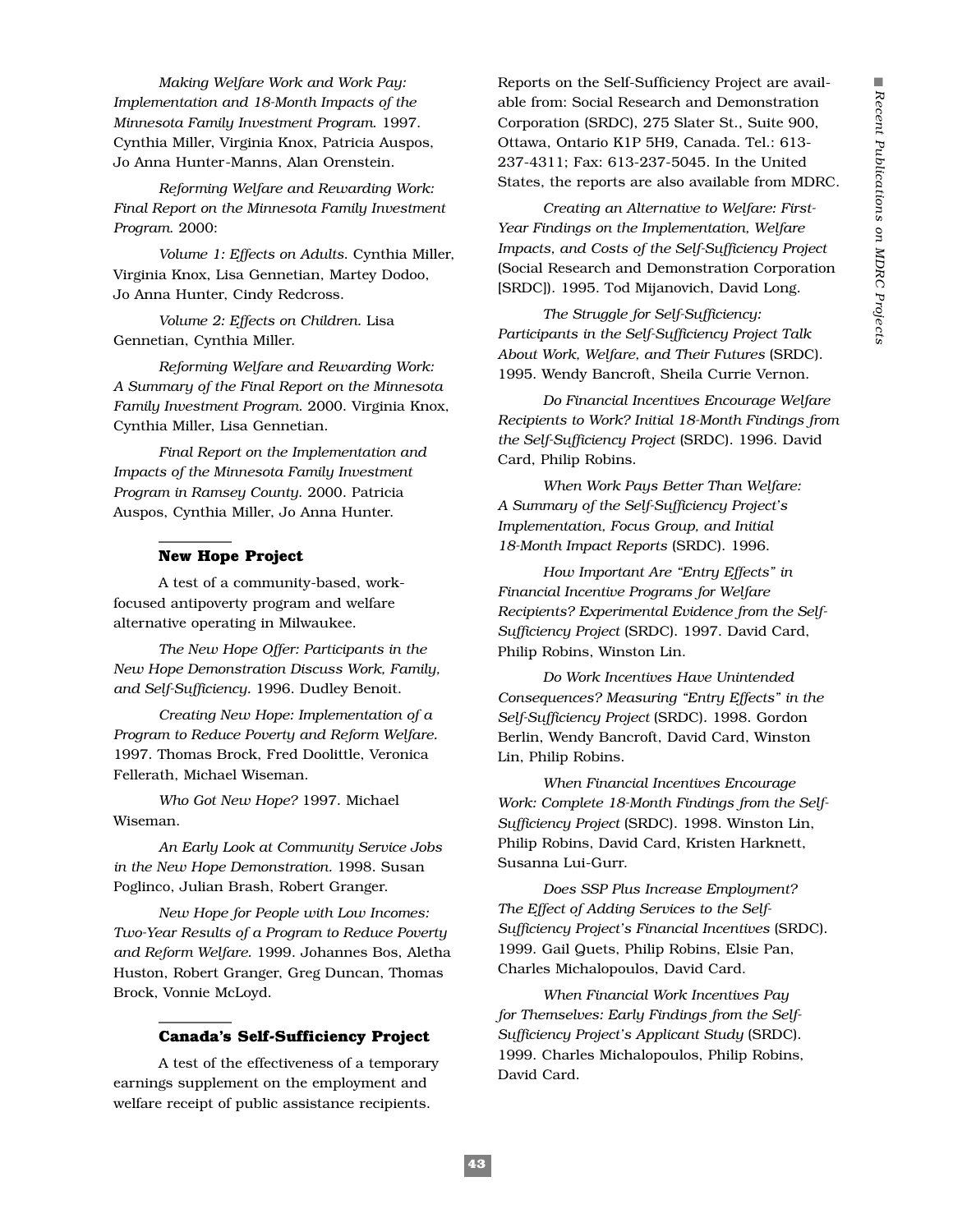*Financial Work Incentive on Employment and Income* (SRDC). 2000. Charles Michalopoulos, David Card, Lisa Gennetian, Kristen Harknett, Philip K. Robins.

*The Self-Sufficiency Project at 36 Months: Effects on Children of a Program That Increased Parental Employment and Income* (SRDC). 2000. Pamela Morris, Charles Michalopoulos.

# *Mandatory Welfare Employment Programs*

#### **National Evaluation of Welfare-to-Work Strategies**

Conceived and sponsored by the U.S. Department of Health and Human Services, with support from the U.S. Department of Education, this is the largest-scale evaluation ever conducted of different strategies for moving people from welfare to employment.

*Adult Education for People on AFDC: A Synthesis of Research* (U.S. Department of Education [ED]/U.S. Department of Health and Human Services [HHS]). 1995. Edward Pauly.

*Early Findings on Program Impacts in Three Sites* (HHS/ED)*.* 1995. Stephen Freedman, Daniel Friedlander.

*Five Years After: The Long-Term Effects of Welfare-to-Work Programs* (Russell Sage Foundation). 1995. Daniel Friedlander, Gary Burtless.

*Monthly Participation Rates in Three Sites and Factors Affecting Participation Levels in Welfare-to-Work Programs* (HHS/ED). 1995. Gayle Hamilton.

*Changing to a Work First Strategy: Lessons from Los Angeles County's GAIN Program for Welfare Recipients.* 1997*.* Evan Weissman.

*Evaluating Two Welfare-to-Work Program Approaches: Two-Year Findings on the Labor Force Attachment and Human Capital Development Programs in Three Sites* (HHS/ED). 1997. Gayle Hamilton, Thomas Brock, Mary Farrell, Daniel Friedlander, Kristen Harknett.

*Work First: How to Implement an Employment-Focused Approach to Welfare Reform.* 1997. Amy Brown.

*Implementation, Participation Patterns, Costs, and Two-Year Impacts of the Portland (Oregon) Welfare-to-Work Program* (HHS/ED). 1998. Susan Scrivener, Gayle Hamilton, Mary Farrell, Stephen Freedman, Daniel Friedlander, Marisa Mitchell, Jodi Nudelman, Christine Schwartz.

*Do Mandatory Welfare-to-Work Programs Affect the Well-Being of Children? A Synthesis of Child Research Conducted as Part of the National Evaluation of Welfare-to-Work Strategies* (HHS/ED). 2000. Gayle Hamilton.

*Evaluating Alternative Welfare-to-Work Approaches: Two-Year Impacts for Eleven Programs* (HHS/ED). 2000. Stephen Freedman, Daniel Friedlander, Gayle Hamilton, JoAnn Rock, Marisa Mitchell, Jodi Nudelman, Amanda Schweder, Laura Storto.

*Impacts on Young Children and Their Families Two Years After Enrollment: Findings from the Child Outcomes Study* (HHS/ED). 2000. Sharon McGroder, Martha Zaslow, Kristin Moore, Suzanne LeMenestrel.

*What Works Best for Whom: Impacts of 20 Welfare-to-Work Programs by Subgroup* (HHS/ED). 2000. Charles Michalopoulos, Christine Schwartz.

*Four Year Impacts of Ten Programs on Employment stability and Earnings Growth*. (HHS/ED). 2000. Stephen Freedman. Available from the U.S. Department of Health and Human Services and on www.mdrc.org.

*The Experiences of Welfare Recipients Who Find Jobs* (HHS/ED). 2000. Karin Martinson. Available from the U.S. Department of Health and Human Services and on www.mdrc.org.

#### **Los Angeles's Jobs-First GAIN Program**

An evaluation of Los Angeles's refocused GAIN (welfare-to-work) program, which emphasizes rapid employment. This is the first in-depth study of a full-scale "work first" program in one of the nation's largest urban areas.

*Changing to a Work First Strategy: Lessons from Los Angeles County's GAIN Program for Welfare Recipients.* 1997. Evan Weissman.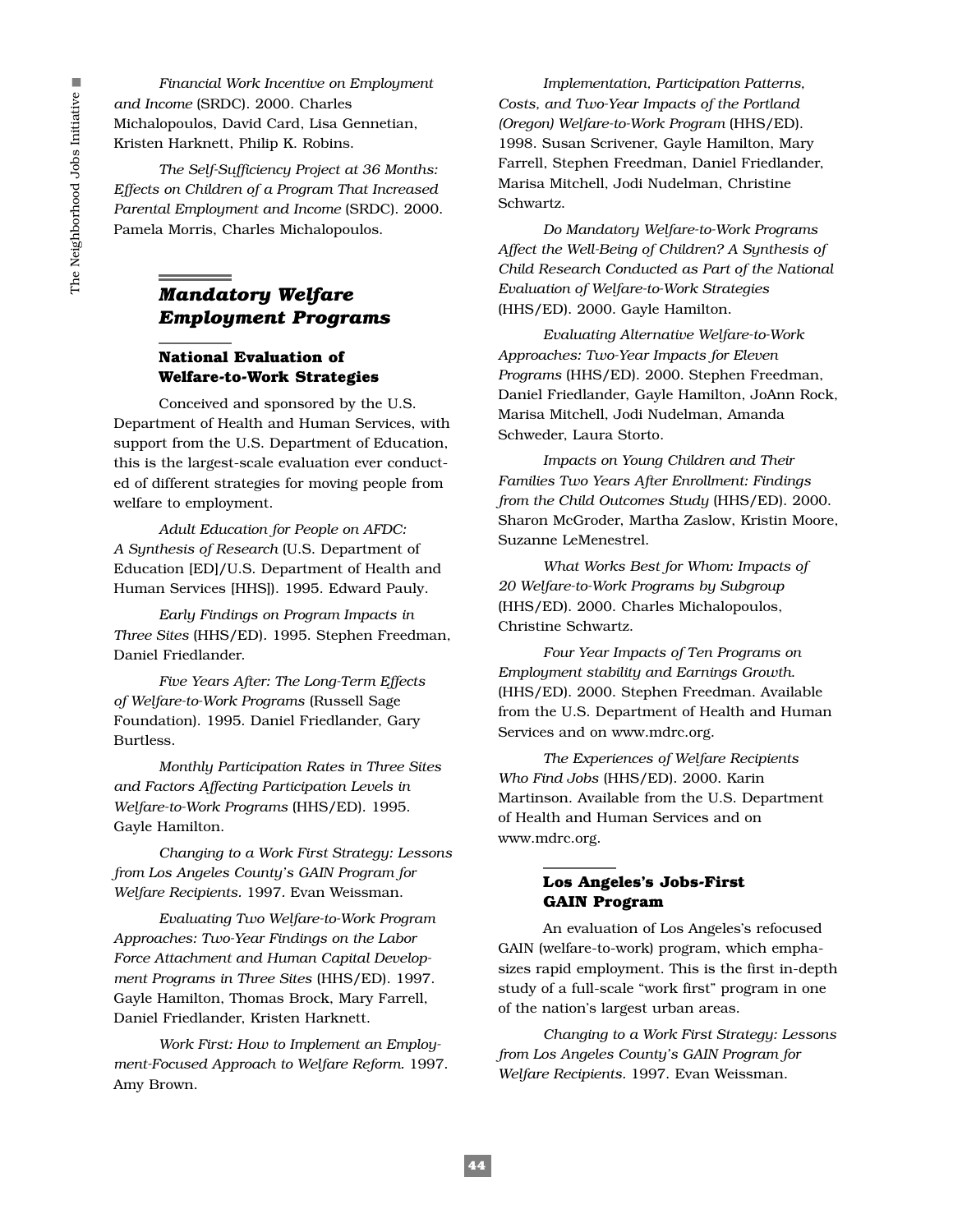*The Los Angeles Jobs-First GAIN Evaluation: Preliminary Findings on Participation Patterns and First-Year Impacts.* 1998. Stephen Freedman, Marisa Mitchell, David Navarro.

*The Los Angeles Jobs-First GAIN Evaluation: First-Year Findings on Participation Patterns and Impacts.* 1999. Stephen Freedman, Marisa Mitchell, David Navarro.

*The Los Angeles Jobs-First GAIN Evaluation: Final Report on a Work First Program in a Major Urban Center.* 2000. Stephen Freedman, Jean Knab, Lisa Gennetian, David Navarro.

#### **Teen Parents on Welfare**

*Teenage Parent Programs: A Synthesis of the Long-Term Effects of the New Chance Demonstration, Ohio's Learning, Earning, and Parenting (LEAP) Program, and the Teenage Parent Demonstration (TPD).* 1998. Robert Granger, Rachel Cytron.

#### **Ohio's LEAP Program**

An evaluation of Ohio's Learning, Earning, and Parenting (LEAP) Program, which uses financial incentives to encourage teenage parents on welfare to stay in or return to school.

*LEAP: Final Report on Ohio's Welfare Initiative to Improve School Attendance Among Teenage Parents.* 1997. Johannes Bos, Veronica Fellerath*.*

#### **New Chance Demonstration**

A test of a comprehensive program of services that seeks to improve the economic status and general well-being of a group of highly disadvantaged young women and their children.

*New Chance: Final Report on a Comprehensive Program for Young Mothers in Poverty and Their Children.* 1997. Janet Quint, Johannes Bos, Denise Polit.

*Parenting Behavior in a Sample of Young Mothers in Poverty: Results of the New Chance Observational Study*. 1998. Martha Zaslow, Carolyn Eldred, editors.

#### *Focusing on Fathers*

#### **Parents' Fair Share Demonstration**

A demonstration for unemployed noncustodial parents (usually fathers) of children on welfare. PFS aims to improve the men's employment and earnings, reduce child poverty by increasing child support payments, and assist the fathers in playing a broader constructive role in their children's lives.

*Low-Income Parents and the Parents' Fair Share Demonstration.* 1996. Earl Johnson, Fred Doolittle.

*Working with Low-Income Cases: Lessons for the Child Support Enforcement System from Parents' Fair Share*. 1998. Fred Doolittle, Suzanne Lynn.

*Building Opportunities, Enforcing Obligations: Implementation and Interim Impacts of Parents' Fair Share*. 1998. Fred Doolittle, Virginia Knox, Cynthia Miller, Sharon Rowser.

*Fathers' Fair Share: Helping Poor Men Manage Child Support and Fatherhood* (Russell Sage Foundation). 1999. Earl Johnson, Ann Levine, Fred Doolittle.

*Parenting and Providing: The Impact of Parents' Fair Share on Paternal Involvement*. 2000. Virginia Knox, Cindy Redcross.

*Working and Earning*: *The Impact of Parents' Fair Share on Low-Income Fathers' Employment.* 2000. John M. Martinez, Cynthia Miller.

*The Responsible Fatherhood Curriculum*. 2000. Eileen Hayes, with Kay Sherwood.

#### *Other*

*Can They All Work? A Study of the Employment Potential of Welfare Recipients in a Welfare-to-Work Program.* 1995. James Riccio, Stephen Freedman.

*Florida's Project Independence: Benefits, Costs, and Two-Year Impacts of Florida's JOBS Program*. 1995. James Kemple, Daniel Friedlander, Veronica Fellerath.

*From Welfare to Work Among Lone Parents in Britain: Lessons for America.* 1996. James Riccio.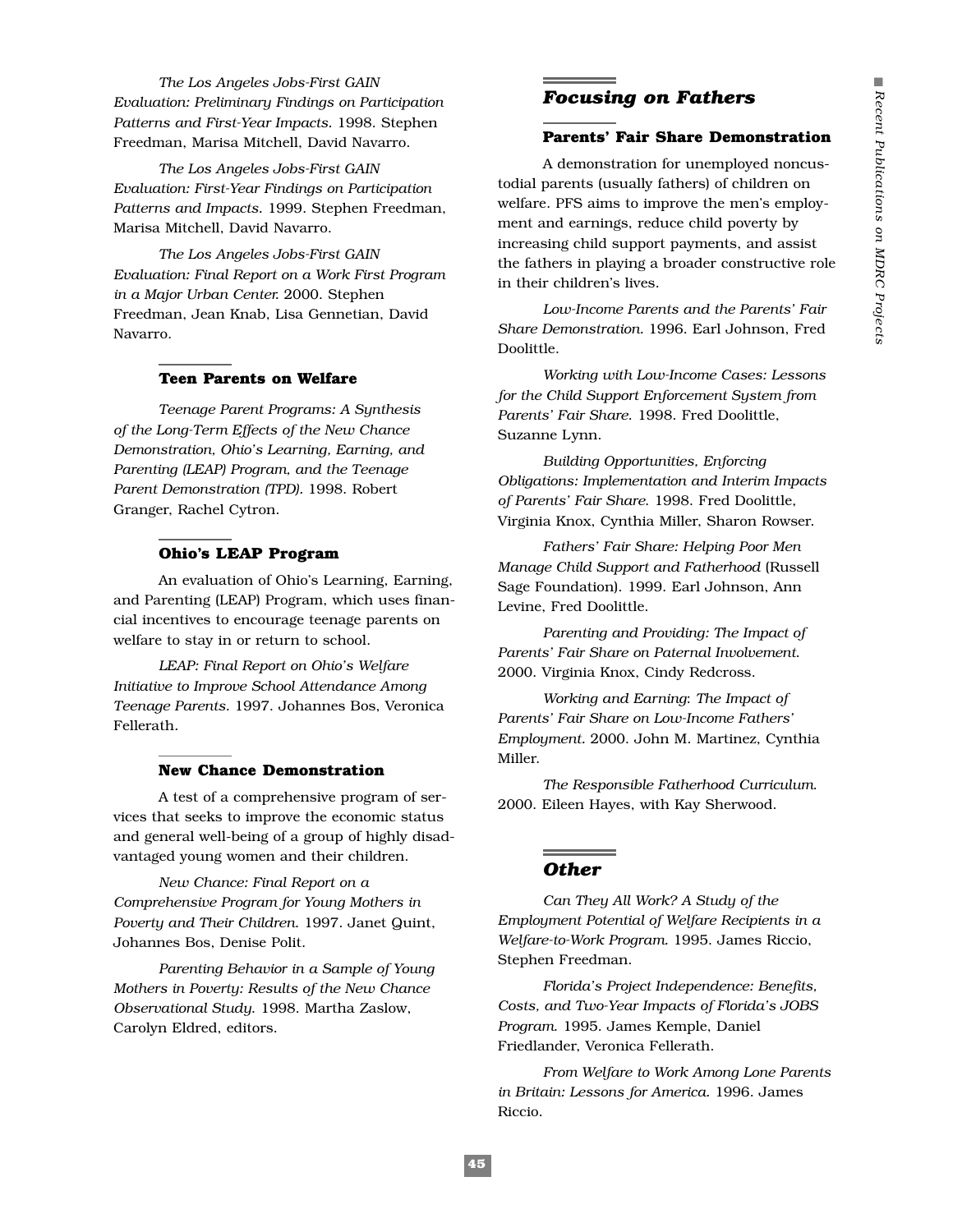# *Education Reform*

#### **Career Academies**

The largest and most comprehensive evaluation of a school-to-work initiative, this study examines a promising approach to high school restructuring and the school-to-work transition.

*Career Academies: Early Implementation Lessons from a 10-Site Evaluation.* 1996. James Kemple, JoAnn Leah Rock.

*Career Academies: Communities of Support for Students and Teachers — Emerging Findings from a 10-Site Evaluation*. 1997. James Kemple.

*Career Academies: Building Career Awareness and Work-Based Learning Activities Through Employer Partnerships*. 1999. James Kemple, Susan Poglinco, Jason Snipes.

*Career Academies: Impacts on Students' Engagement and Performance in High School*. 2000. James Kemple, Jason Snipes.

#### **Project GRAD**

This evaluation examines Project GRAD, an education initiative targeted at urban schools and combining a number of proven or promising reforms.

*Building the Foundation for Improved Student Performance: The Pre-Curricular Phase of Project GRAD Newark.* 2000. Sandra Ham, Fred C. Doolittle, Glee Ivory Holton.

#### **LILAA Initiative**

This study of the Literacy in Libraries Across America (LILAA) initiative explores the efforts of five adult literacy programs in public libraries to improve learner persistence.

*So I Made Up My Mind: Introducing a Study of Adult Learner Persistence in Library Literacy Programs.* 2000. John T. Comings, Sondra Cuban.

#### **Project Transition**

A demonstration program that tested a combination of school-based strategies to facilitate students' transition from middle school to high school.

*Project Transition: Testing an Intervention to Help High School Freshmen Succeed.* 1999*.* Janet Quint, Cynthia Miller, Jennifer Pastor, Rachel Cytron.

#### **Equity 2000**

Equity 2000 is a nationwide initiative sponsored by the College Board to improve lowincome students' access to college. The MDRC paper examines the implementation of Equity 2000 in Milwaukee Public Schools.

*Getting to the Right Algebra: The Equity 2000 Initiative in Milwaukee Public Schools.* 1999. Sandra Ham, Erica Walker.

#### **School-to-Work Project**

A study of innovative programs that help students make the transition from school to work or careers.

*Home-Grown Lessons: Innovative Programs Linking School and Work* (Jossey-Bass Publishers). 1995. Edward Pauly, Hilary Kopp, Joshua Haimson.

*Home-Grown Progress: The Evolution of Innovative School-to-Work Programs.* 1997. Rachel Pedraza, Edward Pauly, Hilary Kopp.

### *MDRC Working Papers on Research Methodology*

A new series of papers that explore alternative methods of examining the implementation and impacts of programs and policies.

*Building a Convincing Test of a Public Housing Employment Program Using Non-Experimental Methods: Planning for the Jobs-Plus Demonstration.* 1999. Howard Bloom.

*Estimating Program Impacts on Student Achievement Using "Short" Interrupted Time Series.* 1999. Howard Bloom.

*Using Cluster Random Assignment to Measure Program Impacts: Statistical Implications for the Evaluation of Education Programs*. 1999. Howard Bloom, Johannes Bos, Suk-Won Lee.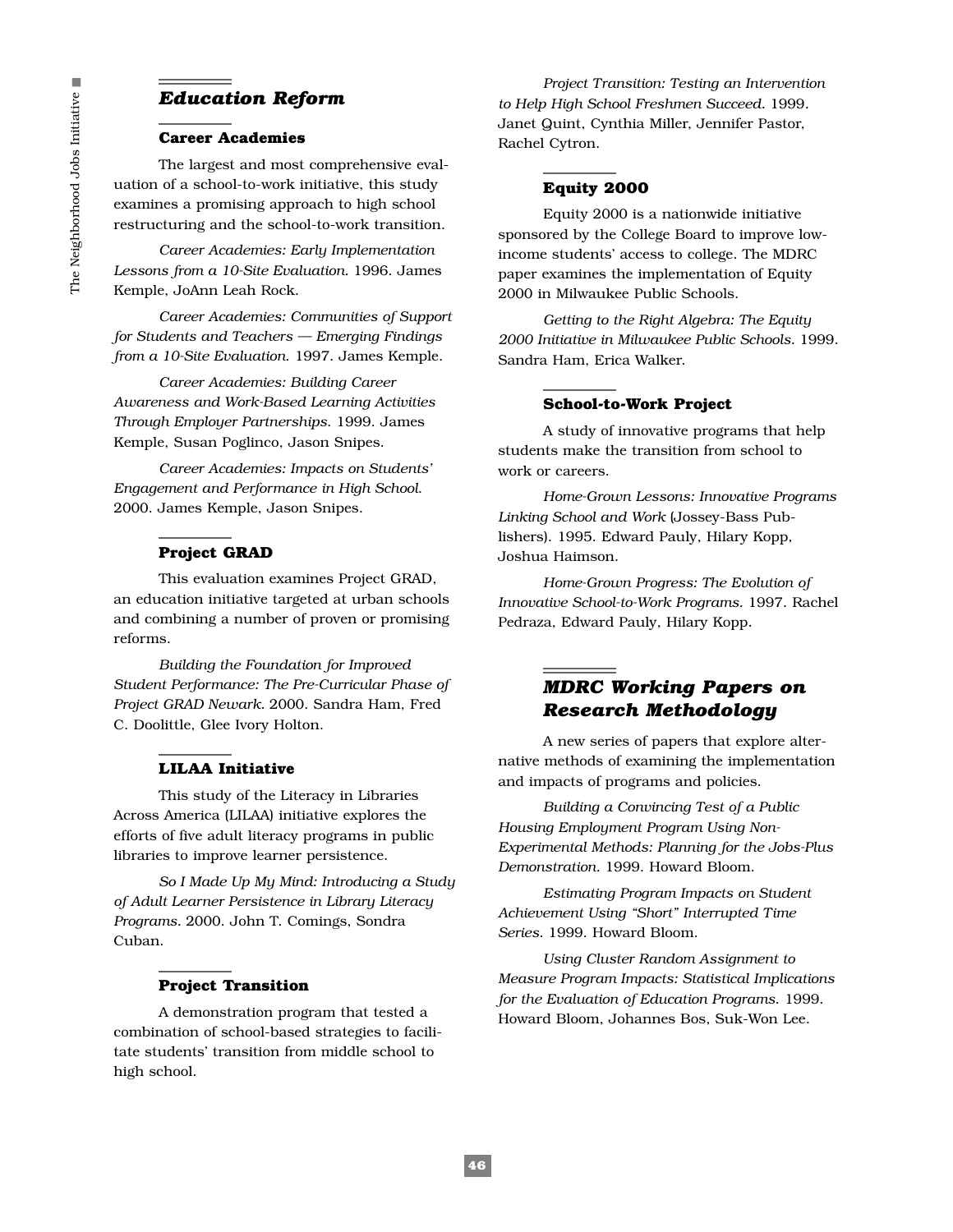# **About MDRC**

The Manpower Demonstration Research Corporation (MDRC) is a nonprofit, nonpartisan social policy research organization. We are dedicated to learning what works to improve the well-being of lowincome people. Through our research and the active communication of our findings, we seek to enhance the effectiveness of social policies and programs. MDRC was founded in 1974 and is located in New York City and San Francisco.

MDRC's current projects focus on welfare and economic security, education, and employment and community initiatives. Complementing our evaluations of a wide range of welfare reforms are new studies of supports for the working poor and emerging analyses of how programs affect children's development and their families' well-being. In the field of education, we are testing reforms aimed at improving the performance of public schools, especially in urban areas. Finally, our community projects are using innovative approaches to increase employment in low-income neighborhoods.

Our projects are a mix of demonstrations — field tests of promising program models — and evaluations of government and community initiatives, and we employ a wide range of methods such as large-scale studies to determine a program's effects, surveys, case studies, and ethnographies of individuals and families. We share the findings and lessons from our work — including best practices for program operators — with a broad audience within the policy and practitioner community, as well as the general public and the media.

Over the past quarter century, MDRC has worked in almost every state, all of the nation's largest cities, and Canada. We conduct our projects in partnership with state and local governments, the federal government, public school systems, community organizations, and numerous private philanthropies.